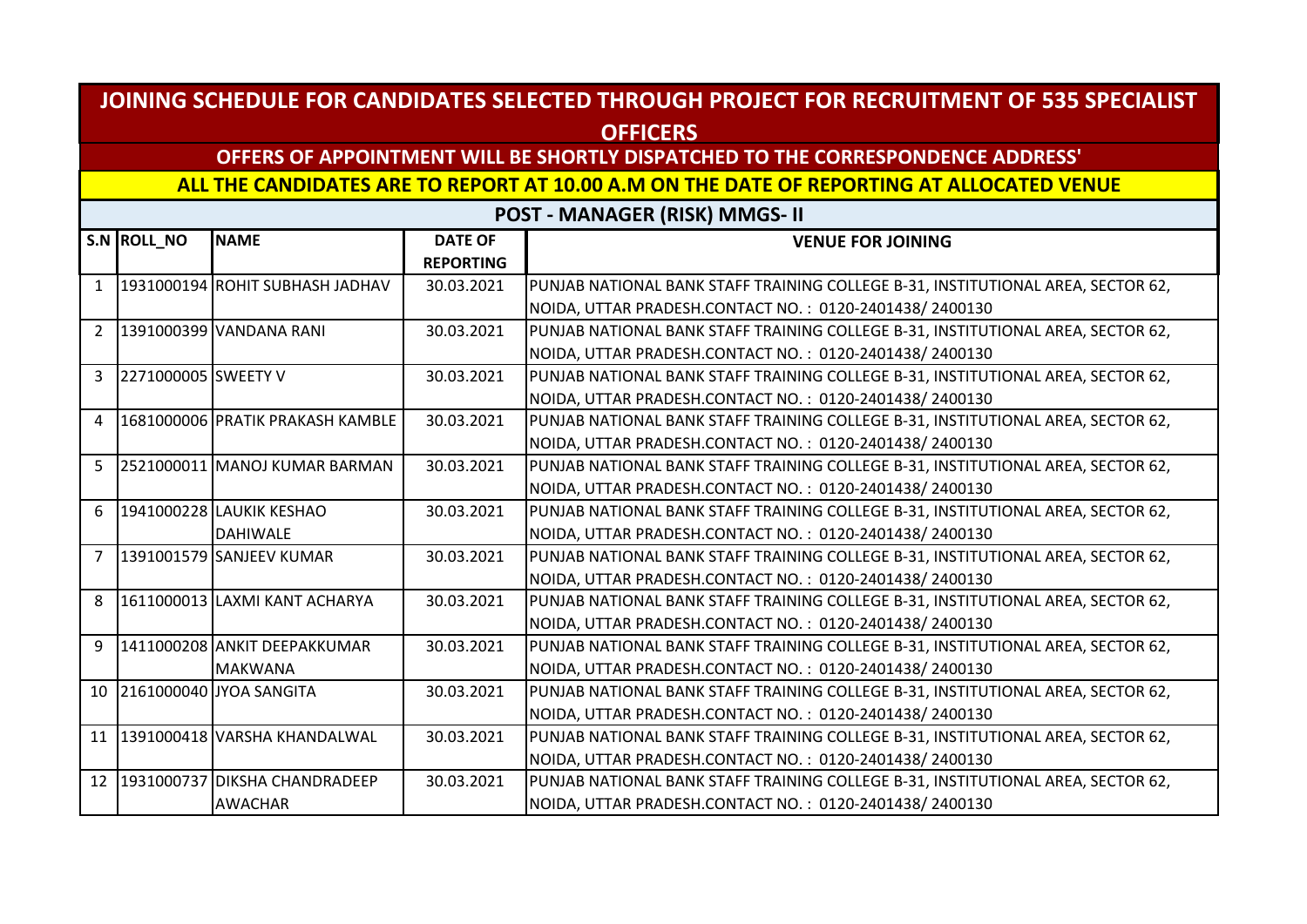## **OFFERS OF APPOINTMENT WILL BE SHORTLY DISPATCHED TO THE CORRESPONDENCE ADDRESS'**

#### **ALL THE CANDIDATES ARE TO REPORT AT 10.00 A.M ON THE DATE OF REPORTING AT ALLOCATED VENUE**

|                 | S.N ROLL_NO         | <b>NAME</b>                         | <b>DATE OF</b>   | <b>VENUE FOR JOINING</b>                                                         |
|-----------------|---------------------|-------------------------------------|------------------|----------------------------------------------------------------------------------|
|                 |                     |                                     | <b>REPORTING</b> |                                                                                  |
|                 |                     | 13 1431000015 DEETA ASHISH SHEGOKAR | 30.03.2021       | PUNJAB NATIONAL BANK STAFF TRAINING COLLEGE B-31, INSTITUTIONAL AREA, SECTOR 62, |
|                 |                     |                                     |                  | NOIDA, UTTAR PRADESH.CONTACT NO.: 0120-2401438/2400130                           |
|                 |                     | 14   1961000041   ANKUR ANIL TAPASE | 30.03.2021       | PUNJAB NATIONAL BANK STAFF TRAINING COLLEGE B-31, INSTITUTIONAL AREA, SECTOR 62, |
|                 |                     |                                     |                  | NOIDA, UTTAR PRADESH.CONTACT NO.: 0120-2401438/2400130                           |
| 15 <sup>1</sup> |                     | 1391001195 CHANDAN KUMAR            | 30.03.2021       | PUNJAB NATIONAL BANK STAFF TRAINING COLLEGE B-31, INSTITUTIONAL AREA, SECTOR 62, |
|                 |                     |                                     |                  | NOIDA, UTTAR PRADESH.CONTACT NO.: 0120-2401438/2400130                           |
| 16              |                     | 1411000165 CHAPPIDI CHANDRA         | 30.03.2021       | PUNJAB NATIONAL BANK STAFF TRAINING COLLEGE B-31, INSTITUTIONAL AREA, SECTOR 62, |
|                 |                     | <b>SEKHAR</b>                       |                  | NOIDA, UTTAR PRADESH.CONTACT NO.: 0120-2401438/2400130                           |
| 17              |                     | 2051000016 SMRUTI TAKSHYASILA       | 30.03.2021       | PUNJAB NATIONAL BANK STAFF TRAINING COLLEGE B-31, INSTITUTIONAL AREA, SECTOR 62, |
|                 |                     | <b>SETHY</b>                        |                  | NOIDA, UTTAR PRADESH.CONTACT NO.: 0120-2401438/2400130                           |
|                 |                     | 18 1931000022 RUTUJA SHRIDHAR       | 30.03.2021       | PUNJAB NATIONAL BANK STAFF TRAINING COLLEGE B-31, INSTITUTIONAL AREA, SECTOR 62, |
|                 |                     | <b>JADHAV</b>                       |                  | NOIDA, UTTAR PRADESH.CONTACT NO.: 0120-2401438/2400130                           |
|                 |                     | 19 2161000039 ARPIT BANSHIWAL       | 30.03.2021       | PUNJAB NATIONAL BANK STAFF TRAINING COLLEGE B-31, INSTITUTIONAL AREA, SECTOR 62, |
|                 |                     |                                     |                  | NOIDA, UTTAR PRADESH.CONTACT NO.: 0120-2401438/2400130                           |
| 20              |                     | 1141000019 SARAT BABU KALINTA       | 30.03.2021       | PUNJAB NATIONAL BANK STAFF TRAINING COLLEGE B-31, INSTITUTIONAL AREA, SECTOR 62, |
|                 |                     |                                     |                  | NOIDA, UTTAR PRADESH.CONTACT NO.: 0120-2401438/2400130                           |
| 21              |                     | 1231000003 MACMILAN MILI            | 30.03.2021       | PUNJAB NATIONAL BANK STAFF TRAINING COLLEGE B-31, INSTITUTIONAL AREA, SECTOR 62, |
|                 |                     |                                     |                  | NOIDA, UTTAR PRADESH.CONTACT NO.: 0120-2401438/2400130                           |
| 22              | 2241000055 SOWMYA R |                                     | 30.03.2021       | PUNJAB NATIONAL BANK STAFF TRAINING COLLEGE B-31, INSTITUTIONAL AREA, SECTOR 62, |
|                 |                     |                                     |                  | NOIDA, UTTAR PRADESH.CONTACT NO.: 0120-2401438/2400130                           |
| 23              |                     | 1851000043 RAVINA UIKEY             | 30.03.2021       | PUNJAB NATIONAL BANK STAFF TRAINING COLLEGE B-31, INSTITUTIONAL AREA, SECTOR 62, |
|                 |                     |                                     |                  | NOIDA, UTTAR PRADESH.CONTACT NO.: 0120-2401438/2400130                           |
|                 |                     | 24 2011000003 KHEKUTO V SUMI        | 30.03.2021       | PUNJAB NATIONAL BANK STAFF TRAINING COLLEGE B-31, INSTITUTIONAL AREA, SECTOR 62, |
|                 |                     |                                     |                  | NOIDA, UTTAR PRADESH.CONTACT NO.: 0120-2401438/2400130                           |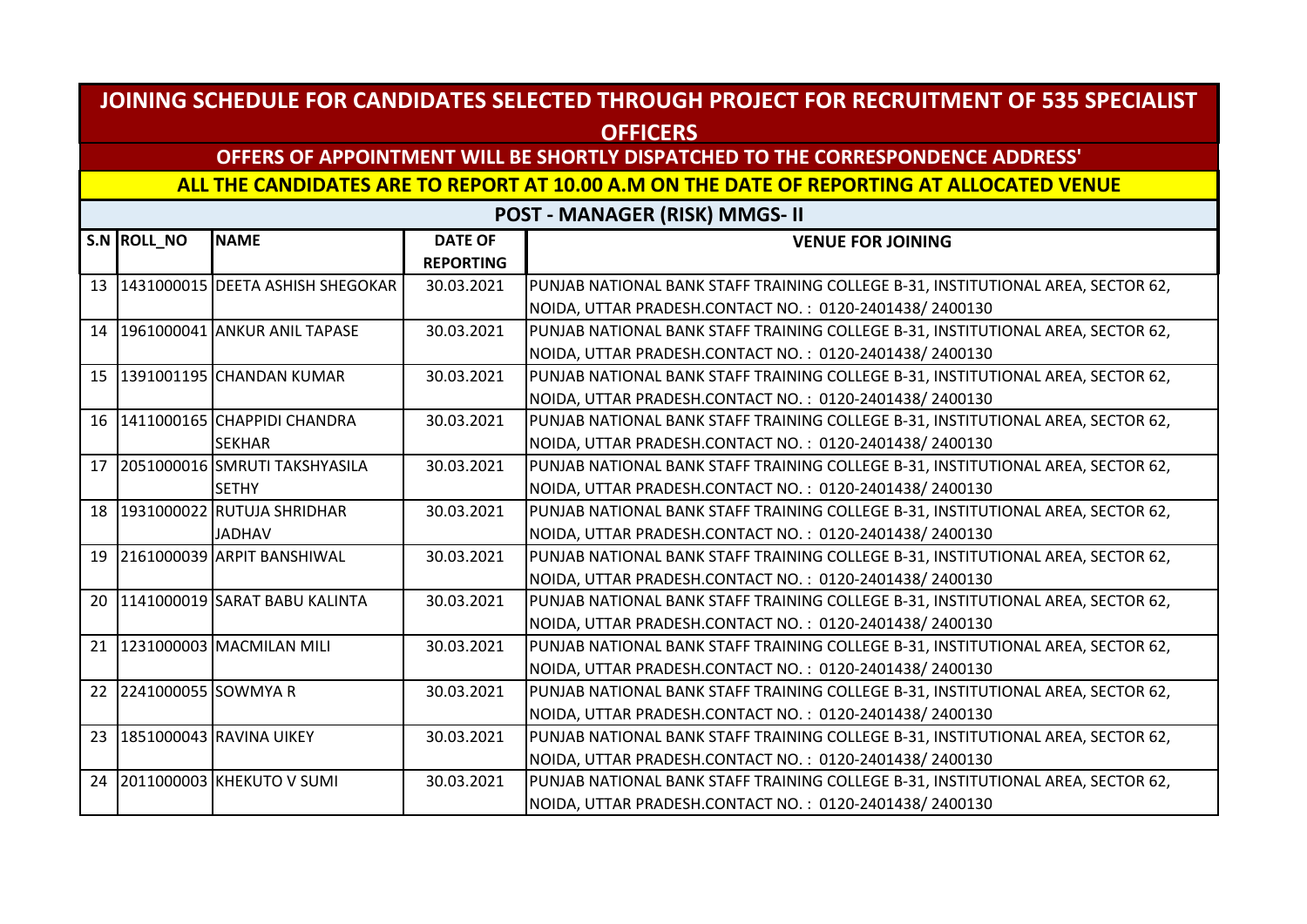## **OFFERS OF APPOINTMENT WILL BE SHORTLY DISPATCHED TO THE CORRESPONDENCE ADDRESS'**

#### **ALL THE CANDIDATES ARE TO REPORT AT 10.00 A.M ON THE DATE OF REPORTING AT ALLOCATED VENUE**

|                 | S.N ROLL_NO | <b>NAME</b>                       | <b>DATE OF</b>   | <b>VENUE FOR JOINING</b>                                                         |
|-----------------|-------------|-----------------------------------|------------------|----------------------------------------------------------------------------------|
|                 |             |                                   | <b>REPORTING</b> |                                                                                  |
| 25              |             | 1671000010 VIJAY ADIMANI          | 30.03.2021       | PUNJAB NATIONAL BANK STAFF TRAINING COLLEGE B-31, INSTITUTIONAL AREA, SECTOR 62, |
|                 |             |                                   |                  | NOIDA, UTTAR PRADESH.CONTACT NO.: 0120-2401438/2400130                           |
| 26              |             | 1981000014 IRUNGBAM JESSICA       | 30.03.2021       | PUNJAB NATIONAL BANK STAFF TRAINING COLLEGE B-31, INSTITUTIONAL AREA, SECTOR 62, |
|                 |             | <b>CHANU</b>                      |                  | NOIDA, UTTAR PRADESH.CONTACT NO.: 0120-2401438/2400130                           |
| 27              |             | 1941000075 ROHINI PRAMODRAO       | 30.03.2021       | PUNJAB NATIONAL BANK STAFF TRAINING COLLEGE B-31, INSTITUTIONAL AREA, SECTOR 62, |
|                 |             | <b>SHENDE</b>                     |                  | NOIDA, UTTAR PRADESH.CONTACT NO.: 0120-2401438/2400130                           |
| 28              |             | 1391000176 MANSI BANSAL           | 30.03.2021       | PUNJAB NATIONAL BANK STAFF TRAINING COLLEGE B-31, INSTITUTIONAL AREA, SECTOR 62, |
|                 |             |                                   |                  | NOIDA, UTTAR PRADESH.CONTACT NO.: 0120-2401438/2400130                           |
| 29              |             | 2511000016 SHREYAM SIKDAR         | 30.03.2021       | PUNJAB NATIONAL BANK STAFF TRAINING COLLEGE B-31, INSTITUTIONAL AREA, SECTOR 62, |
|                 |             |                                   |                  | NOIDA, UTTAR PRADESH.CONTACT NO.: 0120-2401438/2400130                           |
| 30 <sup>°</sup> |             | 1391001667 AKHIL AGGARWAL         | 30.03.2021       | PUNJAB NATIONAL BANK STAFF TRAINING COLLEGE B-31, INSTITUTIONAL AREA, SECTOR 62, |
|                 |             |                                   |                  | NOIDA, UTTAR PRADESH.CONTACT NO.: 0120-2401438/2400130                           |
|                 |             | 31 2131000069 ADITYA GOYAL        | 30.03.2021       | PUNJAB NATIONAL BANK STAFF TRAINING COLLEGE B-31, INSTITUTIONAL AREA, SECTOR 62, |
|                 |             |                                   |                  | NOIDA, UTTAR PRADESH.CONTACT NO.: 0120-2401438/2400130                           |
| 32              |             | 1451000080 AFZAL ARIFBHAI MARFANI | 30.03.2021       | PUNJAB NATIONAL BANK STAFF TRAINING COLLEGE B-31, INSTITUTIONAL AREA, SECTOR 62, |
|                 |             |                                   |                  | NOIDA, UTTAR PRADESH.CONTACT NO.: 0120-2401438/2400130                           |
|                 |             | 33 1391000914 PUNEET SALUJA       | 30.03.2021       | PUNJAB NATIONAL BANK STAFF TRAINING COLLEGE B-31, INSTITUTIONAL AREA, SECTOR 62, |
|                 |             |                                   |                  | NOIDA, UTTAR PRADESH.CONTACT NO.: 0120-2401438/2400130                           |
|                 |             | 34 1931000618 MANEESH GUPTA       | 30.03.2021       | PUNJAB NATIONAL BANK STAFF TRAINING COLLEGE B-31, INSTITUTIONAL AREA, SECTOR 62, |
|                 |             |                                   |                  | NOIDA, UTTAR PRADESH.CONTACT NO.: 0120-2401438/2400130                           |
|                 |             | 35 391001481 KAMESH TIWARI        | 30.03.2021       | PUNJAB NATIONAL BANK STAFF TRAINING COLLEGE B-31, INSTITUTIONAL AREA, SECTOR 62, |
|                 |             |                                   |                  | NOIDA, UTTAR PRADESH.CONTACT NO.: 0120-2401438/2400130                           |
| 36 <sup>1</sup> |             | 1931000016 UMESH KUMAR SINGH      | 30.03.2021       | PUNJAB NATIONAL BANK STAFF TRAINING COLLEGE B-31, INSTITUTIONAL AREA, SECTOR 62, |
|                 |             |                                   |                  | NOIDA, UTTAR PRADESH.CONTACT NO.: 0120-2401438/2400130                           |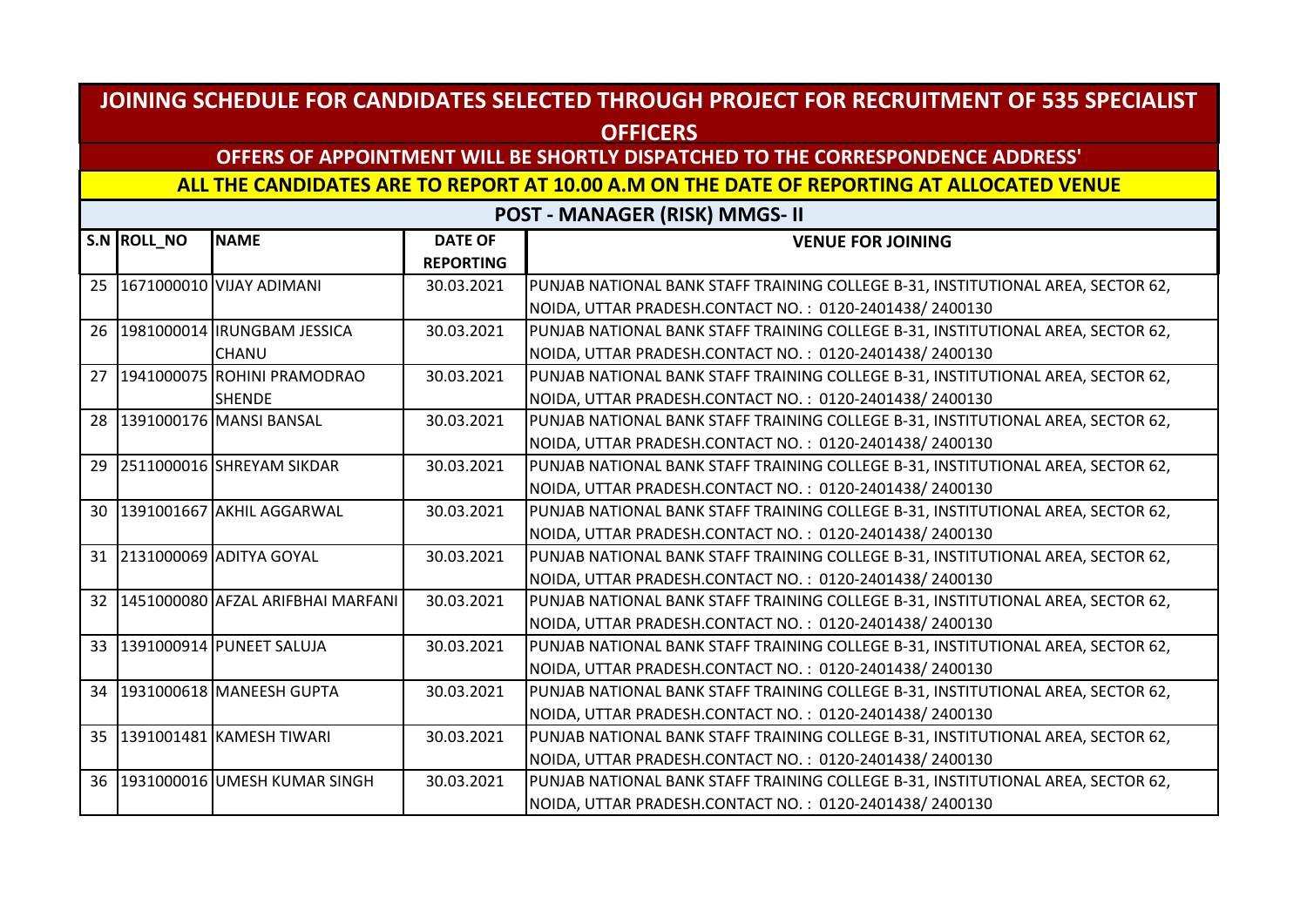## **OFFERS OF APPOINTMENT WILL BE SHORTLY DISPATCHED TO THE CORRESPONDENCE ADDRESS'**

#### **ALL THE CANDIDATES ARE TO REPORT AT 10.00 A.M ON THE DATE OF REPORTING AT ALLOCATED VENUE**

|    | S.N ROLL_NO              | <b>INAME</b>                      | <b>DATE OF</b>   | <b>VENUE FOR JOINING</b>                                                         |
|----|--------------------------|-----------------------------------|------------------|----------------------------------------------------------------------------------|
|    |                          |                                   | <b>REPORTING</b> |                                                                                  |
|    |                          | 37   1391000939   PRASHANT SHIVAM | 30.03.2021       | PUNJAB NATIONAL BANK STAFF TRAINING COLLEGE B-31, INSTITUTIONAL AREA, SECTOR 62, |
|    |                          |                                   |                  | NOIDA, UTTAR PRADESH.CONTACT NO.: 0120-2401438/2400130                           |
|    |                          | 38 1931000612 VIKRANT SINGH       | 30.03.2021       | PUNJAB NATIONAL BANK STAFF TRAINING COLLEGE B-31, INSTITUTIONAL AREA, SECTOR 62, |
|    |                          | <b>GANGWAR</b>                    |                  | NOIDA, UTTAR PRADESH.CONTACT NO.: 0120-2401438/2400130                           |
| 39 |                          | 1451000011 ANKIT AMRITLAL SETA    | 30.03.2021       | PUNJAB NATIONAL BANK STAFF TRAINING COLLEGE B-31, INSTITUTIONAL AREA, SECTOR 62, |
|    |                          |                                   |                  | NOIDA, UTTAR PRADESH.CONTACT NO.: 0120-2401438/2400130                           |
|    |                          | 40 1931000494 PRIYAJIT GUHA       | 30.03.2021       | PUNJAB NATIONAL BANK STAFF TRAINING COLLEGE B-31, INSTITUTIONAL AREA, SECTOR 62, |
|    |                          |                                   |                  | NOIDA, UTTAR PRADESH.CONTACT NO.: 0120-2401438/2400130                           |
|    |                          | 41 2501000088 DEVADARSHINI        | 30.03.2021       | PUNJAB NATIONAL BANK STAFF TRAINING COLLEGE B-31, INSTITUTIONAL AREA, SECTOR 62, |
|    |                          | <b>SHANDILYA</b>                  |                  | NOIDA, UTTAR PRADESH.CONTACT NO.: 0120-2401438/2400130                           |
|    |                          | 42 1931000069 MADHURI KUMARI      | 30.03.2021       | PUNJAB NATIONAL BANK STAFF TRAINING COLLEGE B-31, INSTITUTIONAL AREA, SECTOR 62, |
|    |                          |                                   |                  | NOIDA, UTTAR PRADESH.CONTACT NO.: 0120-2401438/2400130                           |
|    |                          | 43 1391001264 SHIKHER KAUSHIK     | 30.03.2021       | PUNJAB NATIONAL BANK STAFF TRAINING COLLEGE B-31, INSTITUTIONAL AREA, SECTOR 62, |
|    |                          |                                   |                  | NOIDA, UTTAR PRADESH.CONTACT NO.: 0120-2401438/2400130                           |
|    | 44 1971000244 PRATIK ROY |                                   | 30.03.2021       | PUNJAB NATIONAL BANK STAFF TRAINING COLLEGE B-31, INSTITUTIONAL AREA, SECTOR 62, |
|    |                          |                                   |                  | NOIDA, UTTAR PRADESH.CONTACT NO.: 0120-2401438/2400130                           |
|    |                          | 45 2421000023 RAHUL SINGH RANA    | 30.03.2021       | PUNJAB NATIONAL BANK STAFF TRAINING COLLEGE B-31, INSTITUTIONAL AREA, SECTOR 62, |
|    |                          |                                   |                  | NOIDA, UTTAR PRADESH.CONTACT NO.: 0120-2401438/2400130                           |
|    |                          | 46 1391001115 SAPTARSHI BHAUMIK   | 30.03.2021       | PUNJAB NATIONAL BANK STAFF TRAINING COLLEGE B-31, INSTITUTIONAL AREA, SECTOR 62, |
|    |                          |                                   |                  | NOIDA, UTTAR PRADESH.CONTACT NO.: 0120-2401438/2400130                           |
|    |                          | 47 1471000073 GOVIND KUMAR        | 30.03.2021       | PUNJAB NATIONAL BANK STAFF TRAINING COLLEGE B-31, INSTITUTIONAL AREA, SECTOR 62, |
|    |                          | <b>KHUNTWAL</b>                   |                  | NOIDA, UTTAR PRADESH.CONTACT NO.: 0120-2401438/2400130                           |
|    |                          | 48 1661000318 AMOL RAGHUNATH      | 30.03.2021       | PUNJAB NATIONAL BANK STAFF TRAINING COLLEGE B-31, INSTITUTIONAL AREA, SECTOR 62, |
|    |                          | KULKARNI                          |                  | NOIDA, UTTAR PRADESH.CONTACT NO.: 0120-2401438/2400130                           |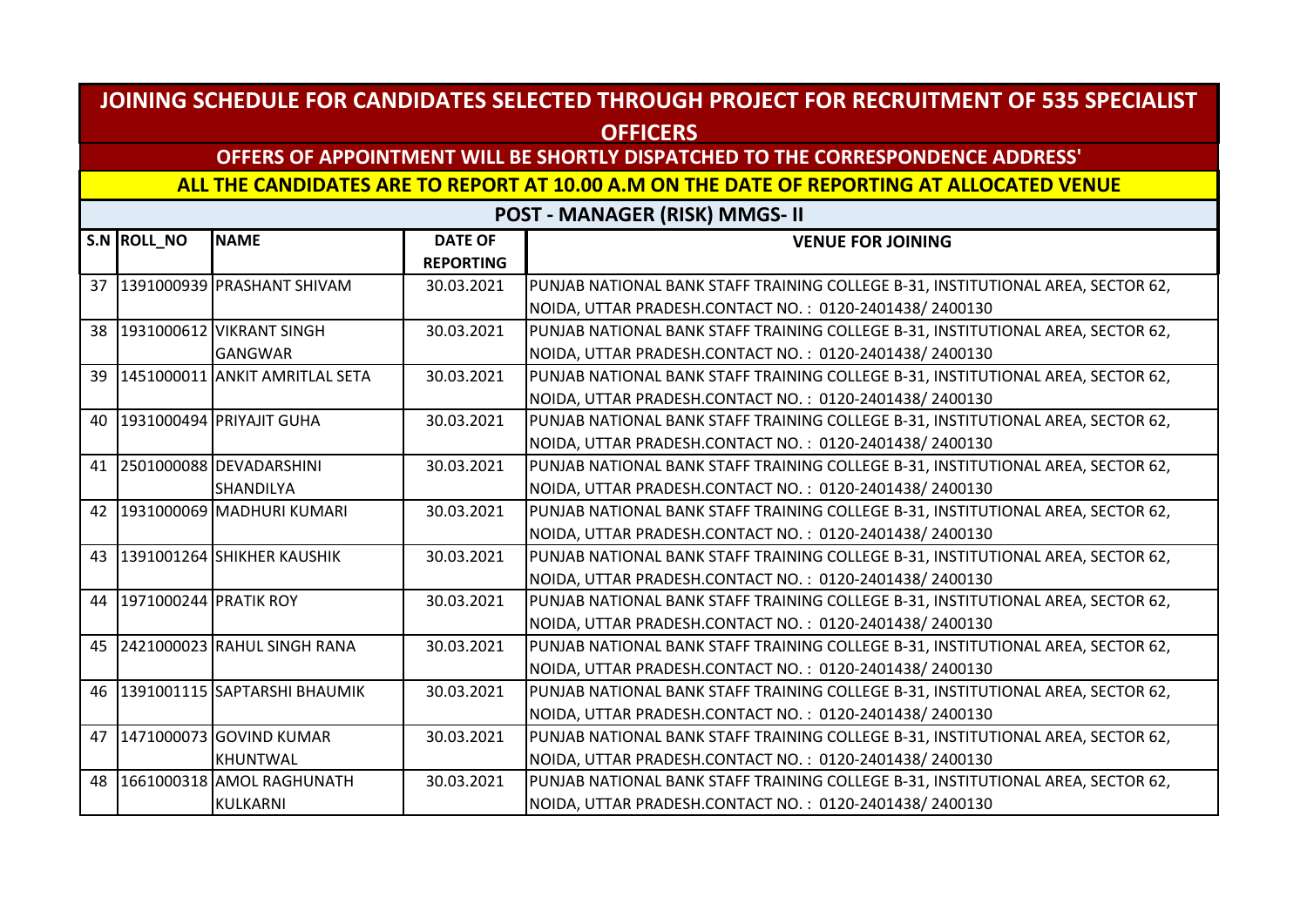## **OFFERS OF APPOINTMENT WILL BE SHORTLY DISPATCHED TO THE CORRESPONDENCE ADDRESS'**

#### **ALL THE CANDIDATES ARE TO REPORT AT 10.00 A.M ON THE DATE OF REPORTING AT ALLOCATED VENUE**

|    | S.N ROLL_NO        | <b>NAME</b>                       | <b>DATE OF</b>   | <b>VENUE FOR JOINING</b>                                                         |
|----|--------------------|-----------------------------------|------------------|----------------------------------------------------------------------------------|
|    |                    |                                   | <b>REPORTING</b> |                                                                                  |
| 49 |                    | 1661000058 HARSH MADHUKAR         | 30.03.2021       | PUNJAB NATIONAL BANK STAFF TRAINING COLLEGE B-31, INSTITUTIONAL AREA, SECTOR 62, |
|    |                    | <b>SONEJI</b>                     |                  | NOIDA, UTTAR PRADESH.CONTACT NO.: 0120-2401438/2400130                           |
| 50 |                    | 2501000074 SRINJOY CHATTERJEE     | 30.03.2021       | PUNJAB NATIONAL BANK STAFF TRAINING COLLEGE B-31, INSTITUTIONAL AREA, SECTOR 62, |
|    |                    |                                   |                  | NOIDA, UTTAR PRADESH.CONTACT NO.: 0120-2401438/2400130                           |
| 51 |                    | 2431000044 PANSHUL RAGHAV         | 30.03.2021       | PUNJAB NATIONAL BANK STAFF TRAINING COLLEGE B-31, INSTITUTIONAL AREA, SECTOR 62, |
|    |                    |                                   |                  | NOIDA, UTTAR PRADESH.CONTACT NO.: 0120-2401438/2400130                           |
|    |                    | 52 2151000009 SHIVANI GARG        | 30.03.2021       | PUNJAB NATIONAL BANK STAFF TRAINING COLLEGE B-31, INSTITUTIONAL AREA, SECTOR 62, |
|    |                    |                                   |                  | NOIDA, UTTAR PRADESH.CONTACT NO.: 0120-2401438/2400130                           |
|    |                    | 53 1901000096 DATTA RAMDAS SAWANT | 30.03.2021       | PUNJAB NATIONAL BANK STAFF TRAINING COLLEGE B-31, INSTITUTIONAL AREA, SECTOR 62, |
|    |                    |                                   |                  | NOIDA, UTTAR PRADESH.CONTACT NO.: 0120-2401438/2400130                           |
| 54 |                    | 1401000009 ANURAG PALAWAT         | 30.03.2021       | PUNJAB NATIONAL BANK STAFF TRAINING COLLEGE B-31, INSTITUTIONAL AREA, SECTOR 62, |
|    |                    |                                   |                  | NOIDA, UTTAR PRADESH.CONTACT NO.: 0120-2401438/2400130                           |
|    |                    | 55 1931000105 SHREEMANT SWAROOP   | 30.03.2021       | PUNJAB NATIONAL BANK STAFF TRAINING COLLEGE B-31, INSTITUTIONAL AREA, SECTOR 62, |
|    |                    | GAWAND                            |                  | NOIDA, UTTAR PRADESH.CONTACT NO.: 0120-2401438/2400130                           |
|    |                    | 56 1391001166 VEDANSH SINGH       | 30.03.2021       | PUNJAB NATIONAL BANK STAFF TRAINING COLLEGE B-31, INSTITUTIONAL AREA, SECTOR 62, |
|    |                    |                                   |                  | NOIDA, UTTAR PRADESH.CONTACT NO.: 0120-2401438/2400130                           |
| 57 |                    | 2271000033 NANTHAKUMAR            | 30.03.2021       | PUNJAB NATIONAL BANK STAFF TRAINING COLLEGE B-31, INSTITUTIONAL AREA, SECTOR 62, |
|    |                    | SARAVANAN                         |                  | NOIDA, UTTAR PRADESH.CONTACT NO.: 0120-2401438/2400130                           |
|    |                    | 58 1931000616 SAKSHAM AGARWAL     | 30.03.2021       | PUNJAB NATIONAL BANK STAFF TRAINING COLLEGE B-31, INSTITUTIONAL AREA, SECTOR 62, |
|    |                    |                                   |                  | NOIDA, UTTAR PRADESH.CONTACT NO.: 0120-2401438/2400130                           |
| 59 |                    | 1931000413 POOJA TRIPATHI         | 30.03.2021       | PUNJAB NATIONAL BANK STAFF TRAINING COLLEGE B-31, INSTITUTIONAL AREA, SECTOR 62, |
|    |                    |                                   |                  | NOIDA, UTTAR PRADESH.CONTACT NO.: 0120-2401438/2400130                           |
| 60 | 2411000295 MD UMAR |                                   | 30.03.2021       | PUNJAB NATIONAL BANK STAFF TRAINING COLLEGE B-31, INSTITUTIONAL AREA, SECTOR 62, |
|    |                    |                                   |                  | NOIDA, UTTAR PRADESH.CONTACT NO.: 0120-2401438/2400130                           |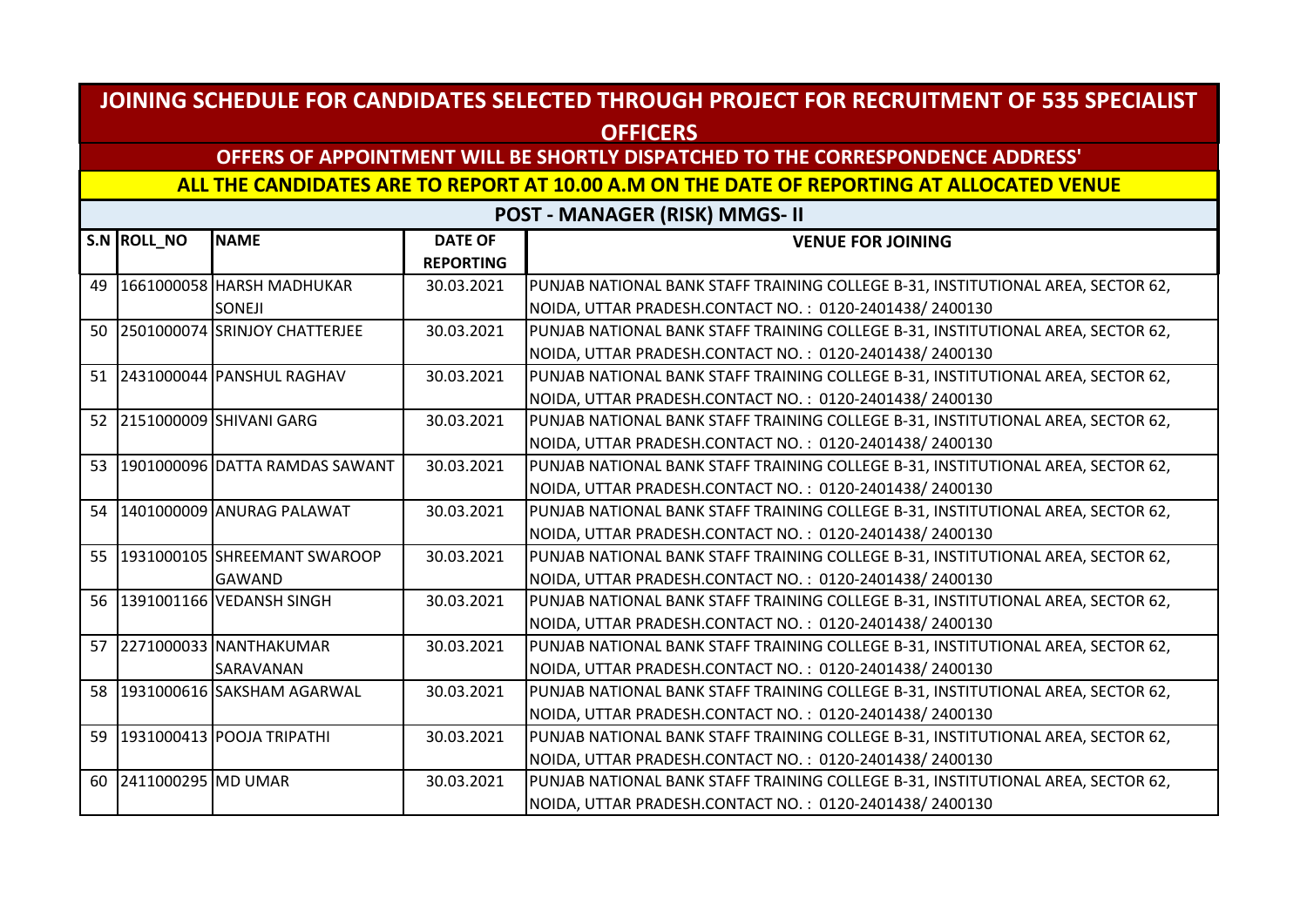## **OFFERS OF APPOINTMENT WILL BE SHORTLY DISPATCHED TO THE CORRESPONDENCE ADDRESS'**

#### **ALL THE CANDIDATES ARE TO REPORT AT 10.00 A.M ON THE DATE OF REPORTING AT ALLOCATED VENUE**

|        | S.N ROLL_NO | <b>NAME</b>                     | <b>DATE OF</b>   | <b>VENUE FOR JOINING</b>                                                         |
|--------|-------------|---------------------------------|------------------|----------------------------------------------------------------------------------|
|        |             |                                 | <b>REPORTING</b> |                                                                                  |
|        |             | 61 2371000030 PRASOON MISHRA    | 30.03.2021       | PUNJAB NATIONAL BANK STAFF TRAINING COLLEGE B-31, INSTITUTIONAL AREA, SECTOR 62, |
|        |             |                                 |                  | NOIDA, UTTAR PRADESH.CONTACT NO.: 0120-2401438/2400130                           |
| 62     |             | 1411000138 PARESH KUMAR MEHER   | 30.03.2021       | PUNJAB NATIONAL BANK STAFF TRAINING COLLEGE B-31, INSTITUTIONAL AREA, SECTOR 62, |
|        |             |                                 |                  | NOIDA, UTTAR PRADESH.CONTACT NO.: 0120-2401438/2400130                           |
| 63     |             | 2181000190 GAURAV JAIN          | 30.03.2021       | PUNJAB NATIONAL BANK STAFF TRAINING COLLEGE B-31, INSTITUTIONAL AREA, SECTOR 62, |
|        |             |                                 |                  | NOIDA, UTTAR PRADESH.CONTACT NO.: 0120-2401438/2400130                           |
|        |             | 64 1521000060 SHIVAM SRIVASTAVA | 30.03.2021       | PUNJAB NATIONAL BANK STAFF TRAINING COLLEGE B-31, INSTITUTIONAL AREA, SECTOR 62, |
|        |             |                                 |                  | NOIDA, UTTAR PRADESH.CONTACT NO.: 0120-2401438/2400130                           |
| 65     |             | 2301000281 KARAN KHURANA        | 30.03.2021       | PUNJAB NATIONAL BANK STAFF TRAINING COLLEGE B-31, INSTITUTIONAL AREA, SECTOR 62, |
|        |             |                                 |                  | NOIDA, UTTAR PRADESH.CONTACT NO.: 0120-2401438/2400130                           |
| 66     |             | 1311000009 ROHAN KUMAR SINGH    | 30.03.2021       | PUNJAB NATIONAL BANK STAFF TRAINING COLLEGE B-31, INSTITUTIONAL AREA, SECTOR 62, |
|        |             |                                 |                  | NOIDA, UTTAR PRADESH.CONTACT NO.: 0120-2401438/2400130                           |
| 67     |             | 1971000136 ASMA DASTAGIR        | 30.03.2021       | PUNJAB NATIONAL BANK STAFF TRAINING COLLEGE B-31, INSTITUTIONAL AREA, SECTOR 62, |
|        |             | <b>MUJAWAR</b>                  |                  | NOIDA, UTTAR PRADESH.CONTACT NO.: 0120-2401438/2400130                           |
|        |             | 68 2341000070 SHEETAL VERMA     | 30.03.2021       | PUNJAB NATIONAL BANK STAFF TRAINING COLLEGE B-31, INSTITUTIONAL AREA, SECTOR 62, |
|        |             |                                 |                  | NOIDA, UTTAR PRADESH.CONTACT NO.: 0120-2401438/2400130                           |
| 69     |             | 2451000122 PRABHAT YADAV        | 30.03.2021       | PUNJAB NATIONAL BANK STAFF TRAINING COLLEGE B-31, INSTITUTIONAL AREA, SECTOR 62, |
|        |             |                                 |                  | NOIDA, UTTAR PRADESH.CONTACT NO.: 0120-2401438/2400130                           |
| $70-1$ |             | 1411000192 PARTH RAJESH VORA    | 30.03.2021       | PUNJAB NATIONAL BANK STAFF TRAINING COLLEGE B-31, INSTITUTIONAL AREA, SECTOR 62, |
|        |             |                                 |                  | NOIDA, UTTAR PRADESH.CONTACT NO.: 0120-2401438/2400130                           |
| 71     |             | 2151000032 MANISH KUMAR         | 30.03.2021       | PUNJAB NATIONAL BANK STAFF TRAINING COLLEGE B-31, INSTITUTIONAL AREA, SECTOR 62, |
|        |             |                                 |                  | NOIDA, UTTAR PRADESH.CONTACT NO.: 0120-2401438/2400130                           |
| 72     |             | 2231000209 SHEETAL PRAKASH      | 30.03.2021       | PUNJAB NATIONAL BANK STAFF TRAINING COLLEGE B-31, INSTITUTIONAL AREA, SECTOR 62, |
|        |             |                                 |                  | NOIDA, UTTAR PRADESH.CONTACT NO.: 0120-2401438/2400130                           |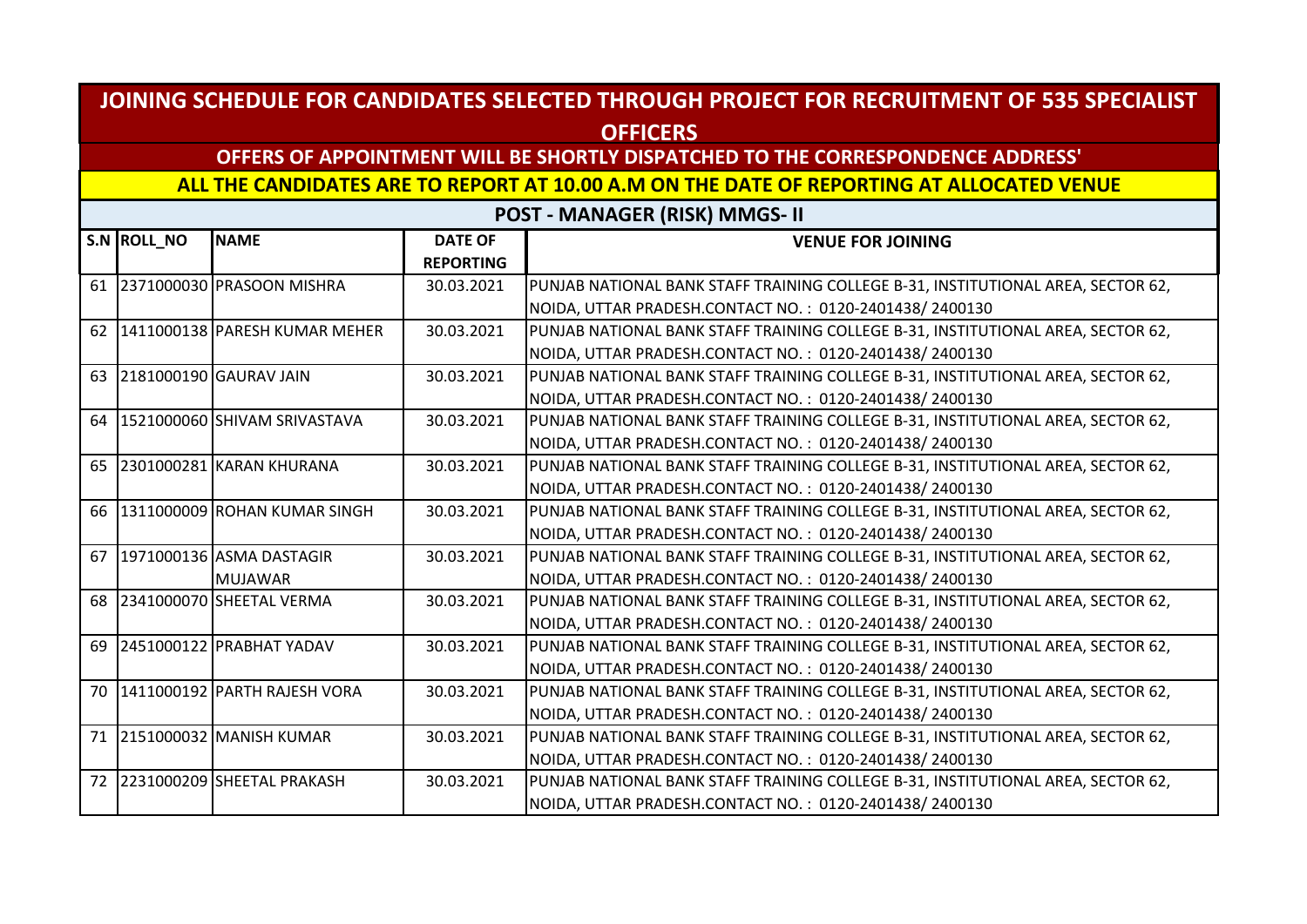## **OFFERS OF APPOINTMENT WILL BE SHORTLY DISPATCHED TO THE CORRESPONDENCE ADDRESS'**

#### **ALL THE CANDIDATES ARE TO REPORT AT 10.00 A.M ON THE DATE OF REPORTING AT ALLOCATED VENUE**

|    | S.N ROLL_NO              | <b>NAME</b>                         | <b>DATE OF</b>   | <b>VENUE FOR JOINING</b>                                                         |
|----|--------------------------|-------------------------------------|------------------|----------------------------------------------------------------------------------|
|    |                          |                                     | <b>REPORTING</b> |                                                                                  |
|    |                          | 73 1251000063 SARBANI BHATTACHARJEE | 30.03.2021       | PUNJAB NATIONAL BANK STAFF TRAINING COLLEGE B-31, INSTITUTIONAL AREA, SECTOR 62, |
|    |                          |                                     |                  | NOIDA, UTTAR PRADESH.CONTACT NO.: 0120-2401438/2400130                           |
|    |                          | 74   1391000645   SHUBHANGI MEHTA   | 30.03.2021       | PUNJAB NATIONAL BANK STAFF TRAINING COLLEGE B-31, INSTITUTIONAL AREA, SECTOR 62, |
|    |                          |                                     |                  | NOIDA, UTTAR PRADESH.CONTACT NO.: 0120-2401438/2400130                           |
| 75 |                          | 1391000044 VAISHALI JAIN            | 30.03.2021       | PUNJAB NATIONAL BANK STAFF TRAINING COLLEGE B-31, INSTITUTIONAL AREA, SECTOR 62, |
|    |                          |                                     |                  | NOIDA, UTTAR PRADESH.CONTACT NO.: 0120-2401438/2400130                           |
|    |                          | 76 2451000121 ANAND KUMAR           | 30.03.2021       | PUNJAB NATIONAL BANK STAFF TRAINING COLLEGE B-31, INSTITUTIONAL AREA, SECTOR 62, |
|    |                          |                                     |                  | NOIDA, UTTAR PRADESH.CONTACT NO.: 0120-2401438/2400130                           |
|    |                          | 77 1511000010 ROHIT RATHEE          | 30.03.2021       | PUNJAB NATIONAL BANK STAFF TRAINING COLLEGE B-31, INSTITUTIONAL AREA, SECTOR 62, |
|    |                          |                                     |                  | NOIDA, UTTAR PRADESH.CONTACT NO.: 0120-2401438/2400130                           |
|    | 78 2451000115 PRIYA RANI |                                     | 30.03.2021       | PUNJAB NATIONAL BANK STAFF TRAINING COLLEGE B-31, INSTITUTIONAL AREA, SECTOR 62, |
|    |                          |                                     |                  | NOIDA, UTTAR PRADESH.CONTACT NO.: 0120-2401438/2400130                           |
|    |                          | 79   1931000521   RAMANAND S        | 30.03.2021       | PUNJAB NATIONAL BANK STAFF TRAINING COLLEGE B-31, INSTITUTIONAL AREA, SECTOR 62, |
|    |                          |                                     |                  | NOIDA, UTTAR PRADESH.CONTACT NO.: 0120-2401438/2400130                           |
| 80 |                          | 1941000090 ABHILASH SHYAMRAO        | 30.03.2021       | PUNJAB NATIONAL BANK STAFF TRAINING COLLEGE B-31, INSTITUTIONAL AREA, SECTOR 62, |
|    |                          | ZADE                                |                  | NOIDA, UTTAR PRADESH.CONTACT NO.: 0120-2401438/2400130                           |
|    | 81 2371000037 SHEETAL    |                                     | 30.03.2021       | PUNJAB NATIONAL BANK STAFF TRAINING COLLEGE B-31, INSTITUTIONAL AREA, SECTOR 62, |
|    |                          |                                     |                  | NOIDA, UTTAR PRADESH.CONTACT NO.: 0120-2401438/2400130                           |
| 82 |                          | 2301000301 KATHURI SAITEJA          | 30.03.2021       | PUNJAB NATIONAL BANK STAFF TRAINING COLLEGE B-31, INSTITUTIONAL AREA, SECTOR 62, |
|    |                          |                                     |                  | NOIDA, UTTAR PRADESH.CONTACT NO.: 0120-2401438/2400130                           |
| 83 |                          | 2181000450 NITIN KUMAWAT            | 30.03.2021       | PUNJAB NATIONAL BANK STAFF TRAINING COLLEGE B-31, INSTITUTIONAL AREA, SECTOR 62, |
|    |                          |                                     |                  | NOIDA, UTTAR PRADESH.CONTACT NO.: 0120-2401438/2400130                           |
|    | 84 391000448 KOMAL       |                                     | 30.03.2021       | PUNJAB NATIONAL BANK STAFF TRAINING COLLEGE B-31, INSTITUTIONAL AREA, SECTOR 62, |
|    |                          |                                     |                  | NOIDA, UTTAR PRADESH.CONTACT NO.: 0120-2401438/2400130                           |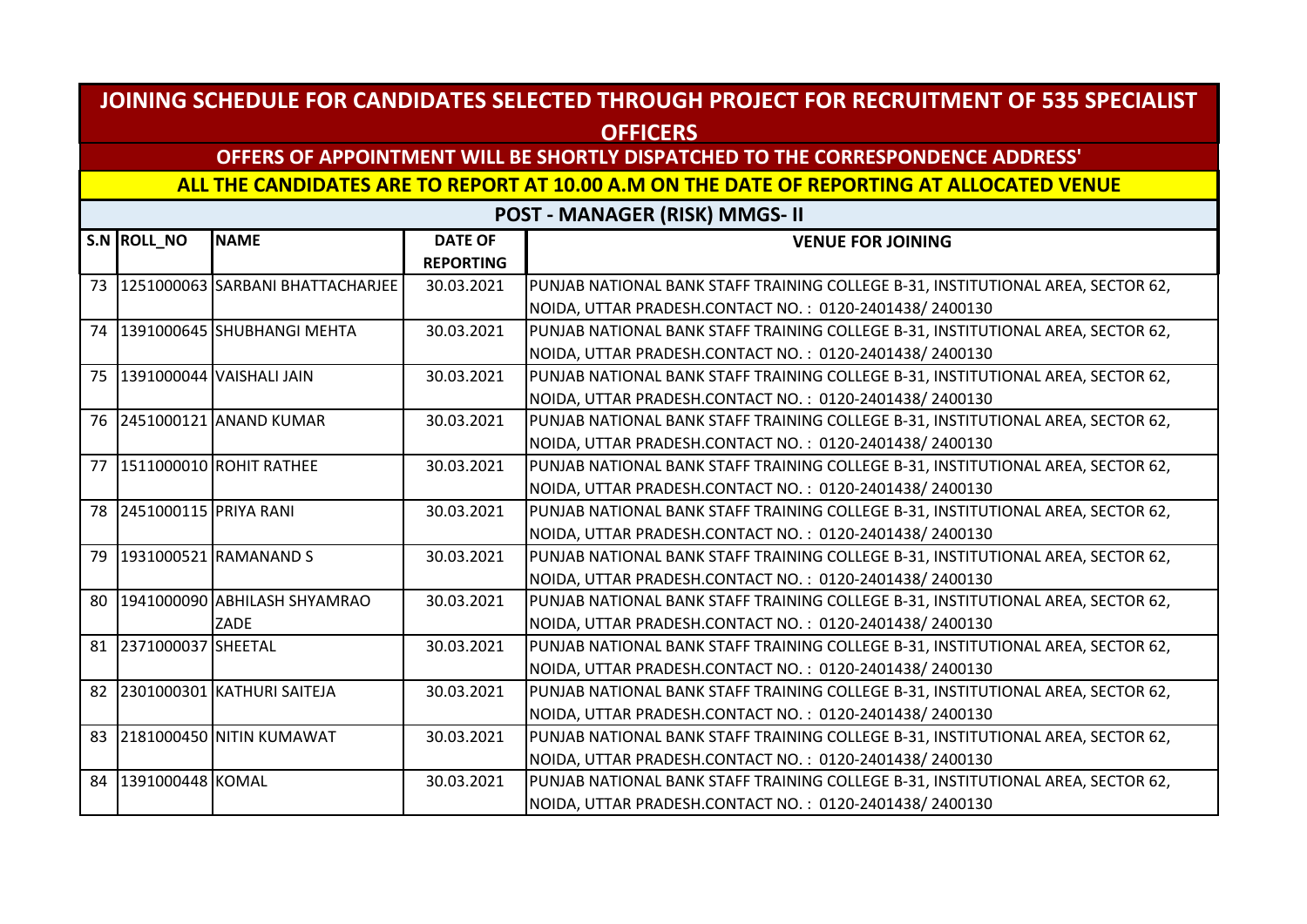## **OFFERS OF APPOINTMENT WILL BE SHORTLY DISPATCHED TO THE CORRESPONDENCE ADDRESS'**

#### **ALL THE CANDIDATES ARE TO REPORT AT 10.00 A.M ON THE DATE OF REPORTING AT ALLOCATED VENUE**

|    | S.N ROLL_NO | <b>NAME</b>                      | <b>DATE OF</b>   | <b>VENUE FOR JOINING</b>                                                         |
|----|-------------|----------------------------------|------------------|----------------------------------------------------------------------------------|
|    |             |                                  | <b>REPORTING</b> |                                                                                  |
|    |             | 85 2041000030 SNEHA PRAKASH      | 30.03.2021       | PUNJAB NATIONAL BANK STAFF TRAINING COLLEGE B-31, INSTITUTIONAL AREA, SECTOR 62, |
|    |             |                                  |                  | NOIDA, UTTAR PRADESH.CONTACT NO.: 0120-2401438/2400130                           |
| 86 |             | 1931000704 AMBIKA VISWANATHAN    | 30.03.2021       | PUNJAB NATIONAL BANK STAFF TRAINING COLLEGE B-31, INSTITUTIONAL AREA, SECTOR 62, |
|    |             |                                  |                  | NOIDA, UTTAR PRADESH.CONTACT NO.: 0120-2401438/2400130                           |
| 87 |             | 1641000010 AMIT KUMAR            | 30.03.2021       | PUNJAB NATIONAL BANK STAFF TRAINING COLLEGE B-31, INSTITUTIONAL AREA, SECTOR 62, |
|    |             |                                  |                  | NOIDA, UTTAR PRADESH.CONTACT NO.: 0120-2401438/2400130                           |
| 88 |             | 1931000257 AJINKYA SHIRISH WAJPE | 30.03.2021       | PUNJAB NATIONAL BANK STAFF TRAINING COLLEGE B-31, INSTITUTIONAL AREA, SECTOR 62, |
|    |             |                                  |                  | NOIDA, UTTAR PRADESH.CONTACT NO.: 0120-2401438/2400130                           |
| 89 |             | 1621000015 ABHIJEET KUNDU        | 30.03.2021       | PUNJAB NATIONAL BANK STAFF TRAINING COLLEGE B-31, INSTITUTIONAL AREA, SECTOR 62, |
|    |             |                                  |                  | NOIDA, UTTAR PRADESH.CONTACT NO.: 0120-2401438/2400130                           |
| 90 |             | 2041000157 KAIBALYA LOCHAN       | 30.03.2021       | PUNJAB NATIONAL BANK STAFF TRAINING COLLEGE B-31, INSTITUTIONAL AREA, SECTOR 62, |
|    |             | <b>PATTNAIK</b>                  |                  | NOIDA, UTTAR PRADESH.CONTACT NO.: 0120-2401438/2400130                           |
|    |             | 91   1901000091 MUKUNDA KISAN    | 30.03.2021       | PUNJAB NATIONAL BANK STAFF TRAINING COLLEGE B-31, INSTITUTIONAL AREA, SECTOR 62, |
|    |             | <b>GAWADE</b>                    |                  | NOIDA, UTTAR PRADESH.CONTACT NO.: 0120-2401438/2400130                           |
| 92 |             | 1971000057 SUNIL BHAGWANRAO      | 30.03.2021       | PUNJAB NATIONAL BANK STAFF TRAINING COLLEGE B-31, INSTITUTIONAL AREA, SECTOR 62, |
|    |             | <b>DESHMUKH</b>                  |                  | NOIDA, UTTAR PRADESH.CONTACT NO.: 0120-2401438/2400130                           |
| 93 |             | 2421000067 ANSHU SHARMA          | 30.03.2021       | PUNJAB NATIONAL BANK STAFF TRAINING COLLEGE B-31, INSTITUTIONAL AREA, SECTOR 62, |
|    |             |                                  |                  | NOIDA, UTTAR PRADESH.CONTACT NO.: 0120-2401438/2400130                           |
| 94 |             | 1201000054 MUKKU KRISHNA REDDY   | 30.03.2021       | PUNJAB NATIONAL BANK STAFF TRAINING COLLEGE B-31, INSTITUTIONAL AREA, SECTOR 62, |
|    |             |                                  |                  | NOIDA, UTTAR PRADESH.CONTACT NO.: 0120-2401438/2400130                           |
| 95 |             | 2181000426 SHUBHAM KHANDELWAL    | 30.03.2021       | PUNJAB NATIONAL BANK STAFF TRAINING COLLEGE B-31, INSTITUTIONAL AREA, SECTOR 62, |
|    |             |                                  |                  | NOIDA, UTTAR PRADESH.CONTACT NO.: 0120-2401438/2400130                           |
|    |             | 96 1391001003 RAVI SHRIVASTAVA   | 30.03.2021       | PUNJAB NATIONAL BANK STAFF TRAINING COLLEGE B-31, INSTITUTIONAL AREA, SECTOR 62, |
|    |             |                                  |                  | NOIDA, UTTAR PRADESH.CONTACT NO.: 0120-2401438/2400130                           |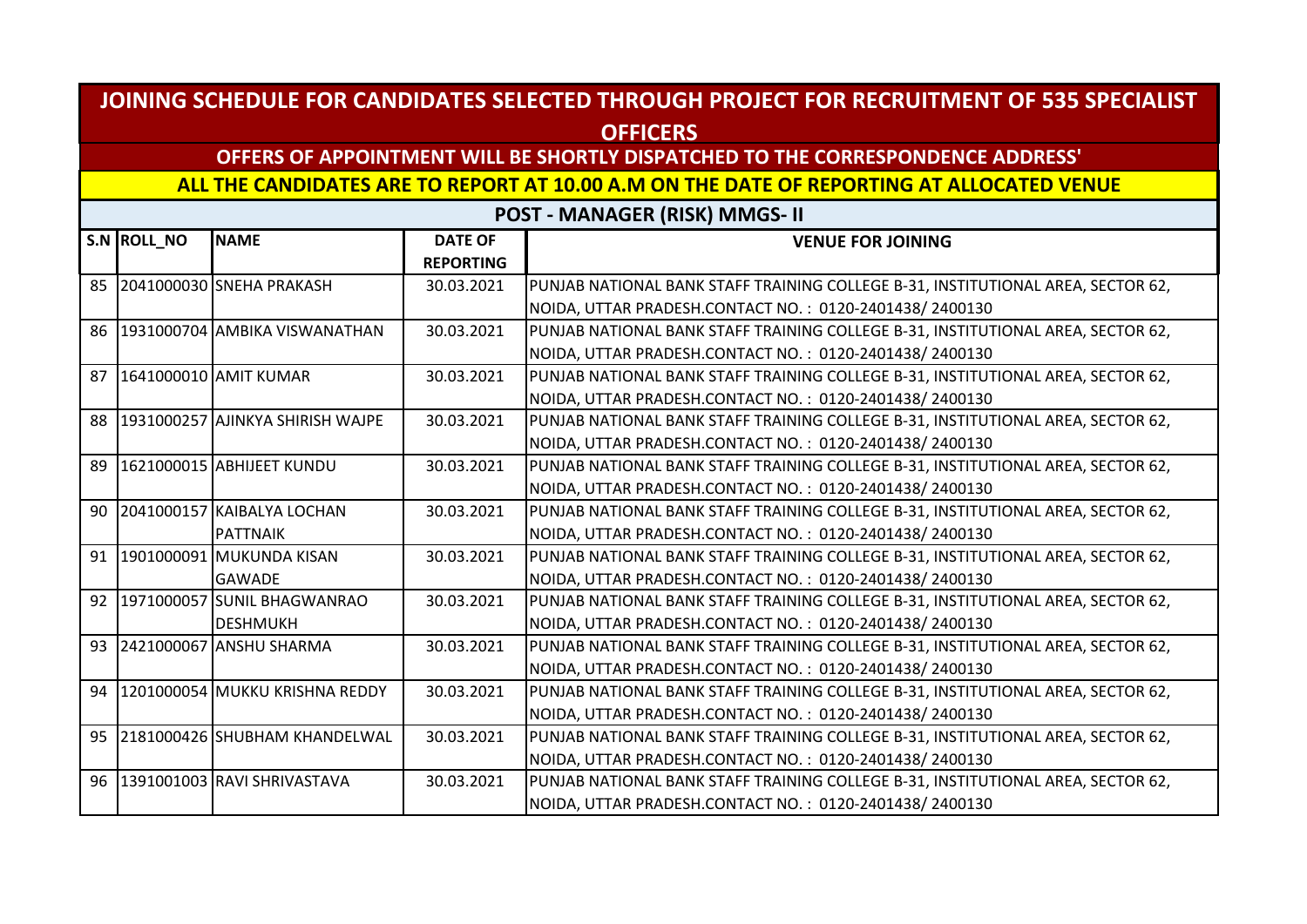## **OFFERS OF APPOINTMENT WILL BE SHORTLY DISPATCHED TO THE CORRESPONDENCE ADDRESS'**

#### **ALL THE CANDIDATES ARE TO REPORT AT 10.00 A.M ON THE DATE OF REPORTING AT ALLOCATED VENUE**

| S.N ROLL_NO           | <b>NAME</b>                       | <b>DATE OF</b>   | <b>VENUE FOR JOINING</b>                                                         |
|-----------------------|-----------------------------------|------------------|----------------------------------------------------------------------------------|
|                       |                                   | <b>REPORTING</b> |                                                                                  |
| 97 2281000029 DEEPA P |                                   | 30.03.2021       | PUNJAB NATIONAL BANK STAFF TRAINING COLLEGE B-31, INSTITUTIONAL AREA, SECTOR 62, |
|                       |                                   |                  | NOIDA, UTTAR PRADESH.CONTACT NO. : 0120-2401438/2400130                          |
|                       | 98 1391000977 DILIP KUMAR         | 30.03.2021       | PUNJAB NATIONAL BANK STAFF TRAINING COLLEGE B-31, INSTITUTIONAL AREA, SECTOR 62, |
|                       |                                   |                  | NOIDA, UTTAR PRADESH.CONTACT NO.: 0120-2401438/2400130                           |
|                       | 99 2191000030 VINAY KUMAR CHHEEPA | 30.03.2021       | PUNJAB NATIONAL BANK STAFF TRAINING COLLEGE B-31, INSTITUTIONAL AREA, SECTOR 62, |
|                       |                                   |                  | NOIDA, UTTAR PRADESH.CONTACT NO.: 0120-2401438/2400130                           |
|                       | 100 2201000015 VIKAS PRASAD       | 30.03.2021       | PUNJAB NATIONAL BANK STAFF TRAINING COLLEGE B-31, INSTITUTIONAL AREA, SECTOR 62, |
|                       |                                   |                  | NOIDA, UTTAR PRADESH.CONTACT NO.: 0120-2401438/2400130                           |
|                       | 101 1411000065 SUMAN JANGID       | 30.03.2021       | PUNJAB NATIONAL BANK STAFF TRAINING COLLEGE B-31, INSTITUTIONAL AREA, SECTOR 62, |
|                       |                                   |                  | NOIDA, UTTAR PRADESH.CONTACT NO.: 0120-2401438/2400130                           |
|                       | 102 1251000087 CHANDAMITA BARMAN  | 30.03.2021       | PUNJAB NATIONAL BANK STAFF TRAINING COLLEGE B-31, INSTITUTIONAL AREA, SECTOR 62, |
|                       |                                   |                  | NOIDA, UTTAR PRADESH.CONTACT NO.: 0120-2401438/2400130                           |
|                       | 103 1911000029 ANIKET PRAKASH     | 30.03.2021       | PUNJAB NATIONAL BANK STAFF TRAINING COLLEGE B-31, INSTITUTIONAL AREA, SECTOR 62, |
|                       | <b>ASODEKAR</b>                   |                  | NOIDA, UTTAR PRADESH.CONTACT NO.: 0120-2401438/2400130                           |
|                       | 104 1471000040 ABHINAV KUMAR      | 30.03.2021       | PUNJAB NATIONAL BANK STAFF TRAINING COLLEGE B-31, INSTITUTIONAL AREA, SECTOR 62, |
|                       |                                   |                  | NOIDA, UTTAR PRADESH.CONTACT NO.: 0120-2401438/2400130                           |
|                       | 105 1301000006 PINKY KHATOON      | 30.03.2021       | PUNJAB NATIONAL BANK STAFF TRAINING COLLEGE B-31, INSTITUTIONAL AREA, SECTOR 62, |
|                       |                                   |                  | NOIDA, UTTAR PRADESH.CONTACT NO.: 0120-2401438/2400130                           |
|                       | 106 1391000406 SWATI GUPTA        | 30.03.2021       | PUNJAB NATIONAL BANK STAFF TRAINING COLLEGE B-31, INSTITUTIONAL AREA, SECTOR 62, |
|                       |                                   |                  | NOIDA, UTTAR PRADESH.CONTACT NO.: 0120-2401438/2400130                           |
|                       | 107 1331000154 SANDEEP RANJAN     | 30.03.2021       | PUNJAB NATIONAL BANK STAFF TRAINING COLLEGE B-31, INSTITUTIONAL AREA, SECTOR 62, |
|                       |                                   |                  | NOIDA, UTTAR PRADESH.CONTACT NO.: 0120-2401438/2400130                           |
|                       | 108 1391000354 PRIYANKA YADAV     | 30.03.2021       | PUNJAB NATIONAL BANK STAFF TRAINING COLLEGE B-31, INSTITUTIONAL AREA, SECTOR 62, |
|                       |                                   |                  | NOIDA, UTTAR PRADESH.CONTACT NO.: 0120-2401438/2400130                           |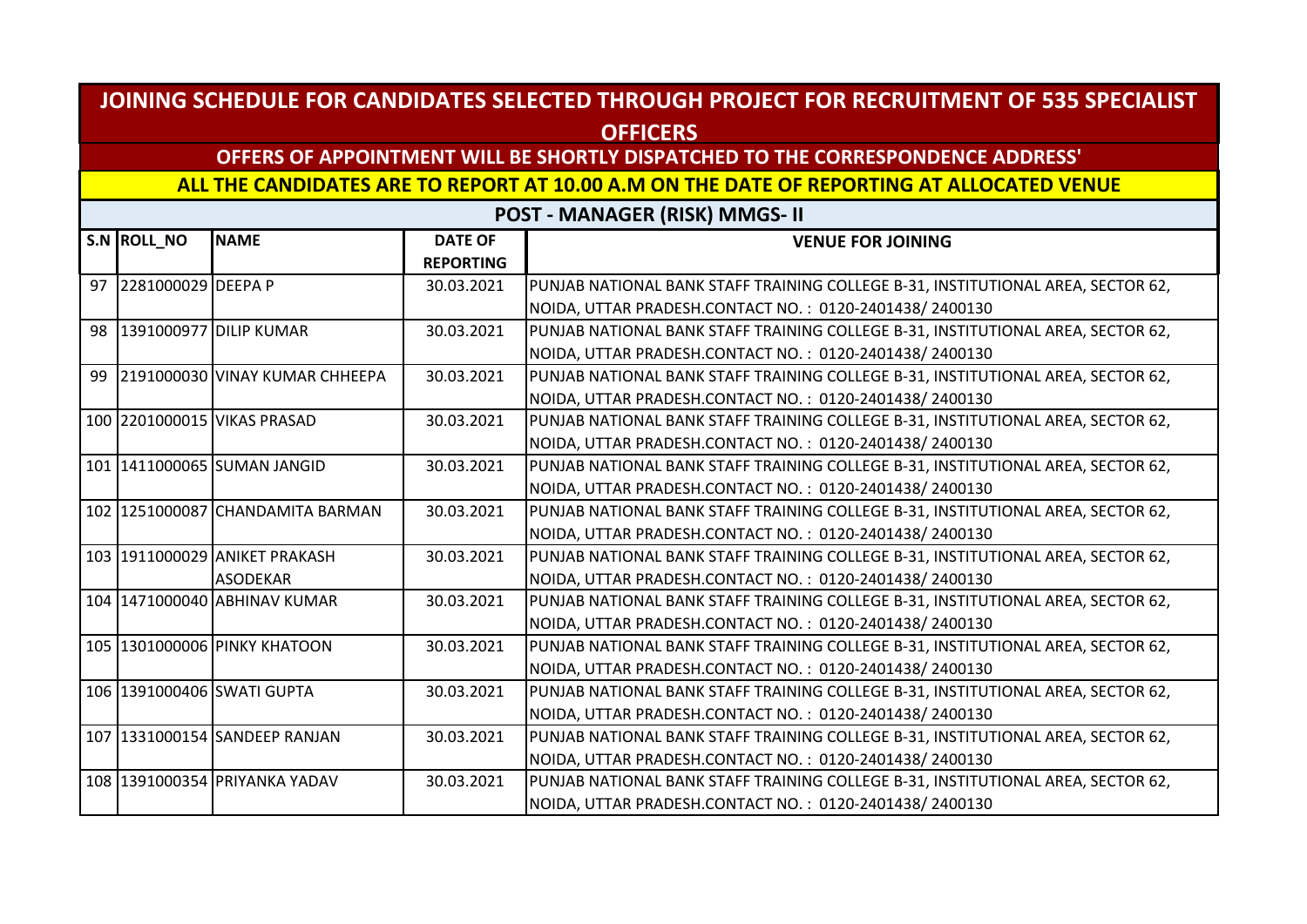## **OFFERS OF APPOINTMENT WILL BE SHORTLY DISPATCHED TO THE CORRESPONDENCE ADDRESS'**

#### **ALL THE CANDIDATES ARE TO REPORT AT 10.00 A.M ON THE DATE OF REPORTING AT ALLOCATED VENUE**

| S.N ROLL_NO | <b>NAME</b>                         | <b>DATE OF</b>   | <b>VENUE FOR JOINING</b>                                                         |
|-------------|-------------------------------------|------------------|----------------------------------------------------------------------------------|
|             |                                     | <b>REPORTING</b> |                                                                                  |
|             | 109 1711000019 PARAMDEEP SINGH      | 30.03.2021       | PUNJAB NATIONAL BANK STAFF TRAINING COLLEGE B-31, INSTITUTIONAL AREA, SECTOR 62, |
|             |                                     |                  | NOIDA, UTTAR PRADESH.CONTACT NO.: 0120-2401438/2400130                           |
|             | 110 1301000018 KISHAN KUMAR         | 30.03.2021       | PUNJAB NATIONAL BANK STAFF TRAINING COLLEGE B-31, INSTITUTIONAL AREA, SECTOR 62, |
|             |                                     |                  | NOIDA, UTTAR PRADESH.CONTACT NO.: 0120-2401438/2400130                           |
|             | 111 1331000164 HRUDANANDA SAHOO     | 30.03.2021       | PUNJAB NATIONAL BANK STAFF TRAINING COLLEGE B-31, INSTITUTIONAL AREA, SECTOR 62, |
|             |                                     |                  | NOIDA, UTTAR PRADESH.CONTACT NO.: 0120-2401438/2400130                           |
|             | 112 1851000020 DEBASIS MOHANTA      | 30.03.2021       | PUNJAB NATIONAL BANK STAFF TRAINING COLLEGE B-31, INSTITUTIONAL AREA, SECTOR 62, |
|             |                                     |                  | NOIDA, UTTAR PRADESH.CONTACT NO.: 0120-2401438/2400130                           |
|             | 113 2201000008 PANKAJ KUMAR         | 30.03.2021       | PUNJAB NATIONAL BANK STAFF TRAINING COLLEGE B-31, INSTITUTIONAL AREA, SECTOR 62, |
|             | <b>GOSWAMI</b>                      |                  | NOIDA, UTTAR PRADESH.CONTACT NO.: 0120-2401438/2400130                           |
|             | 114 1331000219 KAUSHAL KUMAR        | 30.03.2021       | PUNJAB NATIONAL BANK STAFF TRAINING COLLEGE B-31, INSTITUTIONAL AREA, SECTOR 62, |
|             |                                     |                  | NOIDA, UTTAR PRADESH.CONTACT NO.: 0120-2401438/2400130                           |
|             | 115 2241000082 DEVILAL RAJA T P     | 30.03.2021       | PUNJAB NATIONAL BANK STAFF TRAINING COLLEGE B-31, INSTITUTIONAL AREA, SECTOR 62, |
|             |                                     |                  | NOIDA, UTTAR PRADESH.CONTACT NO.: 0120-2401438/2400130                           |
|             | 116 2301000012 MD AAMIR HUSSAIN     | 30.03.2021       | PUNJAB NATIONAL BANK STAFF TRAINING COLLEGE B-31, INSTITUTIONAL AREA, SECTOR 62, |
|             |                                     |                  | NOIDA, UTTAR PRADESH.CONTACT NO.: 0120-2401438/2400130                           |
|             | 117 1251000071 ANGITA BORUAH        | 30.03.2021       | PUNJAB NATIONAL BANK STAFF TRAINING COLLEGE B-31, INSTITUTIONAL AREA, SECTOR 62, |
|             |                                     |                  | NOIDA, UTTAR PRADESH.CONTACT NO.: 0120-2401438/2400130                           |
|             | 118 2501000224 ANIKET GHOSH         | 30.03.2021       | PUNJAB NATIONAL BANK STAFF TRAINING COLLEGE B-31, INSTITUTIONAL AREA, SECTOR 62, |
|             |                                     |                  | NOIDA, UTTAR PRADESH.CONTACT NO.: 0120-2401438/2400130                           |
|             | 119 1391001110 RAVI KUMAR GUPTA     | 30.03.2021       | PUNJAB NATIONAL BANK STAFF TRAINING COLLEGE B-31, INSTITUTIONAL AREA, SECTOR 62, |
|             |                                     |                  | NOIDA, UTTAR PRADESH.CONTACT NO.: 0120-2401438/2400130                           |
|             | 120 2231000205 EMMANUEL JEBARAJ P K | 30.03.2021       | PUNJAB NATIONAL BANK STAFF TRAINING COLLEGE B-31, INSTITUTIONAL AREA, SECTOR 62, |
|             |                                     |                  | NOIDA, UTTAR PRADESH.CONTACT NO.: 0120-2401438/2400130                           |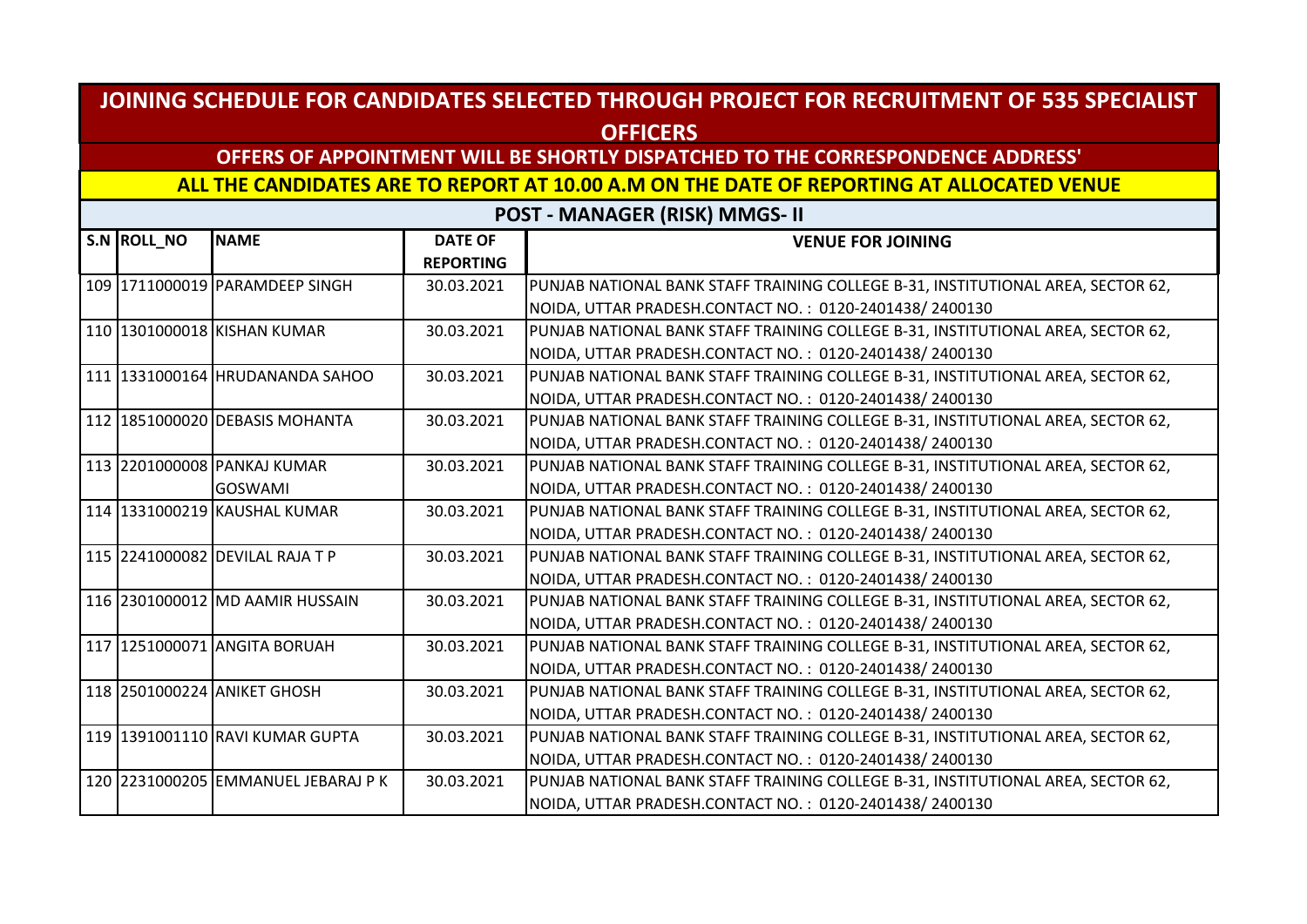## **OFFERS OF APPOINTMENT WILL BE SHORTLY DISPATCHED TO THE CORRESPONDENCE ADDRESS'**

#### **ALL THE CANDIDATES ARE TO REPORT AT 10.00 A.M ON THE DATE OF REPORTING AT ALLOCATED VENUE**

| S.N ROLL_NO              | <b>NAME</b>                      | <b>DATE OF</b>   | <b>VENUE FOR JOINING</b>                                                         |
|--------------------------|----------------------------------|------------------|----------------------------------------------------------------------------------|
|                          |                                  | <b>REPORTING</b> |                                                                                  |
| 121 2251000050 VIJAYAN S |                                  | 30.03.2021       | PUNJAB NATIONAL BANK STAFF TRAINING COLLEGE B-31, INSTITUTIONAL AREA, SECTOR 62, |
|                          |                                  |                  | NOIDA, UTTAR PRADESH.CONTACT NO.: 0120-2401438/2400130                           |
|                          | 122 1931000751 AMRITLAL BEHERA   | 30.03.2021       | PUNJAB NATIONAL BANK STAFF TRAINING COLLEGE B-31, INSTITUTIONAL AREA, SECTOR 62, |
|                          |                                  |                  | NOIDA, UTTAR PRADESH.CONTACT NO.: 0120-2401438/2400130                           |
|                          | 123 2091000013 SIVAGANAM P       | 30.03.2021       | PUNJAB NATIONAL BANK STAFF TRAINING COLLEGE B-31, INSTITUTIONAL AREA, SECTOR 62, |
|                          |                                  |                  | NOIDA, UTTAR PRADESH.CONTACT NO.: 0120-2401438/2400130                           |
| 124 1391000327 KAMINI    |                                  | 30.03.2021       | PUNJAB NATIONAL BANK STAFF TRAINING COLLEGE B-31, INSTITUTIONAL AREA, SECTOR 62, |
|                          |                                  |                  | NOIDA, UTTAR PRADESH.CONTACT NO.: 0120-2401438/2400130                           |
|                          | 125 1391001741 KUMAR SHUBHAM     | 30.03.2021       | PUNJAB NATIONAL BANK STAFF TRAINING COLLEGE B-31, INSTITUTIONAL AREA, SECTOR 62, |
|                          |                                  |                  | NOIDA, UTTAR PRADESH.CONTACT NO.: 0120-2401438/2400130                           |
|                          | 126 1331000158 AANCHAL ANAND     | 30.03.2021       | PUNJAB NATIONAL BANK STAFF TRAINING COLLEGE B-31, INSTITUTIONAL AREA, SECTOR 62, |
|                          |                                  |                  | NOIDA, UTTAR PRADESH.CONTACT NO.: 0120-2401438/2400130                           |
|                          | 127 1381000099 NABIN KARTA       | 30.03.2021       | PUNJAB NATIONAL BANK STAFF TRAINING COLLEGE B-31, INSTITUTIONAL AREA, SECTOR 62, |
|                          |                                  |                  | NOIDA, UTTAR PRADESH.CONTACT NO.: 0120-2401438/2400130                           |
|                          | 128 1491000013 CHITRANGI YADAV   | 30.03.2021       | PUNJAB NATIONAL BANK STAFF TRAINING COLLEGE B-31, INSTITUTIONAL AREA, SECTOR 62, |
|                          |                                  |                  | NOIDA, UTTAR PRADESH.CONTACT NO.: 0120-2401438/2400130                           |
|                          | 129 2081000005 BIBHUDATTA PADHAN | 30.03.2021       | PUNJAB NATIONAL BANK STAFF TRAINING COLLEGE B-31, INSTITUTIONAL AREA, SECTOR 62, |
|                          |                                  |                  | NOIDA, UTTAR PRADESH.CONTACT NO.: 0120-2401438/2400130                           |
|                          | 130 1331000138 DAYANAND KUMAR    | 30.03.2021       | PUNJAB NATIONAL BANK STAFF TRAINING COLLEGE B-31, INSTITUTIONAL AREA, SECTOR 62, |
|                          |                                  |                  | NOIDA, UTTAR PRADESH.CONTACT NO.: 0120-2401438/2400130                           |
|                          | 131 1411000064 VANDANA BHATI     | 30.03.2021       | PUNJAB NATIONAL BANK STAFF TRAINING COLLEGE B-31, INSTITUTIONAL AREA, SECTOR 62, |
|                          |                                  |                  | NOIDA, UTTAR PRADESH.CONTACT NO.: 0120-2401438/2400130                           |
|                          | 132 1841000157 ANSHUL SOLANKI    | 30.03.2021       | PUNJAB NATIONAL BANK STAFF TRAINING COLLEGE B-31, INSTITUTIONAL AREA, SECTOR 62, |
|                          |                                  |                  | NOIDA, UTTAR PRADESH.CONTACT NO.: 0120-2401438/2400130                           |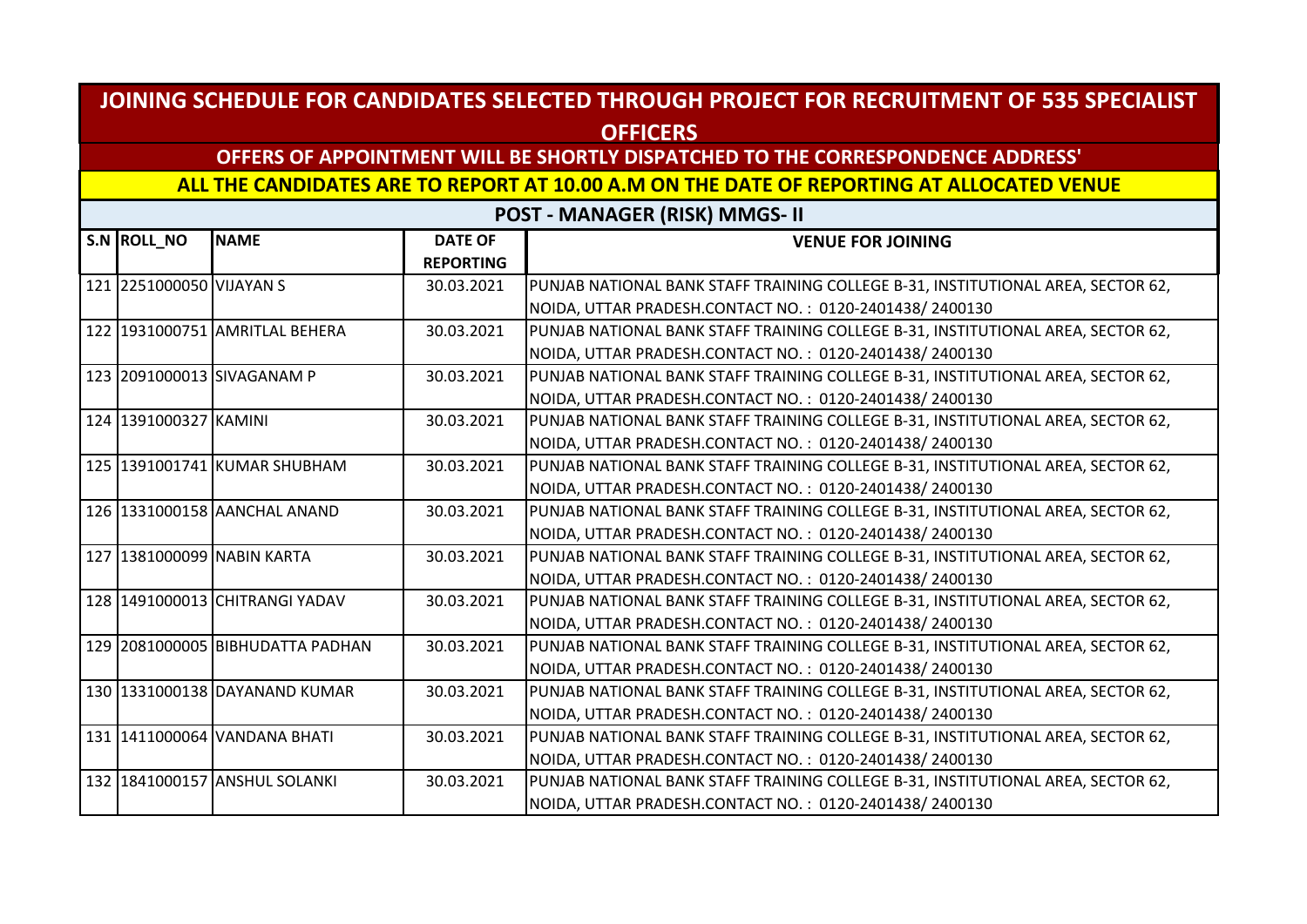## **OFFERS OF APPOINTMENT WILL BE SHORTLY DISPATCHED TO THE CORRESPONDENCE ADDRESS'**

#### **ALL THE CANDIDATES ARE TO REPORT AT 10.00 A.M ON THE DATE OF REPORTING AT ALLOCATED VENUE**

| S.N ROLL_NO | <b>NAME</b>                          | <b>DATE OF</b>   | <b>VENUE FOR JOINING</b>                                                          |
|-------------|--------------------------------------|------------------|-----------------------------------------------------------------------------------|
|             |                                      | <b>REPORTING</b> |                                                                                   |
|             | 133  1661000099  VENKATESH PRAKASH   | 30.03.2021       | [PUNJAB NATIONAL BANK STAFF TRAINING COLLEGE B-31, INSTITUTIONAL AREA, SECTOR 62, |
|             |                                      |                  | NOIDA, UTTAR PRADESH.CONTACT NO.: 0120-2401438/2400130                            |
|             | 134   1861000015   MAHENDRA PATEL    | 30.03.2021       | PUNJAB NATIONAL BANK STAFF TRAINING COLLEGE B-31, INSTITUTIONAL AREA, SECTOR 62,  |
|             |                                      |                  | NOIDA, UTTAR PRADESH.CONTACT NO.: 0120-2401438/2400130                            |
|             | 135 2181000156 SATYA NARAYAN JANGID  | 30.03.2021       | PUNJAB NATIONAL BANK STAFF TRAINING COLLEGE B-31, INSTITUTIONAL AREA, SECTOR 62,  |
|             |                                      |                  | NOIDA, UTTAR PRADESH.CONTACT NO.: 0120-2401438/2400130                            |
|             | 136  1361000017  RAJEEV RANJAN KUMAR | 30.03.2021       | PUNJAB NATIONAL BANK STAFF TRAINING COLLEGE B-31, INSTITUTIONAL AREA, SECTOR 62,  |
|             |                                      |                  | NOIDA, UTTAR PRADESH.CONTACT NO.: 0120-2401438/2400130                            |
|             | 137   2241000068   JEETHU JAYAN      | 30.03.2021       | PUNJAB NATIONAL BANK STAFF TRAINING COLLEGE B-31, INSTITUTIONAL AREA, SECTOR 62,  |
|             |                                      |                  | NOIDA, UTTAR PRADESH.CONTACT NO.: 0120-2401438/2400130                            |
|             | 138 2081000020 SUJIT KUMAR SWAIN     | 30.03.2021       | PUNJAB NATIONAL BANK STAFF TRAINING COLLEGE B-31, INSTITUTIONAL AREA, SECTOR 62,  |
|             |                                      |                  | NOIDA, UTTAR PRADESH.CONTACT NO.: 0120-2401438/2400130                            |
|             | 139   1331000119   SATISH NARAYAN    | 30.03.2021       | PUNJAB NATIONAL BANK STAFF TRAINING COLLEGE B-31, INSTITUTIONAL AREA, SECTOR 62,  |
|             |                                      |                  | NOIDA, UTTAR PRADESH.CONTACT NO.: 0120-2401438/2400130                            |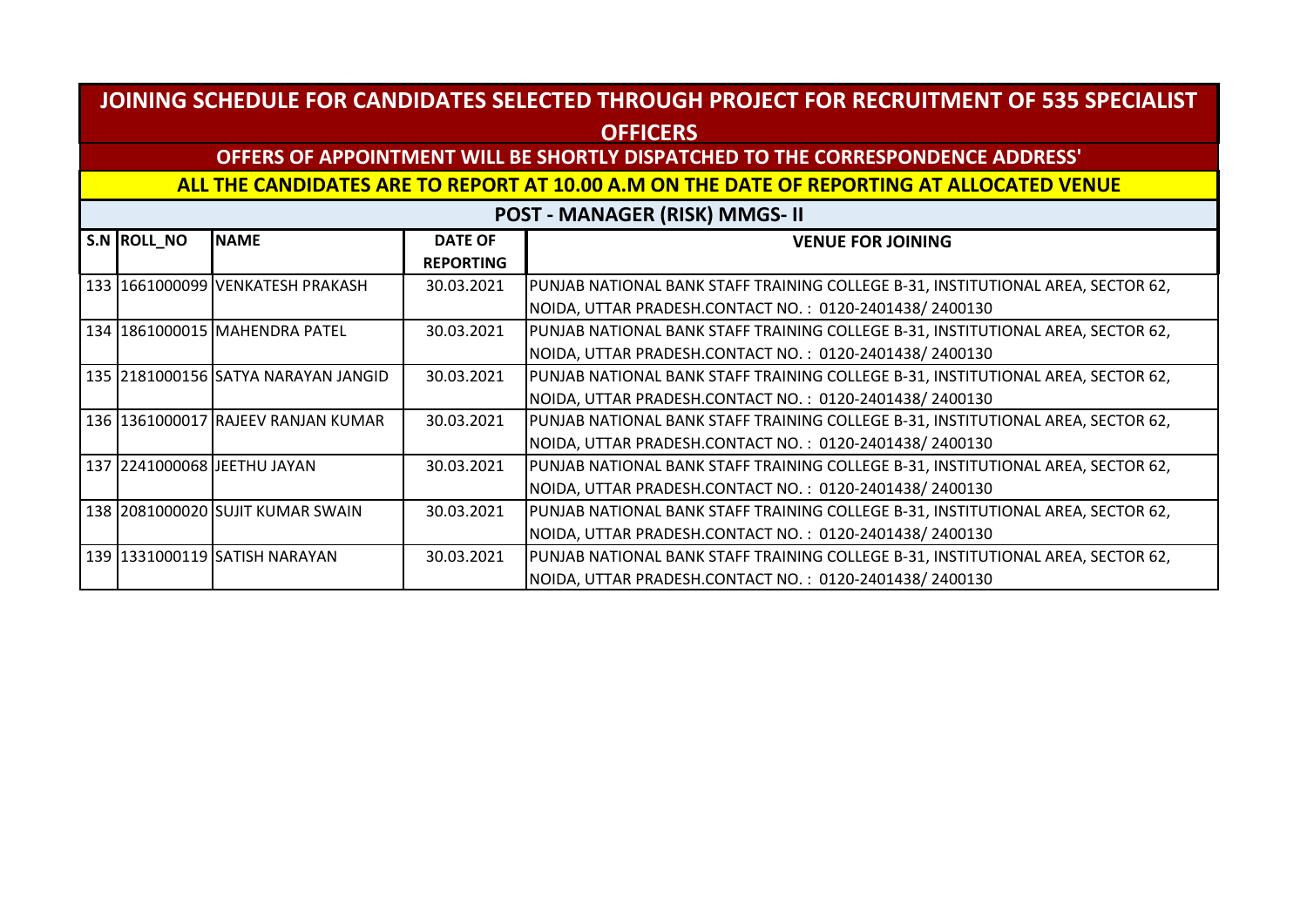## **OFFERS OF APPOINTMENT WILL BE SHORTLY DISPATCHED TO THE CORRESPONDENCE ADDRESS'**

**ALL THE CANDIDATES ARE TO REPORT AT 10.00 A.M ON THE DATE OF REPORTING AT ALLOCATED VENUE** 

|                | S.N ROLL NO            | <b>NAME</b>                      | <b>DATE OF</b>   | <b>VENUE FOR JOINING</b>                                                           |
|----------------|------------------------|----------------------------------|------------------|------------------------------------------------------------------------------------|
|                |                        |                                  | <b>REPORTING</b> |                                                                                    |
| $\mathbf{1}$   |                        | 1931000435 NARESH PRABHAKAR      | 30.03.2021       | PUNJAB NATIONAL BANK, STAFF TRAINING COLLEGE (COE-1), VIBHUTI KHAND, GOMTINAGAR,   |
|                |                        | <b>SHIRSAT</b>                   |                  | OPPOSITE RML HOSPITAL (EMERGENCY ), LUCKNOW , UTTAR PRADESH -226010 . CONTACT NO.: |
|                |                        |                                  |                  | 0522 - 4314971, 4314966                                                            |
| $\overline{2}$ |                        | 1971000065 DHAMMAPAL SHYAMRAO    | 30.03.2021       | PUNJAB NATIONAL BANK, STAFF TRAINING COLLEGE (COE-1), VIBHUTI KHAND, GOMTINAGAR,   |
|                |                        | <b>WAKLE</b>                     |                  | OPPOSITE RML HOSPITAL (EMERGENCY), LUCKNOW, UTTAR PRADESH -226010 . CONTACT NO.:   |
|                |                        |                                  |                  | 0522 - 4314971, 4314966                                                            |
| 3              |                        | 1391000827 AMIT KUMAR            | 30.03.2021       | PUNJAB NATIONAL BANK, STAFF TRAINING COLLEGE (COE-1), VIBHUTI KHAND, GOMTINAGAR,   |
|                |                        |                                  |                  | OPPOSITE RML HOSPITAL (EMERGENCY), LUCKNOW, UTTAR PRADESH -226010 . CONTACT NO.:   |
|                |                        |                                  |                  | 0522 - 4314971, 4314966                                                            |
| $\overline{4}$ |                        | 1141000011 NALADI CHALAPATHI RAO | 30.03.2021       | PUNJAB NATIONAL BANK, STAFF TRAINING COLLEGE (COE-1), VIBHUTI KHAND, GOMTINAGAR,   |
|                |                        |                                  |                  | OPPOSITE RML HOSPITAL (EMERGENCY), LUCKNOW, UTTAR PRADESH -226010 . CONTACT NO.:   |
|                |                        |                                  |                  | 0522 - 4314971, 4314966                                                            |
| $5^{\circ}$    | 2191000027 DILIP SINGH |                                  | 30.03.2021       | PUNJAB NATIONAL BANK, STAFF TRAINING COLLEGE (COE-1), VIBHUTI KHAND, GOMTINAGAR,   |
|                |                        |                                  |                  | OPPOSITE RML HOSPITAL (EMERGENCY), LUCKNOW, UTTAR PRADESH -226010 . CONTACT NO.:   |
|                |                        |                                  |                  | 0522 - 4314971, 4314966                                                            |
| 6              |                        | 1391001005 ANURAG KASHYAP        | 30.03.2021       | PUNJAB NATIONAL BANK, STAFF TRAINING COLLEGE (COE-1), VIBHUTI KHAND, GOMTINAGAR,   |
|                |                        |                                  |                  | OPPOSITE RML HOSPITAL (EMERGENCY), LUCKNOW, UTTAR PRADESH -226010 . CONTACT NO.:   |
|                |                        |                                  |                  | 0522 - 4314971, 4314966                                                            |
| 7              |                        | 1401000011 SUMIT VASANT KHAIRE   | 30.03.2021       | PUNJAB NATIONAL BANK, STAFF TRAINING COLLEGE (COE-1), VIBHUTI KHAND, GOMTINAGAR,   |
|                |                        |                                  |                  | OPPOSITE RML HOSPITAL (EMERGENCY), LUCKNOW, UTTAR PRADESH -226010. CONTACT NO.:    |
|                |                        |                                  |                  | 0522 - 4314971, 4314966                                                            |
| 8              |                        | 1411000036 DIGANT DIPAKKUMAR     | 30.03.2021       | PUNJAB NATIONAL BANK, STAFF TRAINING COLLEGE (COE-1), VIBHUTI KHAND, GOMTINAGAR,   |
|                |                        | <b>RUPALKAR</b>                  |                  | OPPOSITE RML HOSPITAL (EMERGENCY), LUCKNOW, UTTAR PRADESH -226010 . CONTACT NO.:   |
|                |                        |                                  |                  | 0522 - 4314971, 4314966                                                            |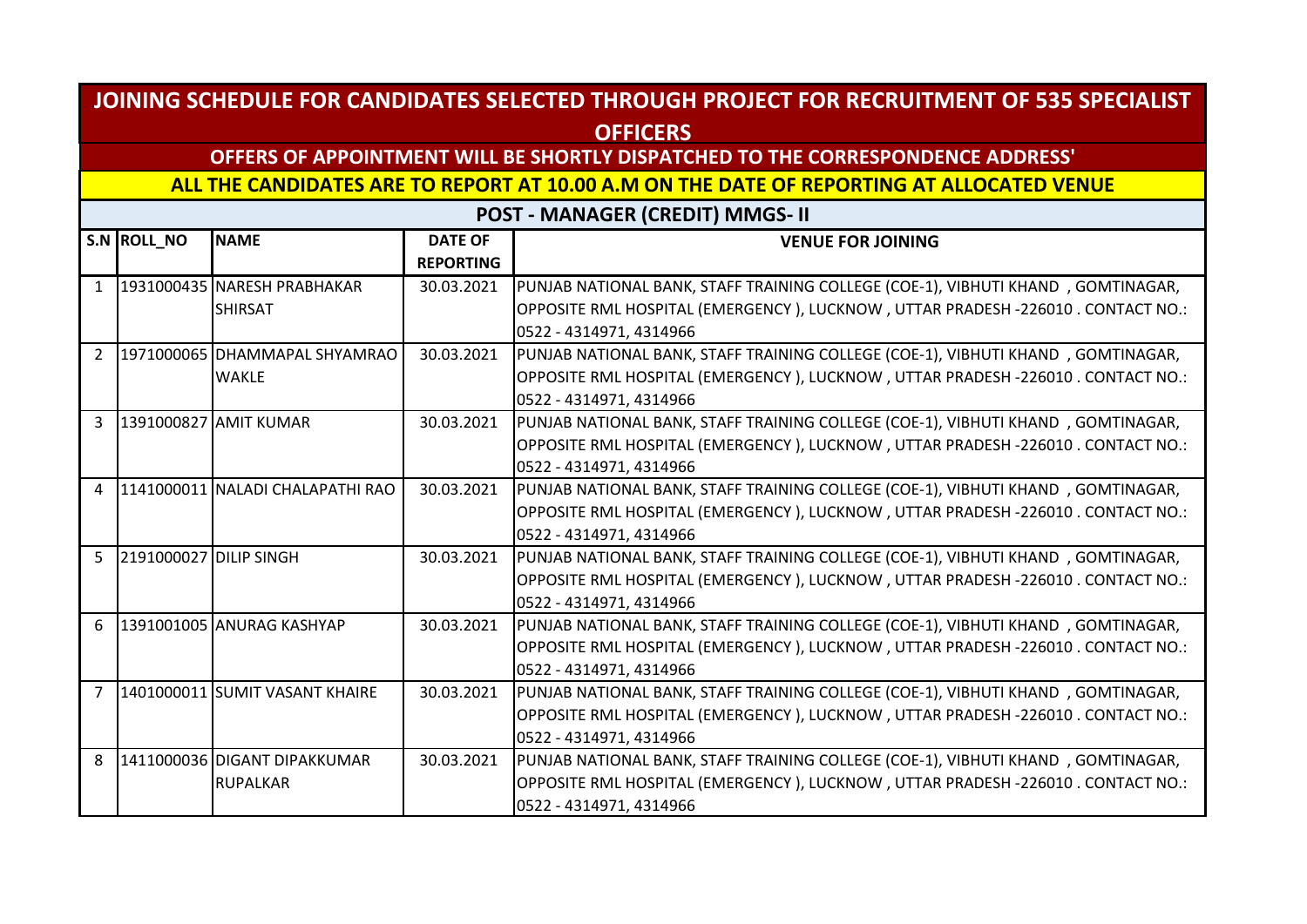## **OFFERS OF APPOINTMENT WILL BE SHORTLY DISPATCHED TO THE CORRESPONDENCE ADDRESS'**

**ALL THE CANDIDATES ARE TO REPORT AT 10.00 A.M ON THE DATE OF REPORTING AT ALLOCATED VENUE** 

|                 | S.N ROLL_NO          | <b>NAME</b>               | <b>DATE OF</b><br><b>REPORTING</b> | <b>VENUE FOR JOINING</b>                                                         |
|-----------------|----------------------|---------------------------|------------------------------------|----------------------------------------------------------------------------------|
|                 |                      |                           |                                    |                                                                                  |
| 9               |                      | 2161000024 SUNIL KUMAR    | 30.03.2021                         | PUNJAB NATIONAL BANK, STAFF TRAINING COLLEGE (COE-1), VIBHUTI KHAND, GOMTINAGAR, |
|                 |                      |                           |                                    | OPPOSITE RML HOSPITAL (EMERGENCY), LUCKNOW, UTTAR PRADESH -226010. CONTACT NO.:  |
|                 |                      |                           |                                    | 0522 - 4314971, 4314966                                                          |
| 10              | 1941000088 PRITI BAG |                           | 30.03.2021                         | PUNJAB NATIONAL BANK, STAFF TRAINING COLLEGE (COE-1), VIBHUTI KHAND, GOMTINAGAR, |
|                 |                      |                           |                                    | OPPOSITE RML HOSPITAL (EMERGENCY), LUCKNOW, UTTAR PRADESH -226010. CONTACT NO.:  |
|                 |                      |                           |                                    | 0522 - 4314971, 4314966                                                          |
| 11              |                      | 2191000094 HEMANT CHOUHAN | 30.03.2021                         | PUNJAB NATIONAL BANK, STAFF TRAINING COLLEGE (COE-1), VIBHUTI KHAND, GOMTINAGAR, |
|                 |                      |                           |                                    | OPPOSITE RML HOSPITAL (EMERGENCY), LUCKNOW, UTTAR PRADESH -226010. CONTACT NO.:  |
|                 |                      |                           |                                    | 0522 - 4314971, 4314966                                                          |
| 12              |                      | 1351000282 TANMAY MONDAL  | 30.03.2021                         | PUNJAB NATIONAL BANK, STAFF TRAINING COLLEGE (COE-1), VIBHUTI KHAND, GOMTINAGAR, |
|                 |                      |                           |                                    | OPPOSITE RML HOSPITAL (EMERGENCY), LUCKNOW, UTTAR PRADESH -226010. CONTACT NO.:  |
|                 |                      |                           |                                    | 0522 - 4314971, 4314966                                                          |
| 13              |                      | 2371000038 PRAMOD KUMAR   | 30.03.2021                         | PUNJAB NATIONAL BANK, STAFF TRAINING COLLEGE (COE-1), VIBHUTI KHAND, GOMTINAGAR, |
|                 |                      |                           |                                    | OPPOSITE RML HOSPITAL (EMERGENCY), LUCKNOW, UTTAR PRADESH -226010. CONTACT NO.:  |
|                 |                      |                           |                                    | 0522 - 4314971, 4314966                                                          |
| 14              |                      | 1931000063 ARJUN RAJKUMAR | 30.03.2021                         | PUNJAB NATIONAL BANK, STAFF TRAINING COLLEGE (COE-1), VIBHUTI KHAND, GOMTINAGAR, |
|                 |                      | <b>DHALIYA</b>            |                                    | OPPOSITE RML HOSPITAL (EMERGENCY), LUCKNOW, UTTAR PRADESH -226010. CONTACT NO.:  |
|                 |                      |                           |                                    | 0522 - 4314971, 4314966                                                          |
| 15 <sup>1</sup> |                      | 1971000027 PRIYANKA VERMA | 30.03.2021                         | PUNJAB NATIONAL BANK, STAFF TRAINING COLLEGE (COE-1), VIBHUTI KHAND, GOMTINAGAR, |
|                 |                      |                           |                                    | OPPOSITE RML HOSPITAL (EMERGENCY), LUCKNOW, UTTAR PRADESH -226010. CONTACT NO.:  |
|                 |                      |                           |                                    | 0522 - 4314971, 4314966                                                          |
| 16 <sup>1</sup> |                      | 2241000069 DEEPAKRAJ T    | 30.03.2021                         | PUNJAB NATIONAL BANK, STAFF TRAINING COLLEGE (COE-1), VIBHUTI KHAND, GOMTINAGAR, |
|                 |                      |                           |                                    | OPPOSITE RML HOSPITAL (EMERGENCY), LUCKNOW, UTTAR PRADESH -226010. CONTACT NO.:  |
|                 |                      |                           |                                    | 0522 - 4314971, 4314966                                                          |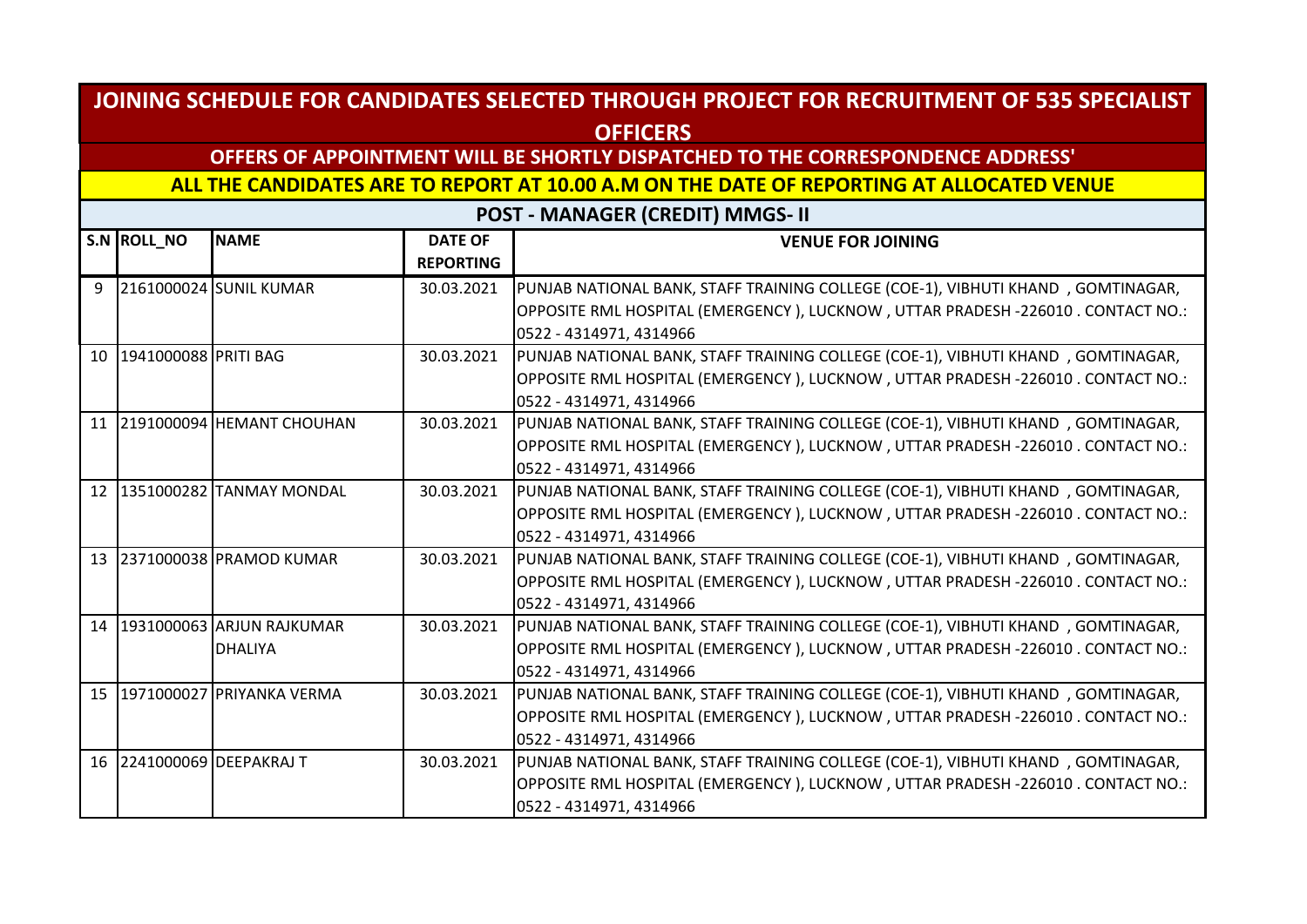## **OFFERS OF APPOINTMENT WILL BE SHORTLY DISPATCHED TO THE CORRESPONDENCE ADDRESS'**

**ALL THE CANDIDATES ARE TO REPORT AT 10.00 A.M ON THE DATE OF REPORTING AT ALLOCATED VENUE** 

|    | S.N ROLL_NO | <b>NAME</b>                         | <b>DATE OF</b><br><b>REPORTING</b> | <b>VENUE FOR JOINING</b>                                                         |
|----|-------------|-------------------------------------|------------------------------------|----------------------------------------------------------------------------------|
| 17 |             | 1891000007 NARENDRA SAHEBRAO        | 30.03.2021                         | PUNJAB NATIONAL BANK, STAFF TRAINING COLLEGE (COE-1), VIBHUTI KHAND, GOMTINAGAR, |
|    |             | <b>MAGARE</b>                       |                                    | OPPOSITE RML HOSPITAL (EMERGENCY), LUCKNOW, UTTAR PRADESH -226010. CONTACT NO.:  |
|    |             |                                     |                                    | 0522 - 4314971, 4314966                                                          |
|    |             | 18 2411000357 MONIKA GAUTAM         | 30.03.2021                         | PUNJAB NATIONAL BANK, STAFF TRAINING COLLEGE (COE-1), VIBHUTI KHAND, GOMTINAGAR, |
|    |             |                                     |                                    | OPPOSITE RML HOSPITAL (EMERGENCY), LUCKNOW, UTTAR PRADESH -226010. CONTACT NO.:  |
|    |             |                                     |                                    | 0522 - 4314971, 4314966                                                          |
| 19 |             | 2231000080 ANANDHASANKER B          | 30.03.2021                         | PUNJAB NATIONAL BANK, STAFF TRAINING COLLEGE (COE-1), VIBHUTI KHAND, GOMTINAGAR, |
|    |             |                                     |                                    | OPPOSITE RML HOSPITAL (EMERGENCY), LUCKNOW, UTTAR PRADESH -226010. CONTACT NO.:  |
|    |             |                                     |                                    | 0522 - 4314971, 4314966                                                          |
| 20 |             | 2241000103 RAMAKRISHNAN M           | 30.03.2021                         | PUNJAB NATIONAL BANK, STAFF TRAINING COLLEGE (COE-1), VIBHUTI KHAND, GOMTINAGAR, |
|    |             |                                     |                                    | OPPOSITE RML HOSPITAL (EMERGENCY), LUCKNOW, UTTAR PRADESH -226010. CONTACT NO.:  |
|    |             |                                     |                                    | 0522 - 4314971, 4314966                                                          |
| 21 |             | 1661000088 NIKHIL N NAGRARE         | 30.03.2021                         | PUNJAB NATIONAL BANK, STAFF TRAINING COLLEGE (COE-1), VIBHUTI KHAND, GOMTINAGAR, |
|    |             |                                     |                                    | OPPOSITE RML HOSPITAL (EMERGENCY), LUCKNOW, UTTAR PRADESH -226010 . CONTACT NO.: |
|    |             |                                     |                                    | 0522 - 4314971, 4314966                                                          |
| 22 |             | 1481000029 ARBINK SINGH PAPU        | 30.03.2021                         | PUNJAB NATIONAL BANK, STAFF TRAINING COLLEGE (COE-1), VIBHUTI KHAND, GOMTINAGAR, |
|    |             |                                     |                                    | OPPOSITE RML HOSPITAL (EMERGENCY), LUCKNOW, UTTAR PRADESH -226010 . CONTACT NO.: |
|    |             |                                     |                                    | 0522 - 4314971, 4314966                                                          |
| 23 |             | 1901000083 PANKAJ SHRIRAM INGOLE    | 30.03.2021                         | PUNJAB NATIONAL BANK, STAFF TRAINING COLLEGE (COE-1), VIBHUTI KHAND, GOMTINAGAR, |
|    |             |                                     |                                    | OPPOSITE RML HOSPITAL (EMERGENCY), LUCKNOW, UTTAR PRADESH -226010. CONTACT NO.:  |
|    |             |                                     |                                    | 0522 - 4314971, 4314966                                                          |
|    |             | 24 1931000707 VRUSHALI VIKAS WAHANE | 30.03.2021                         | PUNJAB NATIONAL BANK, STAFF TRAINING COLLEGE (COE-1), VIBHUTI KHAND, GOMTINAGAR, |
|    |             |                                     |                                    | OPPOSITE RML HOSPITAL (EMERGENCY), LUCKNOW, UTTAR PRADESH -226010 . CONTACT NO.: |
|    |             |                                     |                                    | 0522 - 4314971, 4314966                                                          |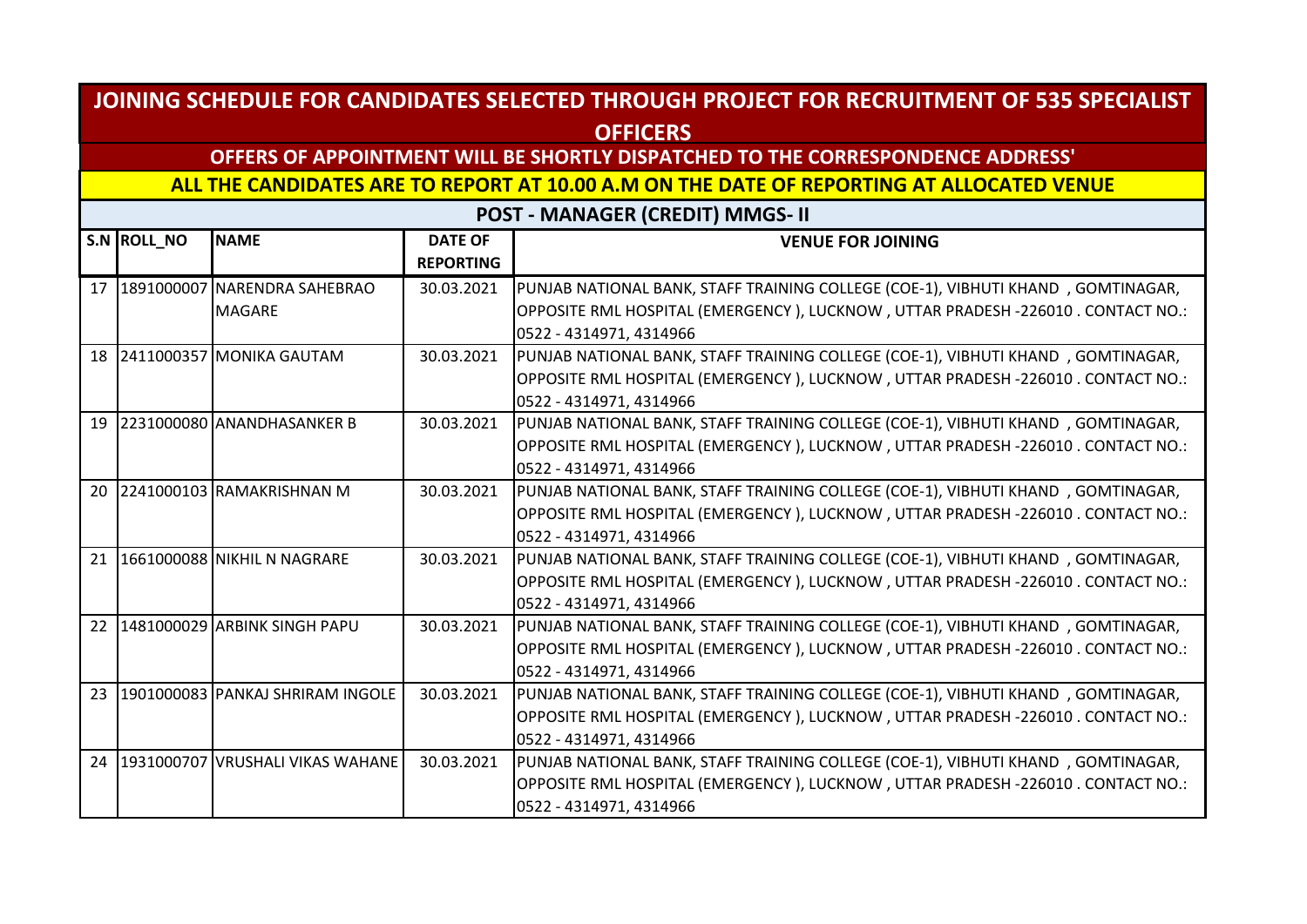## **OFFERS OF APPOINTMENT WILL BE SHORTLY DISPATCHED TO THE CORRESPONDENCE ADDRESS'**

**ALL THE CANDIDATES ARE TO REPORT AT 10.00 A.M ON THE DATE OF REPORTING AT ALLOCATED VENUE** 

|                 | S.N ROLL NO | <b>NAME</b>                        | <b>DATE OF</b><br><b>REPORTING</b> | <b>VENUE FOR JOINING</b>                                                         |
|-----------------|-------------|------------------------------------|------------------------------------|----------------------------------------------------------------------------------|
|                 |             | 25 2241000090 MADHANKUMAR          | 30.03.2021                         | PUNJAB NATIONAL BANK, STAFF TRAINING COLLEGE (COE-1), VIBHUTI KHAND, GOMTINAGAR, |
|                 |             | <b>NAGARAJAN</b>                   |                                    | OPPOSITE RML HOSPITAL (EMERGENCY), LUCKNOW, UTTAR PRADESH -226010. CONTACT NO.:  |
|                 |             |                                    |                                    | 0522 - 4314971, 4314966                                                          |
|                 |             | 26 2301000260 DASARI PRANEETH      | 30.03.2021                         | PUNJAB NATIONAL BANK, STAFF TRAINING COLLEGE (COE-1), VIBHUTI KHAND, GOMTINAGAR, |
|                 |             | <b>KUMAR</b>                       |                                    | OPPOSITE RML HOSPITAL (EMERGENCY), LUCKNOW, UTTAR PRADESH -226010. CONTACT NO.:  |
|                 |             |                                    |                                    | 0522 - 4314971, 4314966                                                          |
| 27              |             | 1471000067 ARUNA RAMESHBHAI        | 30.03.2021                         | PUNJAB NATIONAL BANK, STAFF TRAINING COLLEGE (COE-1), VIBHUTI KHAND, GOMTINAGAR, |
|                 |             | <b>PARMAR</b>                      |                                    | OPPOSITE RML HOSPITAL (EMERGENCY), LUCKNOW, UTTAR PRADESH -226010. CONTACT NO.:  |
|                 |             |                                    |                                    | 0522 - 4314971, 4314966                                                          |
| 28              |             | 1841000066 ASHISH NARWALE          | 30.03.2021                         | PUNJAB NATIONAL BANK, STAFF TRAINING COLLEGE (COE-1), VIBHUTI KHAND, GOMTINAGAR, |
|                 |             |                                    |                                    | OPPOSITE RML HOSPITAL (EMERGENCY), LUCKNOW, UTTAR PRADESH -226010. CONTACT NO.:  |
|                 |             |                                    |                                    | 0522 - 4314971, 4314966                                                          |
| 29              |             | 1941000011 SAURABH RAVI RAMTEKE    | 30.03.2021                         | PUNJAB NATIONAL BANK, STAFF TRAINING COLLEGE (COE-1), VIBHUTI KHAND, GOMTINAGAR, |
|                 |             |                                    |                                    | OPPOSITE RML HOSPITAL (EMERGENCY), LUCKNOW, UTTAR PRADESH -226010. CONTACT NO.:  |
|                 |             |                                    |                                    | 0522 - 4314971, 4314966                                                          |
| 30              |             | 1931000353 AMEY DEEPAK KHEDEKAR    | 30.03.2021                         | PUNJAB NATIONAL BANK, STAFF TRAINING COLLEGE (COE-1), VIBHUTI KHAND, GOMTINAGAR, |
|                 |             |                                    |                                    | OPPOSITE RML HOSPITAL (EMERGENCY), LUCKNOW, UTTAR PRADESH -226010. CONTACT NO.:  |
|                 |             |                                    |                                    | 0522 - 4314971, 4314966                                                          |
|                 |             | 31 2331000026 TANMOY PRASAD SARKAR | 30.03.2021                         | PUNJAB NATIONAL BANK, STAFF TRAINING COLLEGE (COE-1), VIBHUTI KHAND, GOMTINAGAR, |
|                 |             |                                    |                                    | OPPOSITE RML HOSPITAL (EMERGENCY), LUCKNOW, UTTAR PRADESH -226010. CONTACT NO.:  |
|                 |             |                                    |                                    | 0522 - 4314971, 4314966                                                          |
| 32 <sup>2</sup> |             | 1931000720 NITIN DINESH KUMAR      | 30.03.2021                         | PUNJAB NATIONAL BANK, STAFF TRAINING COLLEGE (COE-1), VIBHUTI KHAND, GOMTINAGAR, |
|                 |             | PRASAD                             |                                    | OPPOSITE RML HOSPITAL (EMERGENCY), LUCKNOW, UTTAR PRADESH -226010. CONTACT NO.:  |
|                 |             |                                    |                                    | 0522 - 4314971, 4314966                                                          |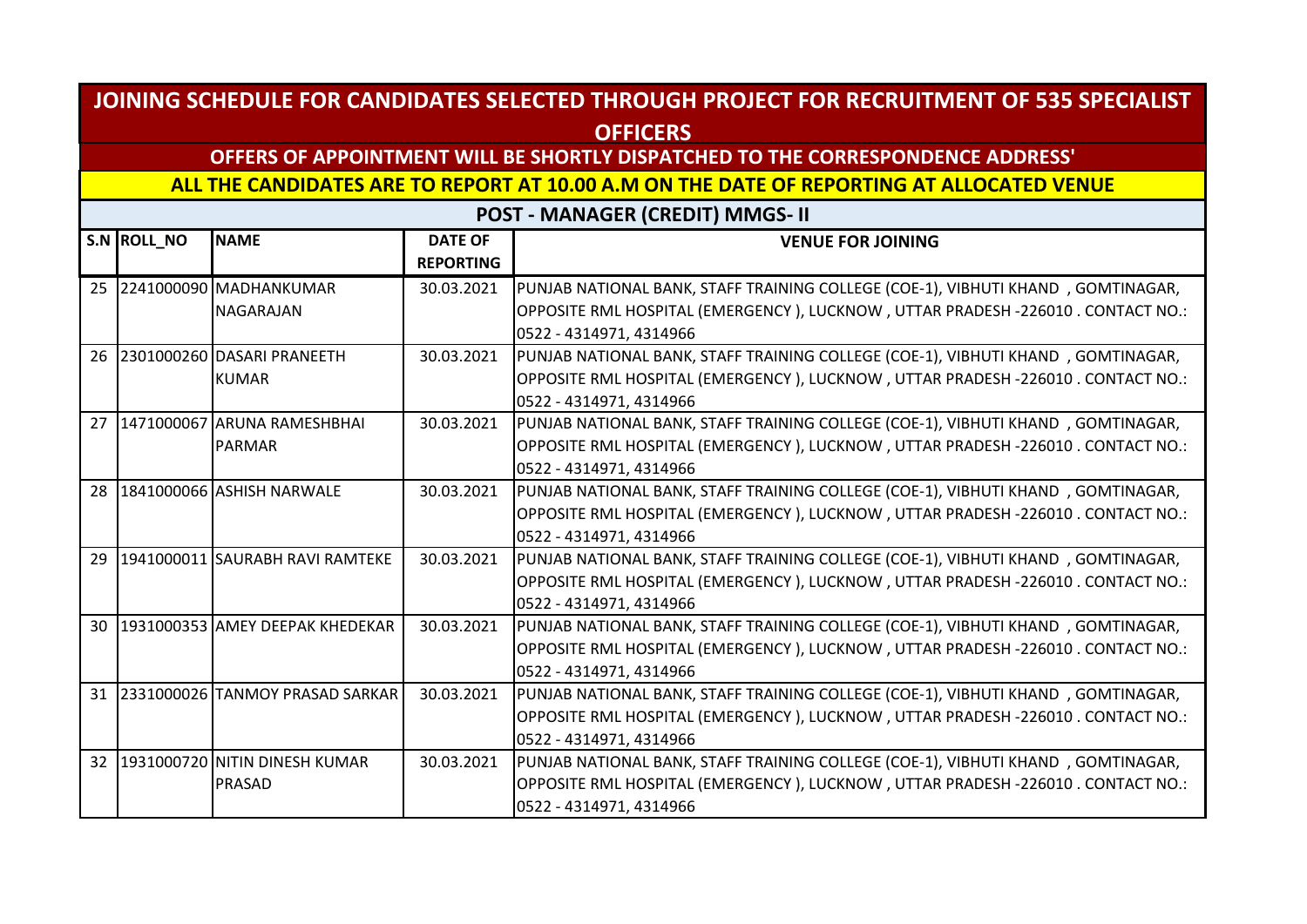## **OFFERS OF APPOINTMENT WILL BE SHORTLY DISPATCHED TO THE CORRESPONDENCE ADDRESS'**

**ALL THE CANDIDATES ARE TO REPORT AT 10.00 A.M ON THE DATE OF REPORTING AT ALLOCATED VENUE** 

|    | S.N ROLL_NO | <b>NAME</b>                    | <b>DATE OF</b><br><b>REPORTING</b> | <b>VENUE FOR JOINING</b>                                                         |
|----|-------------|--------------------------------|------------------------------------|----------------------------------------------------------------------------------|
|    |             | 33 1931000103 AMRIN GAGARAI    | 30.03.2021                         | PUNJAB NATIONAL BANK, STAFF TRAINING COLLEGE (COE-1), VIBHUTI KHAND, GOMTINAGAR, |
|    |             |                                |                                    | OPPOSITE RML HOSPITAL (EMERGENCY), LUCKNOW, UTTAR PRADESH -226010. CONTACT NO.:  |
|    |             |                                |                                    | 0522 - 4314971, 4314966                                                          |
|    |             | 34 1931000743 PRANAV RAJENDRA  | 30.03.2021                         | PUNJAB NATIONAL BANK, STAFF TRAINING COLLEGE (COE-1), VIBHUTI KHAND, GOMTINAGAR, |
|    |             | <b>CHAVAN</b>                  |                                    | OPPOSITE RML HOSPITAL (EMERGENCY), LUCKNOW, UTTAR PRADESH -226010. CONTACT NO.:  |
|    |             |                                |                                    | 0522 - 4314971, 4314966                                                          |
| 35 |             | 2301000348 DHARAVATH UDAY      | 30.03.2021                         | PUNJAB NATIONAL BANK, STAFF TRAINING COLLEGE (COE-1), VIBHUTI KHAND, GOMTINAGAR, |
|    |             | <b>KUMAR</b>                   |                                    | OPPOSITE RML HOSPITAL (EMERGENCY), LUCKNOW, UTTAR PRADESH -226010. CONTACT NO.:  |
|    |             |                                |                                    | 0522 - 4314971, 4314966                                                          |
| 36 |             | 1201000045 BAALIGA VENKATA     | 30.03.2021                         | PUNJAB NATIONAL BANK, STAFF TRAINING COLLEGE (COE-1), VIBHUTI KHAND, GOMTINAGAR, |
|    |             | PRASAD                         |                                    | OPPOSITE RML HOSPITAL (EMERGENCY), LUCKNOW, UTTAR PRADESH -226010. CONTACT NO.:  |
|    |             |                                |                                    | 0522 - 4314971, 4314966                                                          |
| 37 |             | 1941000132 AMIT SHANKARRAO     | 30.03.2021                         | PUNJAB NATIONAL BANK, STAFF TRAINING COLLEGE (COE-1), VIBHUTI KHAND, GOMTINAGAR, |
|    |             | <b>HEDAOO</b>                  |                                    | OPPOSITE RML HOSPITAL (EMERGENCY), LUCKNOW, UTTAR PRADESH -226010. CONTACT NO.:  |
|    |             |                                |                                    | 0522 - 4314971, 4314966                                                          |
| 38 |             | 1651000092 SNEH RITU KHALKHO   | 30.03.2021                         | PUNJAB NATIONAL BANK, STAFF TRAINING COLLEGE (COE-1), VIBHUTI KHAND, GOMTINAGAR, |
|    |             |                                |                                    | OPPOSITE RML HOSPITAL (EMERGENCY), LUCKNOW, UTTAR PRADESH -226010 . CONTACT NO.: |
|    |             |                                |                                    | 0522 - 4314971, 4314966                                                          |
| 39 |             | 1661000276 KUPPANNA M DAKULAGI | 30.03.2021                         | PUNJAB NATIONAL BANK, STAFF TRAINING COLLEGE (COE-1), VIBHUTI KHAND, GOMTINAGAR, |
|    |             |                                |                                    | OPPOSITE RML HOSPITAL (EMERGENCY), LUCKNOW, UTTAR PRADESH -226010. CONTACT NO.:  |
|    |             |                                |                                    | 0522 - 4314971, 4314966                                                          |
| 40 |             | 1561000028 MANJEET CHOUDHARY   | 30.03.2021                         | PUNJAB NATIONAL BANK, STAFF TRAINING COLLEGE (COE-1), VIBHUTI KHAND, GOMTINAGAR, |
|    |             |                                |                                    | OPPOSITE RML HOSPITAL (EMERGENCY), LUCKNOW, UTTAR PRADESH -226010 . CONTACT NO.: |
|    |             |                                |                                    | 0522 - 4314971, 4314966                                                          |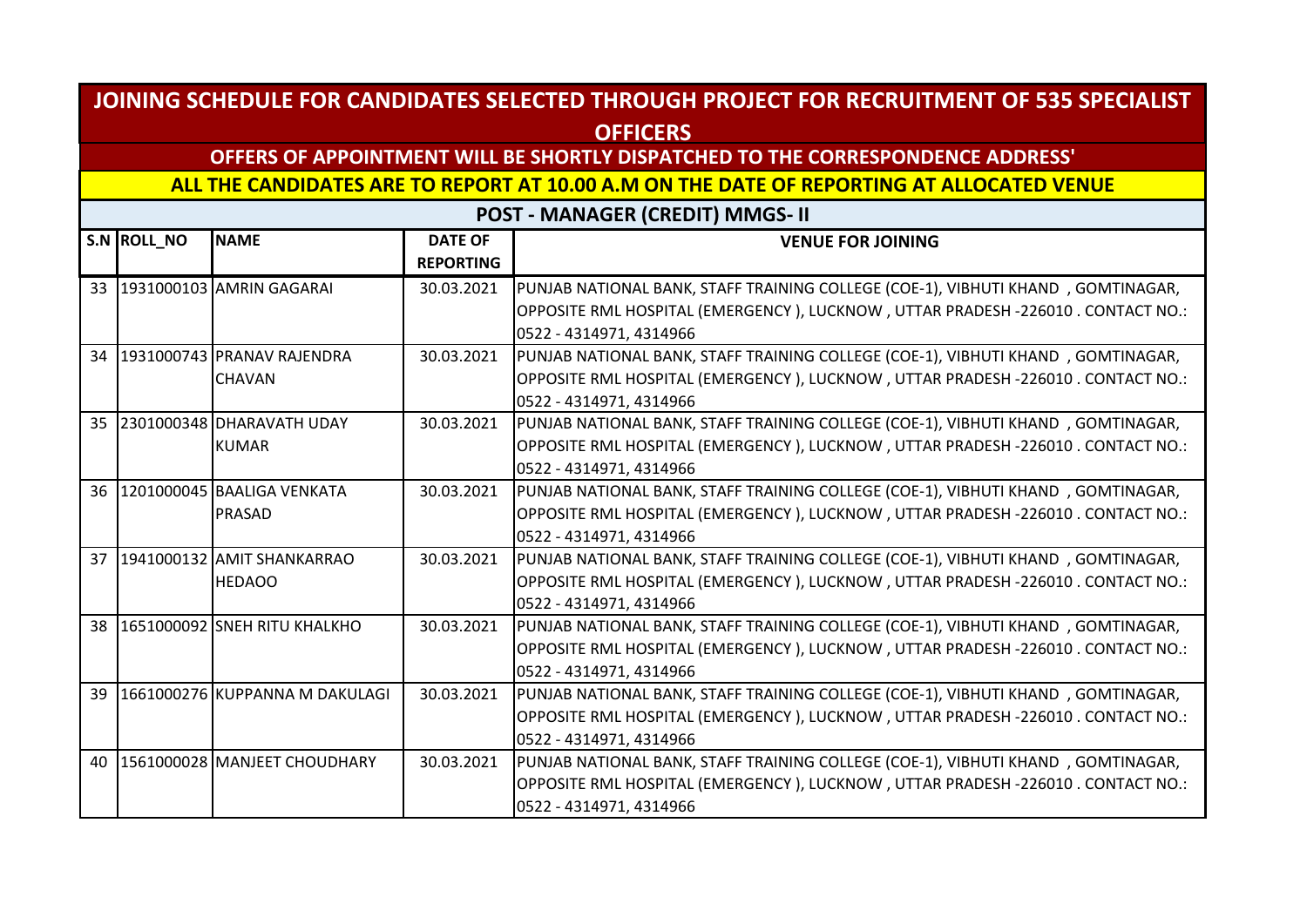## **OFFERS OF APPOINTMENT WILL BE SHORTLY DISPATCHED TO THE CORRESPONDENCE ADDRESS'**

**ALL THE CANDIDATES ARE TO REPORT AT 10.00 A.M ON THE DATE OF REPORTING AT ALLOCATED VENUE** 

|    | S.N ROLL_NO             | <b>NAME</b>                                     | <b>DATE OF</b><br><b>REPORTING</b> | <b>VENUE FOR JOINING</b>                                                                                                                                             |
|----|-------------------------|-------------------------------------------------|------------------------------------|----------------------------------------------------------------------------------------------------------------------------------------------------------------------|
|    |                         | 41 2101000037 NIKHIL AHUJA                      | 30.03.2021                         | PUNJAB NATIONAL BANK, STAFF TRAINING COLLEGE (COE-1), VIBHUTI KHAND, GOMTINAGAR,<br>OPPOSITE RML HOSPITAL (EMERGENCY), LUCKNOW, UTTAR PRADESH -226010. CONTACT NO.:  |
|    |                         |                                                 |                                    | 0522 - 4314971, 4314966                                                                                                                                              |
|    |                         | 42 2301000184 CHANDRA SEKHAR<br><b>KADULURI</b> | 30.03.2021                         | PUNJAB NATIONAL BANK, STAFF TRAINING COLLEGE (COE-1), VIBHUTI KHAND, GOMTINAGAR,<br>OPPOSITE RML HOSPITAL (EMERGENCY), LUCKNOW, UTTAR PRADESH -226010 . CONTACT NO.: |
|    |                         |                                                 |                                    | 0522 - 4314971, 4314966                                                                                                                                              |
| 43 |                         | 2181000466 GARIMA GUPTA                         | 30.03.2021                         | PUNJAB NATIONAL BANK, STAFF TRAINING COLLEGE (COE-1), VIBHUTI KHAND, GOMTINAGAR,                                                                                     |
|    |                         |                                                 |                                    | OPPOSITE RML HOSPITAL (EMERGENCY), LUCKNOW, UTTAR PRADESH -226010. CONTACT NO.:                                                                                      |
|    |                         |                                                 |                                    | 0522 - 4314971, 4314966                                                                                                                                              |
|    | 44 2131000038 SHEFALI   |                                                 | 30.03.2021                         | PUNJAB NATIONAL BANK, STAFF TRAINING COLLEGE (COE-1), VIBHUTI KHAND, GOMTINAGAR,                                                                                     |
|    |                         |                                                 |                                    | OPPOSITE RML HOSPITAL (EMERGENCY ), LUCKNOW , UTTAR PRADESH -226010 . CONTACT NO.:                                                                                   |
|    |                         |                                                 |                                    | 0522 - 4314971, 4314966                                                                                                                                              |
|    |                         | 45 1151000011 BHARGAVA SATISH                   | 30.03.2021                         | PUNJAB NATIONAL BANK, STAFF TRAINING COLLEGE (COE-1), VIBHUTI KHAND, GOMTINAGAR,                                                                                     |
|    |                         | <b>SEYADULA</b>                                 |                                    | OPPOSITE RML HOSPITAL (EMERGENCY), LUCKNOW, UTTAR PRADESH -226010. CONTACT NO.:                                                                                      |
|    |                         |                                                 |                                    | 0522 - 4314971, 4314966                                                                                                                                              |
|    | 46 2241000041 RAHUL RAJ |                                                 | 30.03.2021                         | PUNJAB NATIONAL BANK, STAFF TRAINING COLLEGE (COE-1), VIBHUTI KHAND, GOMTINAGAR,                                                                                     |
|    |                         |                                                 |                                    | OPPOSITE RML HOSPITAL (EMERGENCY), LUCKNOW, UTTAR PRADESH -226010 . CONTACT NO.:                                                                                     |
|    |                         |                                                 |                                    | 0522 - 4314971, 4314966                                                                                                                                              |
| 47 |                         | 2181000448 SURENDER KUMAR                       | 30.03.2021                         | PUNJAB NATIONAL BANK, STAFF TRAINING COLLEGE (COE-1), VIBHUTI KHAND, GOMTINAGAR,                                                                                     |
|    |                         | SHARMA                                          |                                    | OPPOSITE RML HOSPITAL (EMERGENCY), LUCKNOW, UTTAR PRADESH -226010. CONTACT NO.:                                                                                      |
|    |                         |                                                 |                                    | 0522 - 4314971, 4314966                                                                                                                                              |
|    |                         | 48 1521000031 SURBHI GARG                       | 30.03.2021                         | PUNJAB NATIONAL BANK, STAFF TRAINING COLLEGE (COE-1), VIBHUTI KHAND, GOMTINAGAR,                                                                                     |
|    |                         |                                                 |                                    | OPPOSITE RML HOSPITAL (EMERGENCY), LUCKNOW, UTTAR PRADESH -226010 . CONTACT NO.:                                                                                     |
|    |                         |                                                 |                                    | 0522 - 4314971, 4314966                                                                                                                                              |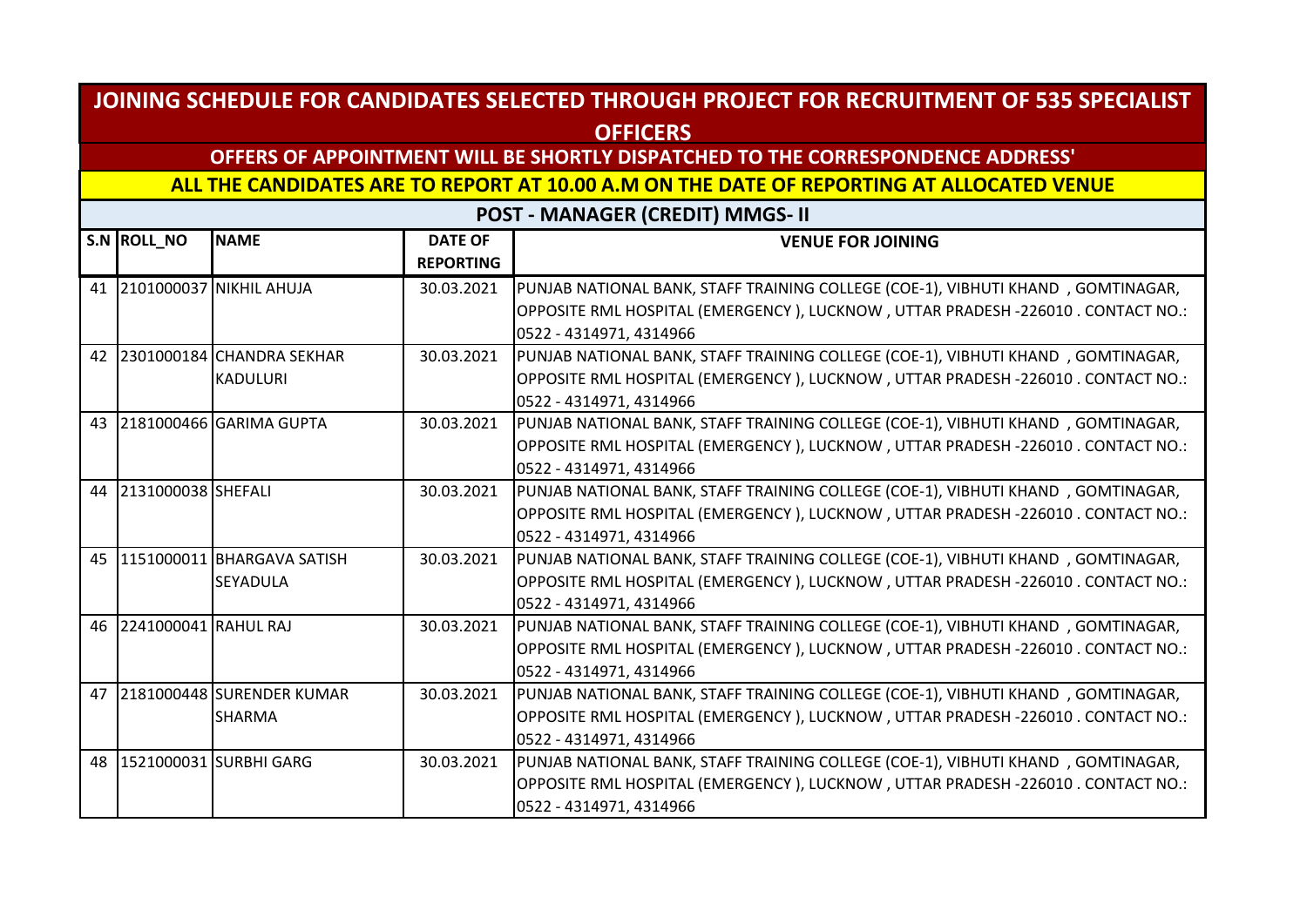## **OFFERS OF APPOINTMENT WILL BE SHORTLY DISPATCHED TO THE CORRESPONDENCE ADDRESS'**

**ALL THE CANDIDATES ARE TO REPORT AT 10.00 A.M ON THE DATE OF REPORTING AT ALLOCATED VENUE** 

|                 | S.N ROLL_NO           | <b>NAME</b>                                            | <b>DATE OF</b><br><b>REPORTING</b> | <b>VENUE FOR JOINING</b>                                                                                                                                                                        |
|-----------------|-----------------------|--------------------------------------------------------|------------------------------------|-------------------------------------------------------------------------------------------------------------------------------------------------------------------------------------------------|
| 49              |                       | 1681000018 LALIT KUMAR                                 | 30.03.2021                         | PUNJAB NATIONAL BANK, STAFF TRAINING COLLEGE (COE-1), VIBHUTI KHAND, GOMTINAGAR,<br>OPPOSITE RML HOSPITAL (EMERGENCY), LUCKNOW, UTTAR PRADESH -226010. CONTACT NO.:<br>0522 - 4314971, 4314966  |
|                 |                       | 50 2511000019 AMIT MUKHERJEE                           | 30.03.2021                         | PUNJAB NATIONAL BANK, STAFF TRAINING COLLEGE (COE-1), VIBHUTI KHAND, GOMTINAGAR,<br>OPPOSITE RML HOSPITAL (EMERGENCY), LUCKNOW, UTTAR PRADESH -226010 . CONTACT NO.:<br>0522 - 4314971, 4314966 |
|                 |                       | 51 2131000018 MANISH GUPTA                             | 30.03.2021                         | PUNJAB NATIONAL BANK, STAFF TRAINING COLLEGE (COE-1), VIBHUTI KHAND, GOMTINAGAR,<br>OPPOSITE RML HOSPITAL (EMERGENCY), LUCKNOW, UTTAR PRADESH -226010. CONTACT NO.:<br>0522 - 4314971, 4314966  |
|                 |                       | 52 1931000421 SNEHAL SHASHI BHUSHAN<br><b>MALHOTRA</b> | 30.03.2021                         | PUNJAB NATIONAL BANK, STAFF TRAINING COLLEGE (COE-1), VIBHUTI KHAND, GOMTINAGAR,<br>OPPOSITE RML HOSPITAL (EMERGENCY), LUCKNOW, UTTAR PRADESH -226010. CONTACT NO.:<br>0522 - 4314971, 4314966  |
| 53              | 1431000007 MUKUL JAIN |                                                        | 30.03.2021                         | PUNJAB NATIONAL BANK, STAFF TRAINING COLLEGE (COE-1), VIBHUTI KHAND, GOMTINAGAR,<br>OPPOSITE RML HOSPITAL (EMERGENCY), LUCKNOW, UTTAR PRADESH -226010 . CONTACT NO.:<br>0522 - 4314971, 4314966 |
| 54              |                       | 2151000045 MUCKUL GOYAL                                | 30.03.2021                         | PUNJAB NATIONAL BANK, STAFF TRAINING COLLEGE (COE-1), VIBHUTI KHAND, GOMTINAGAR,<br>OPPOSITE RML HOSPITAL (EMERGENCY), LUCKNOW, UTTAR PRADESH -226010. CONTACT NO.:<br>0522 - 4314971, 4314966  |
| 55 <sub>1</sub> |                       | 1411000019 HARSHA LALCHAND<br><b>NARVANI</b>           | 30.03.2021                         | PUNJAB NATIONAL BANK, STAFF TRAINING COLLEGE (COE-1), VIBHUTI KHAND, GOMTINAGAR,<br>OPPOSITE RML HOSPITAL (EMERGENCY), LUCKNOW, UTTAR PRADESH -226010. CONTACT NO.:<br>0522 - 4314971, 4314966  |
|                 |                       | 56 2301000065 SAGAR CHAKRABORTY                        | 30.03.2021                         | PUNJAB NATIONAL BANK, STAFF TRAINING COLLEGE (COE-1), VIBHUTI KHAND, GOMTINAGAR,<br>OPPOSITE RML HOSPITAL (EMERGENCY), LUCKNOW, UTTAR PRADESH -226010 . CONTACT NO.:<br>0522 - 4314971, 4314966 |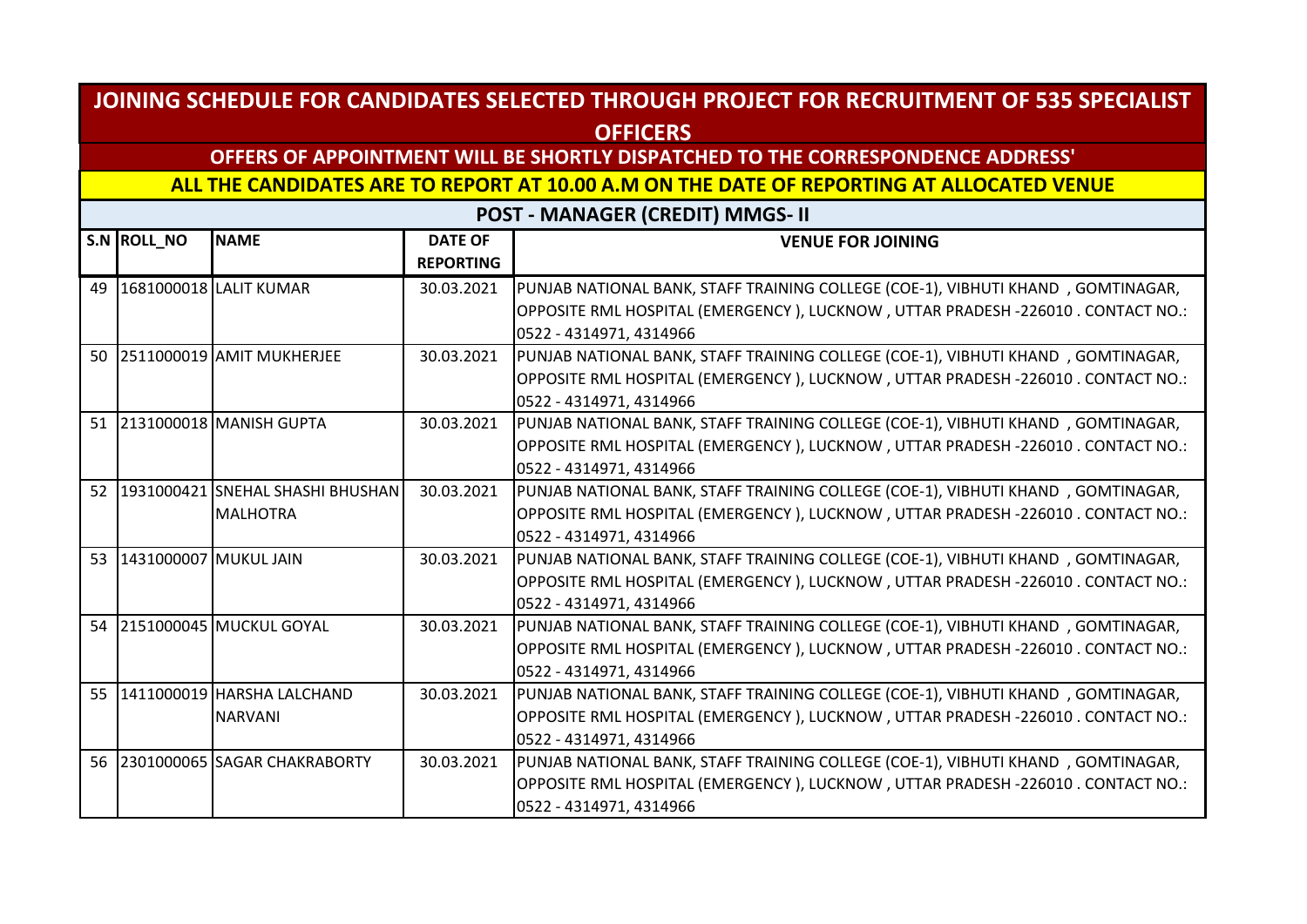## **OFFERS OF APPOINTMENT WILL BE SHORTLY DISPATCHED TO THE CORRESPONDENCE ADDRESS'**

**ALL THE CANDIDATES ARE TO REPORT AT 10.00 A.M ON THE DATE OF REPORTING AT ALLOCATED VENUE** 

| S.N ROLL_NO | <b>NAME</b>                    | <b>DATE OF</b>   | <b>VENUE FOR JOINING</b>                                                         |
|-------------|--------------------------------|------------------|----------------------------------------------------------------------------------|
|             |                                | <b>REPORTING</b> |                                                                                  |
|             | 57 2411000260 SWAPNIL SAXENA   | 30.03.2021       | PUNJAB NATIONAL BANK, STAFF TRAINING COLLEGE (COE-1), VIBHUTI KHAND, GOMTINAGAR, |
|             |                                |                  | OPPOSITE RML HOSPITAL (EMERGENCY), LUCKNOW, UTTAR PRADESH -226010. CONTACT NO.:  |
|             |                                |                  | 0522 - 4314971, 4314966                                                          |
|             | 58 2121000086 ABHIMANYU DALAL  | 30.03.2021       | PUNJAB NATIONAL BANK, STAFF TRAINING COLLEGE (COE-1), VIBHUTI KHAND, GOMTINAGAR, |
|             |                                |                  | OPPOSITE RML HOSPITAL (EMERGENCY), LUCKNOW, UTTAR PRADESH -226010. CONTACT NO.:  |
|             |                                |                  | 0522 - 4314971, 4314966                                                          |
|             | 59 2101000055 VARUN GOYAL      | 30.03.2021       | PUNJAB NATIONAL BANK, STAFF TRAINING COLLEGE (COE-1), VIBHUTI KHAND, GOMTINAGAR, |
|             |                                |                  | OPPOSITE RML HOSPITAL (EMERGENCY), LUCKNOW, UTTAR PRADESH -226010. CONTACT NO.:  |
|             |                                |                  | 0522 - 4314971, 4314966                                                          |
|             | 60 2041000047 ANUJ AGRAWAL     | 30.03.2021       | PUNJAB NATIONAL BANK, STAFF TRAINING COLLEGE (COE-1), VIBHUTI KHAND, GOMTINAGAR, |
|             |                                |                  | OPPOSITE RML HOSPITAL (EMERGENCY), LUCKNOW, UTTAR PRADESH -226010. CONTACT NO.:  |
|             |                                |                  | 0522 - 4314971, 4314966                                                          |
|             | 61 1411000212 SUMIT BHANWARLAL | 30.03.2021       | PUNJAB NATIONAL BANK, STAFF TRAINING COLLEGE (COE-1), VIBHUTI KHAND, GOMTINAGAR, |
|             | SHARMA                         |                  | OPPOSITE RML HOSPITAL (EMERGENCY), LUCKNOW, UTTAR PRADESH -226010. CONTACT NO.:  |
|             |                                |                  | 0522 - 4314971, 4314966                                                          |
|             | 62 1331000052 SUBESH KUMAR     | 30.03.2021       | PUNJAB NATIONAL BANK, STAFF TRAINING COLLEGE (COE-1), VIBHUTI KHAND, GOMTINAGAR, |
|             |                                |                  | OPPOSITE RML HOSPITAL (EMERGENCY), LUCKNOW, UTTAR PRADESH -226010. CONTACT NO.:  |
|             |                                |                  | 0522 - 4314971, 4314966                                                          |
|             | 63 2471000053 MANISH NAITHANI  | 30.03.2021       | PUNJAB NATIONAL BANK, STAFF TRAINING COLLEGE (COE-1), VIBHUTI KHAND, GOMTINAGAR, |
|             |                                |                  | OPPOSITE RML HOSPITAL (EMERGENCY), LUCKNOW, UTTAR PRADESH -226010. CONTACT NO.:  |
|             |                                |                  | 0522 - 4314971, 4314966                                                          |
|             | 64 2251000006 PRATIK DATTA     | 30.03.2021       | PUNJAB NATIONAL BANK, STAFF TRAINING COLLEGE (COE-1), VIBHUTI KHAND, GOMTINAGAR, |
|             |                                |                  | OPPOSITE RML HOSPITAL (EMERGENCY), LUCKNOW, UTTAR PRADESH -226010. CONTACT NO.:  |
|             |                                |                  | 0522 - 4314971, 4314966                                                          |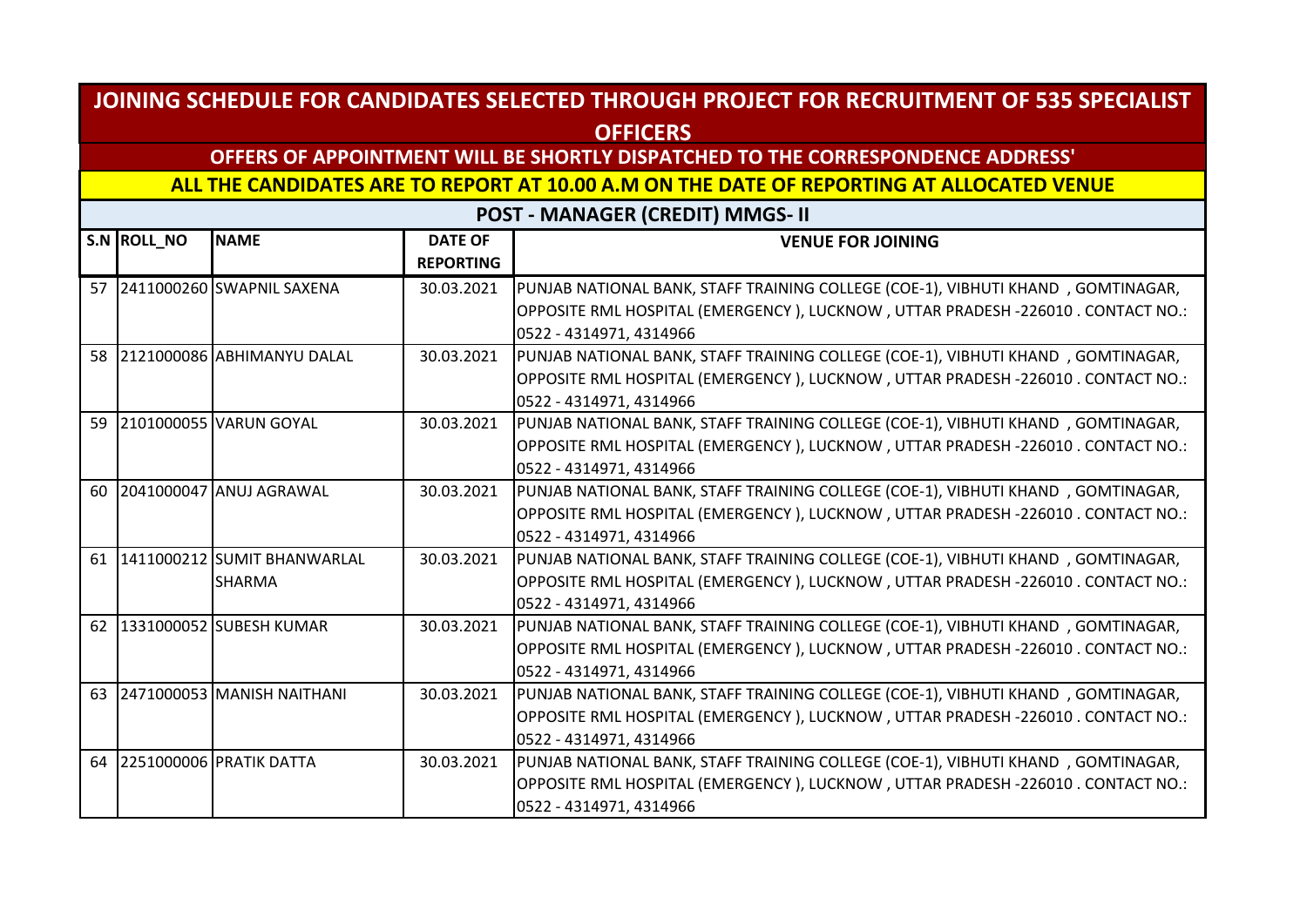## **OFFERS OF APPOINTMENT WILL BE SHORTLY DISPATCHED TO THE CORRESPONDENCE ADDRESS'**

**ALL THE CANDIDATES ARE TO REPORT AT 10.00 A.M ON THE DATE OF REPORTING AT ALLOCATED VENUE** 

|    | S.N ROLL_NO             | <b>NAME</b>                     | <b>DATE OF</b><br><b>REPORTING</b> | <b>VENUE FOR JOINING</b>                                                           |
|----|-------------------------|---------------------------------|------------------------------------|------------------------------------------------------------------------------------|
| 65 |                         | 2401000042 ANKIT ARORA          | 30.03.2021                         | PUNJAB NATIONAL BANK, STAFF TRAINING COLLEGE (COE-1), VIBHUTI KHAND, GOMTINAGAR,   |
|    |                         |                                 |                                    | OPPOSITE RML HOSPITAL (EMERGENCY ), LUCKNOW , UTTAR PRADESH -226010 . CONTACT NO.: |
|    |                         |                                 |                                    | 0522 - 4314971, 4314966                                                            |
|    |                         | 66 2501000186 DIPANWITA BHOWMIK | 30.03.2021                         | PUNJAB NATIONAL BANK, STAFF TRAINING COLLEGE (COE-1), VIBHUTI KHAND, GOMTINAGAR,   |
|    |                         |                                 |                                    | OPPOSITE RML HOSPITAL (EMERGENCY), LUCKNOW, UTTAR PRADESH -226010 . CONTACT NO.:   |
|    |                         |                                 |                                    | 0522 - 4314971, 4314966                                                            |
| 67 | 1251000027 RAJIB DAS    |                                 | 30.03.2021                         | PUNJAB NATIONAL BANK, STAFF TRAINING COLLEGE (COE-1), VIBHUTI KHAND, GOMTINAGAR,   |
|    |                         |                                 |                                    | OPPOSITE RML HOSPITAL (EMERGENCY), LUCKNOW, UTTAR PRADESH -226010 . CONTACT NO.:   |
|    |                         |                                 |                                    | 0522 - 4314971, 4314966                                                            |
|    |                         | 68 1391000728 LAKSHAY BUDHIRAJA | 30.03.2021                         | PUNJAB NATIONAL BANK, STAFF TRAINING COLLEGE (COE-1), VIBHUTI KHAND, GOMTINAGAR,   |
|    |                         |                                 |                                    | OPPOSITE RML HOSPITAL (EMERGENCY), LUCKNOW, UTTAR PRADESH -226010. CONTACT NO.:    |
|    |                         |                                 |                                    | 0522 - 4314971, 4314966                                                            |
| 69 |                         | 1201000049 ANKAM MANOHAR        | 30.03.2021                         | PUNJAB NATIONAL BANK, STAFF TRAINING COLLEGE (COE-1), VIBHUTI KHAND, GOMTINAGAR,   |
|    |                         |                                 |                                    | OPPOSITE RML HOSPITAL (EMERGENCY), LUCKNOW, UTTAR PRADESH -226010. CONTACT NO.:    |
|    |                         |                                 |                                    | 0522 - 4314971, 4314966                                                            |
|    |                         | 70 1791000016 JAIMY MARY JAYAN  | 30.03.2021                         | PUNJAB NATIONAL BANK, STAFF TRAINING COLLEGE (COE-1), VIBHUTI KHAND, GOMTINAGAR,   |
|    |                         |                                 |                                    | OPPOSITE RML HOSPITAL (EMERGENCY), LUCKNOW, UTTAR PRADESH -226010 . CONTACT NO.:   |
|    |                         |                                 |                                    | 0522 - 4314971, 4314966                                                            |
| 71 | 2501000106 RANA DE      |                                 | 30.03.2021                         | PUNJAB NATIONAL BANK, STAFF TRAINING COLLEGE (COE-1), VIBHUTI KHAND, GOMTINAGAR,   |
|    |                         |                                 |                                    | OPPOSITE RML HOSPITAL (EMERGENCY), LUCKNOW, UTTAR PRADESH -226010. CONTACT NO.:    |
|    |                         |                                 |                                    | 0522 - 4314971, 4314966                                                            |
|    | 72 2501000266 SWATI RAJ |                                 | 30.03.2021                         | PUNJAB NATIONAL BANK, STAFF TRAINING COLLEGE (COE-1), VIBHUTI KHAND, GOMTINAGAR,   |
|    |                         |                                 |                                    | OPPOSITE RML HOSPITAL (EMERGENCY), LUCKNOW, UTTAR PRADESH -226010 . CONTACT NO.:   |
|    |                         |                                 |                                    | 0522 - 4314971, 4314966                                                            |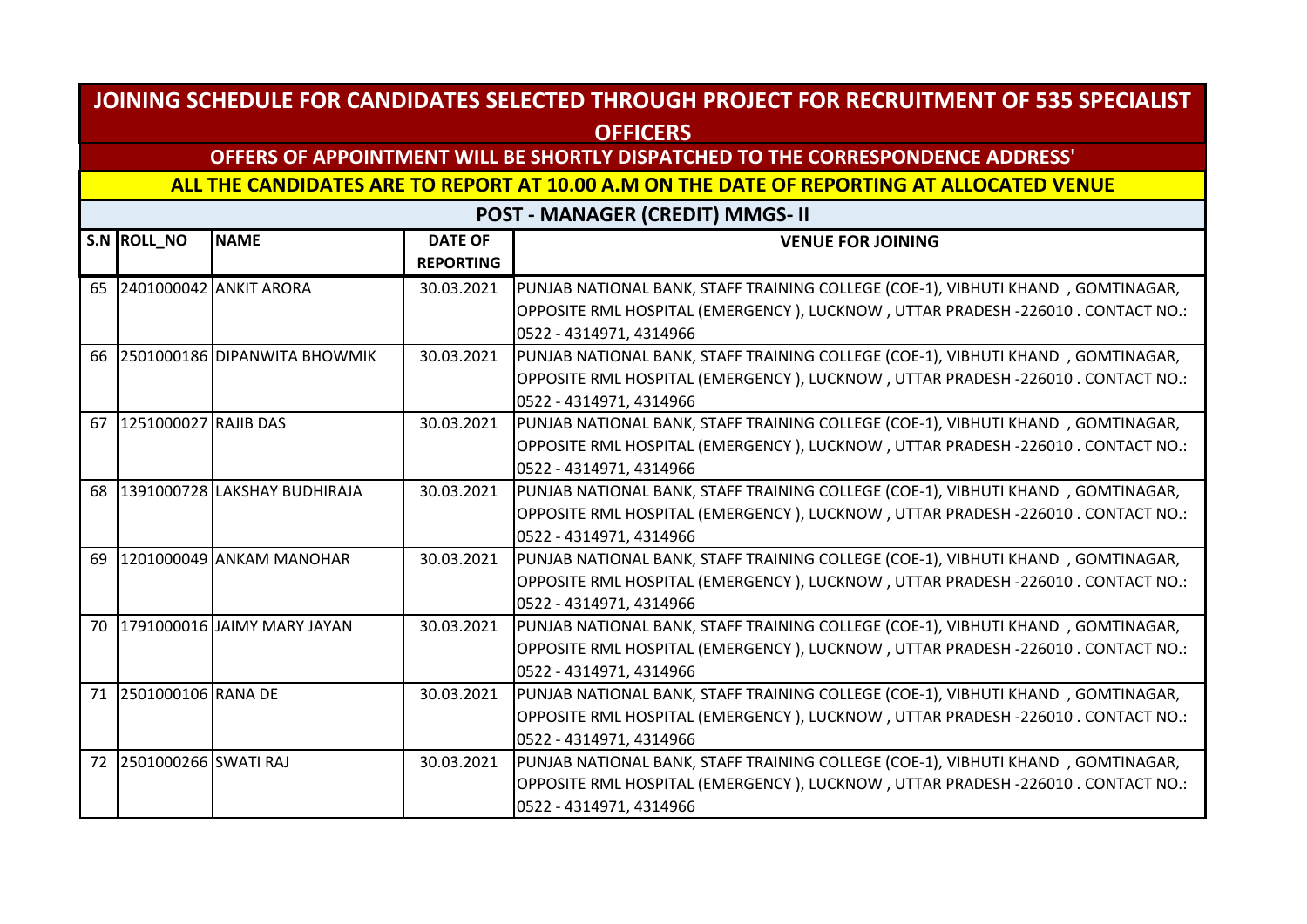## **OFFERS OF APPOINTMENT WILL BE SHORTLY DISPATCHED TO THE CORRESPONDENCE ADDRESS'**

**ALL THE CANDIDATES ARE TO REPORT AT 10.00 A.M ON THE DATE OF REPORTING AT ALLOCATED VENUE** 

|    | S.N ROLL_NO             | <b>NAME</b>                    | <b>DATE OF</b>   | <b>VENUE FOR JOINING</b>                                                         |
|----|-------------------------|--------------------------------|------------------|----------------------------------------------------------------------------------|
|    |                         |                                | <b>REPORTING</b> |                                                                                  |
|    |                         | 73 391000446 MADHUL JAIN       | 30.03.2021       | PUNJAB NATIONAL BANK, STAFF TRAINING COLLEGE (COE-1), VIBHUTI KHAND, GOMTINAGAR, |
|    |                         |                                |                  | OPPOSITE RML HOSPITAL (EMERGENCY), LUCKNOW, UTTAR PRADESH -226010. CONTACT NO.:  |
|    |                         |                                |                  | 0522 - 4314971, 4314966                                                          |
|    | 74 2151000029 ISHA GARG |                                | 30.03.2021       | PUNJAB NATIONAL BANK, STAFF TRAINING COLLEGE (COE-1), VIBHUTI KHAND, GOMTINAGAR, |
|    |                         |                                |                  | OPPOSITE RML HOSPITAL (EMERGENCY), LUCKNOW, UTTAR PRADESH -226010. CONTACT NO.:  |
|    |                         |                                |                  | 0522 - 4314971, 4314966                                                          |
|    |                         | 75 2041000121 SATYABRATA PANI  | 30.03.2021       | PUNJAB NATIONAL BANK, STAFF TRAINING COLLEGE (COE-1), VIBHUTI KHAND, GOMTINAGAR, |
|    |                         |                                |                  | OPPOSITE RML HOSPITAL (EMERGENCY), LUCKNOW, UTTAR PRADESH -226010. CONTACT NO.:  |
|    |                         |                                |                  | 0522 - 4314971, 4314966                                                          |
|    |                         | 76   1651000022   SOMNATH DEY  | 30.03.2021       | PUNJAB NATIONAL BANK, STAFF TRAINING COLLEGE (COE-1), VIBHUTI KHAND, GOMTINAGAR, |
|    |                         |                                |                  | OPPOSITE RML HOSPITAL (EMERGENCY), LUCKNOW, UTTAR PRADESH -226010. CONTACT NO.:  |
|    |                         |                                |                  | 0522 - 4314971, 4314966                                                          |
|    | 77 1751000083 SEETHA S  |                                | 30.03.2021       | PUNJAB NATIONAL BANK, STAFF TRAINING COLLEGE (COE-1), VIBHUTI KHAND, GOMTINAGAR, |
|    |                         |                                |                  | OPPOSITE RML HOSPITAL (EMERGENCY), LUCKNOW, UTTAR PRADESH -226010. CONTACT NO.:  |
|    |                         |                                |                  | 0522 - 4314971, 4314966                                                          |
| 78 |                         | 1391000101 SURBHI RAJPUT       | 30.03.2021       | PUNJAB NATIONAL BANK, STAFF TRAINING COLLEGE (COE-1), VIBHUTI KHAND, GOMTINAGAR, |
|    |                         |                                |                  | OPPOSITE RML HOSPITAL (EMERGENCY), LUCKNOW, UTTAR PRADESH -226010. CONTACT NO.:  |
|    |                         |                                |                  | 0522 - 4314971, 4314966                                                          |
| 79 |                         | 1231000004 GAURAB BORAH        | 30.03.2021       | PUNJAB NATIONAL BANK, STAFF TRAINING COLLEGE (COE-1), VIBHUTI KHAND, GOMTINAGAR, |
|    |                         |                                |                  | OPPOSITE RML HOSPITAL (EMERGENCY), LUCKNOW, UTTAR PRADESH -226010. CONTACT NO.:  |
|    |                         |                                |                  | 0522 - 4314971, 4314966                                                          |
|    |                         | 80 2201000007 GHANSHYAM SHARMA | 30.03.2021       | PUNJAB NATIONAL BANK, STAFF TRAINING COLLEGE (COE-1), VIBHUTI KHAND, GOMTINAGAR, |
|    |                         |                                |                  | OPPOSITE RML HOSPITAL (EMERGENCY), LUCKNOW, UTTAR PRADESH -226010. CONTACT NO.:  |
|    |                         |                                |                  | 0522 - 4314971, 4314966                                                          |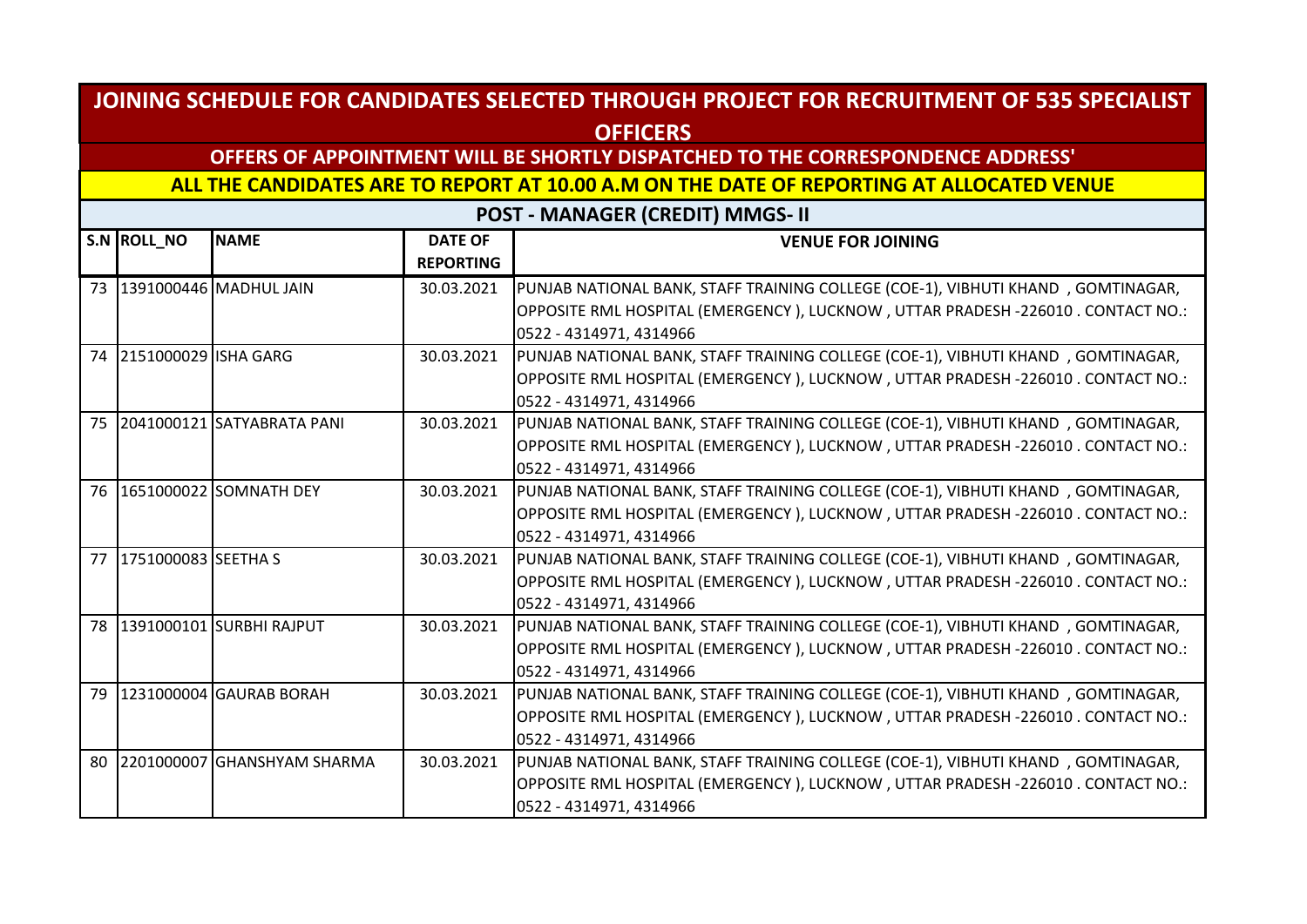## **OFFERS OF APPOINTMENT WILL BE SHORTLY DISPATCHED TO THE CORRESPONDENCE ADDRESS'**

**ALL THE CANDIDATES ARE TO REPORT AT 10.00 A.M ON THE DATE OF REPORTING AT ALLOCATED VENUE** 

|    | S.N ROLL_NO          | <b>NAME</b>                      | <b>DATE OF</b><br><b>REPORTING</b> | <b>VENUE FOR JOINING</b>                                                         |
|----|----------------------|----------------------------------|------------------------------------|----------------------------------------------------------------------------------|
|    |                      | 81 1411000146 PAYAL AYANI        | 30.03.2021                         | PUNJAB NATIONAL BANK, STAFF TRAINING COLLEGE (COE-1), VIBHUTI KHAND, GOMTINAGAR, |
|    |                      |                                  |                                    | OPPOSITE RML HOSPITAL (EMERGENCY), LUCKNOW, UTTAR PRADESH -226010. CONTACT NO.:  |
|    |                      |                                  |                                    | 0522 - 4314971, 4314966                                                          |
|    | 82 2471000024 GAURAV |                                  | 30.03.2021                         | PUNJAB NATIONAL BANK, STAFF TRAINING COLLEGE (COE-1), VIBHUTI KHAND, GOMTINAGAR, |
|    |                      |                                  |                                    | OPPOSITE RML HOSPITAL (EMERGENCY), LUCKNOW, UTTAR PRADESH -226010. CONTACT NO.:  |
|    |                      |                                  |                                    | 0522 - 4314971, 4314966                                                          |
| 83 |                      | 2131000045 ROSHAN SINGH          | 30.03.2021                         | PUNJAB NATIONAL BANK, STAFF TRAINING COLLEGE (COE-1), VIBHUTI KHAND, GOMTINAGAR, |
|    |                      |                                  |                                    | OPPOSITE RML HOSPITAL (EMERGENCY), LUCKNOW, UTTAR PRADESH -226010 . CONTACT NO.: |
|    |                      |                                  |                                    | 0522 - 4314971, 4314966                                                          |
| 84 |                      | 1451000043 YOGESH HARILAL        | 30.03.2021                         | PUNJAB NATIONAL BANK, STAFF TRAINING COLLEGE (COE-1), VIBHUTI KHAND, GOMTINAGAR, |
|    |                      | <b>RAGHVANI</b>                  |                                    | OPPOSITE RML HOSPITAL (EMERGENCY), LUCKNOW, UTTAR PRADESH -226010. CONTACT NO.:  |
|    |                      |                                  |                                    | 0522 - 4314971, 4314966                                                          |
|    |                      | 85 1391001507 PARVEEN KAJLE      | 30.03.2021                         | PUNJAB NATIONAL BANK, STAFF TRAINING COLLEGE (COE-1), VIBHUTI KHAND, GOMTINAGAR, |
|    |                      |                                  |                                    | OPPOSITE RML HOSPITAL (EMERGENCY), LUCKNOW, UTTAR PRADESH -226010 . CONTACT NO.: |
|    |                      |                                  |                                    | 0522 - 4314971, 4314966                                                          |
|    |                      | 86 2471000021 RITESH KUMAR GUPTA | 30.03.2021                         | PUNJAB NATIONAL BANK, STAFF TRAINING COLLEGE (COE-1), VIBHUTI KHAND, GOMTINAGAR, |
|    |                      |                                  |                                    | OPPOSITE RML HOSPITAL (EMERGENCY), LUCKNOW, UTTAR PRADESH -226010 . CONTACT NO.: |
|    |                      |                                  |                                    | 0522 - 4314971, 4314966                                                          |
| 87 |                      | 2301000250 ADITHYA SRINIVAS ALLU | 30.03.2021                         | PUNJAB NATIONAL BANK, STAFF TRAINING COLLEGE (COE-1), VIBHUTI KHAND, GOMTINAGAR, |
|    |                      |                                  |                                    | OPPOSITE RML HOSPITAL (EMERGENCY), LUCKNOW, UTTAR PRADESH -226010. CONTACT NO.:  |
|    |                      |                                  |                                    | 0522 - 4314971, 4314966                                                          |
|    |                      | 88 2271000006 N KARTHIKEYAN      | 30.03.2021                         | PUNJAB NATIONAL BANK, STAFF TRAINING COLLEGE (COE-1), VIBHUTI KHAND, GOMTINAGAR, |
|    |                      |                                  |                                    | OPPOSITE RML HOSPITAL (EMERGENCY), LUCKNOW, UTTAR PRADESH -226010 . CONTACT NO.: |
|    |                      |                                  |                                    | 0522 - 4314971, 4314966                                                          |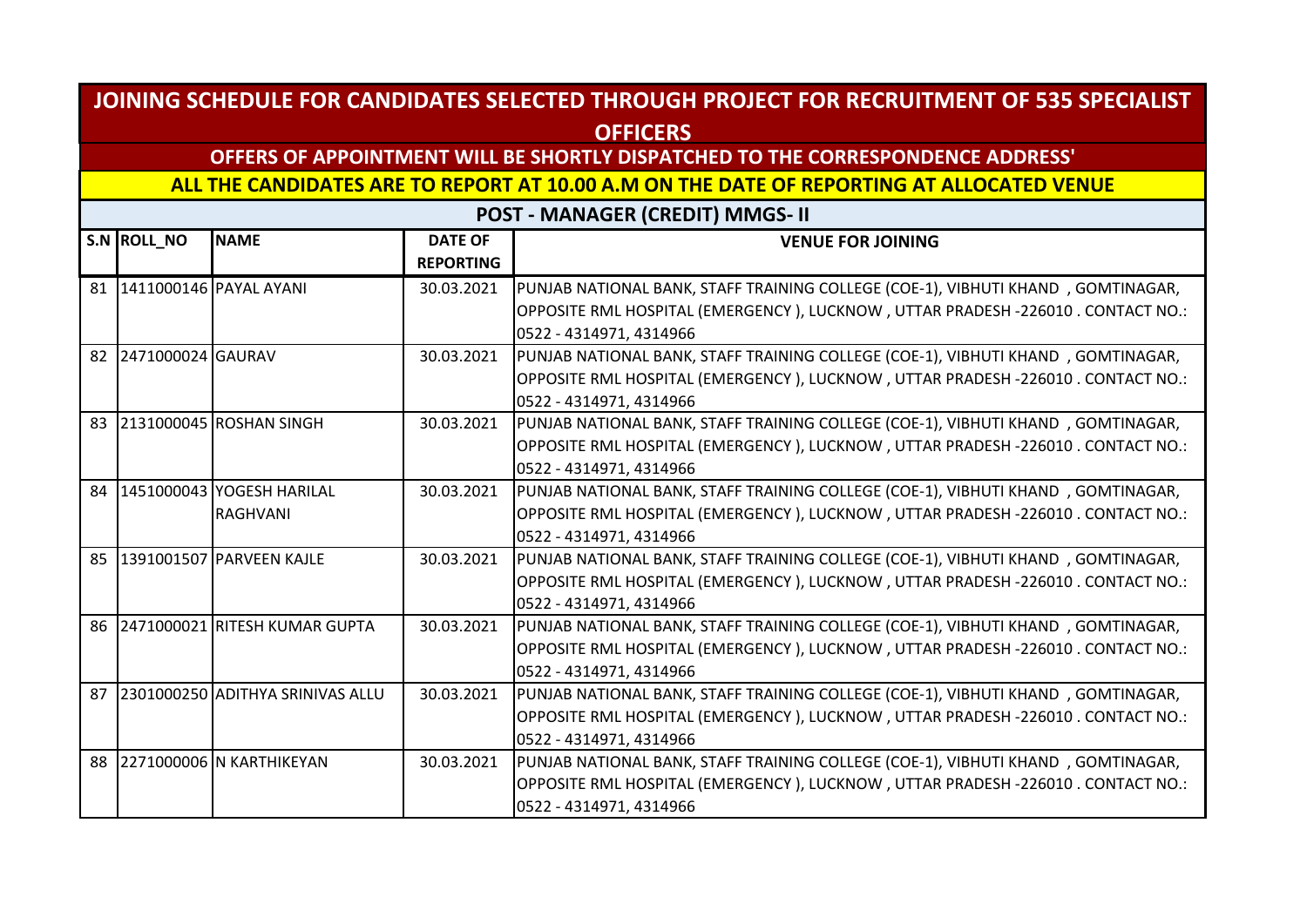## **OFFERS OF APPOINTMENT WILL BE SHORTLY DISPATCHED TO THE CORRESPONDENCE ADDRESS'**

**ALL THE CANDIDATES ARE TO REPORT AT 10.00 A.M ON THE DATE OF REPORTING AT ALLOCATED VENUE** 

|    | S.N ROLL_NO | <b>NAME</b>                  | <b>DATE OF</b><br><b>REPORTING</b> | <b>VENUE FOR JOINING</b>                                                         |
|----|-------------|------------------------------|------------------------------------|----------------------------------------------------------------------------------|
| 89 |             | 1391001094 ABHINAV ANAND     | 30.03.2021                         | PUNJAB NATIONAL BANK, STAFF TRAINING COLLEGE (COE-1), VIBHUTI KHAND, GOMTINAGAR, |
|    |             |                              |                                    | OPPOSITE RML HOSPITAL (EMERGENCY), LUCKNOW, UTTAR PRADESH -226010. CONTACT NO.:  |
|    |             |                              |                                    | 0522 - 4314971, 4314966                                                          |
|    |             | 90 1931000505 NIHAR RANJAN   | 30.03.2021                         | PUNJAB NATIONAL BANK, STAFF TRAINING COLLEGE (COE-1), VIBHUTI KHAND, GOMTINAGAR, |
|    |             | PANIGRAHI                    |                                    | OPPOSITE RML HOSPITAL (EMERGENCY), LUCKNOW, UTTAR PRADESH -226010. CONTACT NO.:  |
|    |             |                              |                                    | 0522 - 4314971, 4314966                                                          |
| 91 |             | 1691000041 VIVEK ATMAKURI    | 30.03.2021                         | PUNJAB NATIONAL BANK, STAFF TRAINING COLLEGE (COE-1), VIBHUTI KHAND, GOMTINAGAR, |
|    |             |                              |                                    | OPPOSITE RML HOSPITAL (EMERGENCY), LUCKNOW, UTTAR PRADESH -226010. CONTACT NO.:  |
|    |             |                              |                                    | 0522 - 4314971, 4314966                                                          |
| 92 |             |                              | 30.03.2021                         | PUNJAB NATIONAL BANK, STAFF TRAINING COLLEGE (COE-1), VIBHUTI KHAND, GOMTINAGAR, |
|    |             | <b>CHADHA</b>                |                                    | OPPOSITE RML HOSPITAL (EMERGENCY), LUCKNOW, UTTAR PRADESH -226010. CONTACT NO.:  |
|    |             |                              |                                    | 0522 - 4314971, 4314966                                                          |
|    |             | 93 1931000049 AKSHAY MEHTA   | 30.03.2021                         | PUNJAB NATIONAL BANK, STAFF TRAINING COLLEGE (COE-1), VIBHUTI KHAND, GOMTINAGAR, |
|    |             |                              |                                    | OPPOSITE RML HOSPITAL (EMERGENCY), LUCKNOW, UTTAR PRADESH -226010. CONTACT NO.:  |
|    |             |                              |                                    | 0522 - 4314971, 4314966                                                          |
| 94 |             | 2081000042 KSHIRABDHI TANAYA | 30.03.2021                         | PUNJAB NATIONAL BANK, STAFF TRAINING COLLEGE (COE-1), VIBHUTI KHAND, GOMTINAGAR, |
|    |             | <b>SAHOO</b>                 |                                    | OPPOSITE RML HOSPITAL (EMERGENCY), LUCKNOW, UTTAR PRADESH -226010. CONTACT NO.:  |
|    |             |                              |                                    | 0522 - 4314971, 4314966                                                          |
| 95 |             | 1681000016 SIDDHARTH KUMAR   | 30.03.2021                         | PUNJAB NATIONAL BANK, STAFF TRAINING COLLEGE (COE-1), VIBHUTI KHAND, GOMTINAGAR, |
|    |             |                              |                                    | OPPOSITE RML HOSPITAL (EMERGENCY), LUCKNOW, UTTAR PRADESH -226010. CONTACT NO.:  |
|    |             |                              |                                    | 0522 - 4314971, 4314966                                                          |
|    |             | 96 1931000772 KRISHNA KUMAR  | 30.03.2021                         | PUNJAB NATIONAL BANK, STAFF TRAINING COLLEGE (COE-1), VIBHUTI KHAND, GOMTINAGAR, |
|    |             |                              |                                    | OPPOSITE RML HOSPITAL (EMERGENCY), LUCKNOW, UTTAR PRADESH -226010 . CONTACT NO.: |
|    |             |                              |                                    | 0522 - 4314971, 4314966                                                          |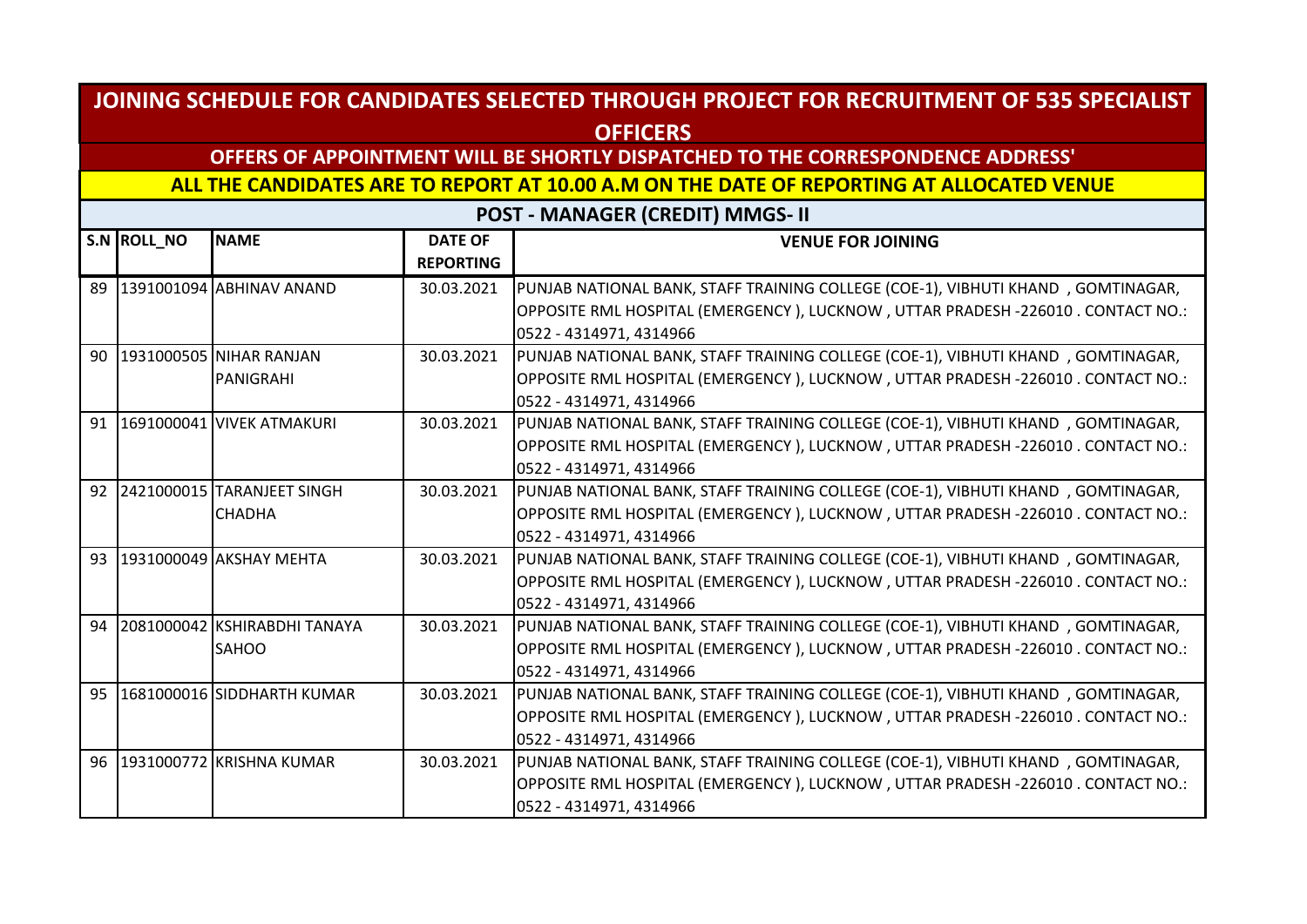## **OFFERS OF APPOINTMENT WILL BE SHORTLY DISPATCHED TO THE CORRESPONDENCE ADDRESS'**

**ALL THE CANDIDATES ARE TO REPORT AT 10.00 A.M ON THE DATE OF REPORTING AT ALLOCATED VENUE** 

|    | S.N ROLL_NO            | <b>NAME</b>                         | <b>DATE OF</b><br><b>REPORTING</b> | <b>VENUE FOR JOINING</b>                                                                                   |
|----|------------------------|-------------------------------------|------------------------------------|------------------------------------------------------------------------------------------------------------|
|    |                        | 97 1411000124 ISHWAR LAL TELI       | 30.03.2021                         | PUNJAB NATIONAL BANK, STAFF TRAINING COLLEGE (COE-1), VIBHUTI KHAND, GOMTINAGAR,                           |
|    |                        |                                     |                                    | OPPOSITE RML HOSPITAL (EMERGENCY), LUCKNOW, UTTAR PRADESH -226010. CONTACT NO.:<br>0522 - 4314971, 4314966 |
|    |                        | 98 1931000085 JYOTSNA SHARMA        | 30.03.2021                         | PUNJAB NATIONAL BANK, STAFF TRAINING COLLEGE (COE-1), VIBHUTI KHAND, GOMTINAGAR,                           |
|    |                        |                                     |                                    | OPPOSITE RML HOSPITAL (EMERGENCY), LUCKNOW, UTTAR PRADESH -226010. CONTACT NO.:<br>0522 - 4314971, 4314966 |
| 99 |                        | 1371000014 DEBASHISH NAYAK          | 30.03.2021                         | PUNJAB NATIONAL BANK, STAFF TRAINING COLLEGE (COE-1), VIBHUTI KHAND, GOMTINAGAR,                           |
|    |                        |                                     |                                    | OPPOSITE RML HOSPITAL (EMERGENCY), LUCKNOW, UTTAR PRADESH -226010. CONTACT NO.:                            |
|    |                        |                                     |                                    | 0522 - 4314971, 4314966                                                                                    |
|    |                        | 100 1941000169 SUDEEPKUMAR DILIPRAO | 30.03.2021                         | PUNJAB NATIONAL BANK, STAFF TRAINING COLLEGE (COE-1), VIBHUTI KHAND, GOMTINAGAR,                           |
|    |                        | <b>GANVIR</b>                       |                                    | OPPOSITE RML HOSPITAL (EMERGENCY), LUCKNOW, UTTAR PRADESH -226010 . CONTACT NO.:                           |
|    |                        |                                     |                                    | 0522 - 4314971, 4314966                                                                                    |
|    | 101 1491000101 PEEYUSH |                                     | 30.03.2021                         | PUNJAB NATIONAL BANK, STAFF TRAINING COLLEGE (COE-1), VIBHUTI KHAND, GOMTINAGAR,                           |
|    |                        |                                     |                                    | OPPOSITE RML HOSPITAL (EMERGENCY), LUCKNOW, UTTAR PRADESH -226010. CONTACT NO.:                            |
|    |                        |                                     |                                    | 0522 - 4314971, 4314966                                                                                    |
|    |                        | 102 1841000053 AJAY SINGH MAKVANA   | 30.03.2021                         | PUNJAB NATIONAL BANK, STAFF TRAINING COLLEGE (COE-1), VIBHUTI KHAND, GOMTINAGAR,                           |
|    |                        |                                     |                                    | OPPOSITE RML HOSPITAL (EMERGENCY), LUCKNOW, UTTAR PRADESH -226010 . CONTACT NO.:                           |
|    |                        |                                     |                                    | 0522 - 4314971, 4314966                                                                                    |
|    |                        | 103 1931000490 JITESH PUTHRAN       | 30.03.2021                         | PUNJAB NATIONAL BANK, STAFF TRAINING COLLEGE (COE-1), VIBHUTI KHAND, GOMTINAGAR,                           |
|    |                        |                                     |                                    | OPPOSITE RML HOSPITAL (EMERGENCY ), LUCKNOW , UTTAR PRADESH -226010 . CONTACT NO.:                         |
|    |                        |                                     |                                    | 0522 - 4314971, 4314966                                                                                    |
|    |                        | 104 2091000031 ASHISH KUMAR         | 30.03.2021                         | PUNJAB NATIONAL BANK, STAFF TRAINING COLLEGE (COE-1), VIBHUTI KHAND, GOMTINAGAR,                           |
|    |                        |                                     |                                    | OPPOSITE RML HOSPITAL (EMERGENCY), LUCKNOW, UTTAR PRADESH -226010 . CONTACT NO.:                           |
|    |                        |                                     |                                    | 0522 - 4314971, 4314966                                                                                    |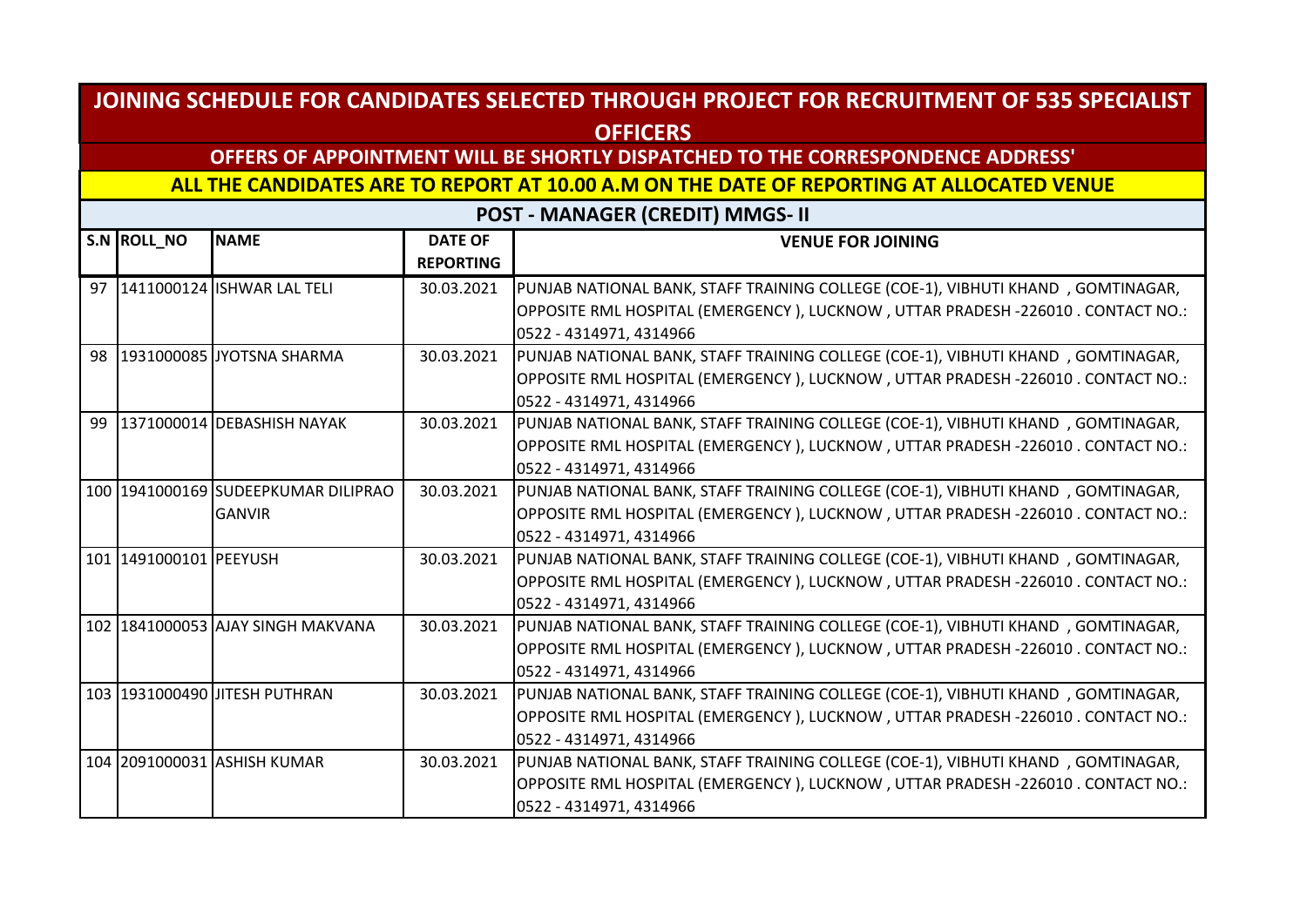## **OFFERS OF APPOINTMENT WILL BE SHORTLY DISPATCHED TO THE CORRESPONDENCE ADDRESS'**

**ALL THE CANDIDATES ARE TO REPORT AT 10.00 A.M ON THE DATE OF REPORTING AT ALLOCATED VENUE** 

| S.N ROLL_NO                | <b>NAME</b>                     | <b>DATE OF</b><br><b>REPORTING</b> | <b>VENUE FOR JOINING</b>                                                                                   |
|----------------------------|---------------------------------|------------------------------------|------------------------------------------------------------------------------------------------------------|
|                            | 105 2501000305 SREYANSH AGARWAL | 30.03.2021                         | PUNJAB NATIONAL BANK, STAFF TRAINING COLLEGE (COE-1), VIBHUTI KHAND, GOMTINAGAR,                           |
|                            |                                 |                                    | OPPOSITE RML HOSPITAL (EMERGENCY), LUCKNOW, UTTAR PRADESH -226010. CONTACT NO.:                            |
|                            |                                 |                                    | 0522 - 4314971, 4314966                                                                                    |
|                            | 106 1411000088 SHRUTI VISHWA    | 30.03.2021                         | PUNJAB NATIONAL BANK, STAFF TRAINING COLLEGE (COE-1), VIBHUTI KHAND, GOMTINAGAR,                           |
|                            |                                 |                                    | OPPOSITE RML HOSPITAL (EMERGENCY), LUCKNOW, UTTAR PRADESH -226010. CONTACT NO.:<br>0522 - 4314971, 4314966 |
| 107 1391000600 RITIKA JAIN |                                 | 30.03.2021                         | PUNJAB NATIONAL BANK, STAFF TRAINING COLLEGE (COE-1), VIBHUTI KHAND, GOMTINAGAR,                           |
|                            |                                 |                                    | OPPOSITE RML HOSPITAL (EMERGENCY), LUCKNOW, UTTAR PRADESH -226010. CONTACT NO.:                            |
|                            |                                 |                                    | 0522 - 4314971, 4314966                                                                                    |
|                            | 108 1521000072 HARDIK ANAND     | 30.03.2021                         | PUNJAB NATIONAL BANK, STAFF TRAINING COLLEGE (COE-1), VIBHUTI KHAND, GOMTINAGAR,                           |
|                            |                                 |                                    | OPPOSITE RML HOSPITAL (EMERGENCY), LUCKNOW, UTTAR PRADESH -226010. CONTACT NO.:                            |
|                            |                                 |                                    | 0522 - 4314971, 4314966                                                                                    |
|                            | 109 1301000020 RAVI SHANKAR JHA | 30.03.2021                         | PUNJAB NATIONAL BANK, STAFF TRAINING COLLEGE (COE-1), VIBHUTI KHAND, GOMTINAGAR,                           |
|                            |                                 |                                    | OPPOSITE RML HOSPITAL (EMERGENCY), LUCKNOW, UTTAR PRADESH -226010. CONTACT NO.:                            |
|                            |                                 |                                    | 0522 - 4314971, 4314966                                                                                    |
|                            | 110 1451000027 VAIBHAV JAIN     | 30.03.2021                         | PUNJAB NATIONAL BANK, STAFF TRAINING COLLEGE (COE-1), VIBHUTI KHAND, GOMTINAGAR,                           |
|                            |                                 |                                    | OPPOSITE RML HOSPITAL (EMERGENCY), LUCKNOW, UTTAR PRADESH -226010. CONTACT NO.:                            |
|                            |                                 |                                    | 0522 - 4314971, 4314966                                                                                    |
|                            | 111 1971000054 MD AFZAL RAZA    | 30.03.2021                         | PUNJAB NATIONAL BANK, STAFF TRAINING COLLEGE (COE-1), VIBHUTI KHAND, GOMTINAGAR,                           |
|                            |                                 |                                    | OPPOSITE RML HOSPITAL (EMERGENCY), LUCKNOW, UTTAR PRADESH -226010. CONTACT NO.:                            |
|                            |                                 |                                    | 0522 - 4314971, 4314966                                                                                    |
|                            | 112 1941000038 SRUSHTI RAMESH   | 30.03.2021                         | PUNJAB NATIONAL BANK, STAFF TRAINING COLLEGE (COE-1), VIBHUTI KHAND, GOMTINAGAR,                           |
|                            | <b>SATPUTE</b>                  |                                    | OPPOSITE RML HOSPITAL (EMERGENCY), LUCKNOW, UTTAR PRADESH -226010 . CONTACT NO.:                           |
|                            |                                 |                                    | 0522 - 4314971, 4314966                                                                                    |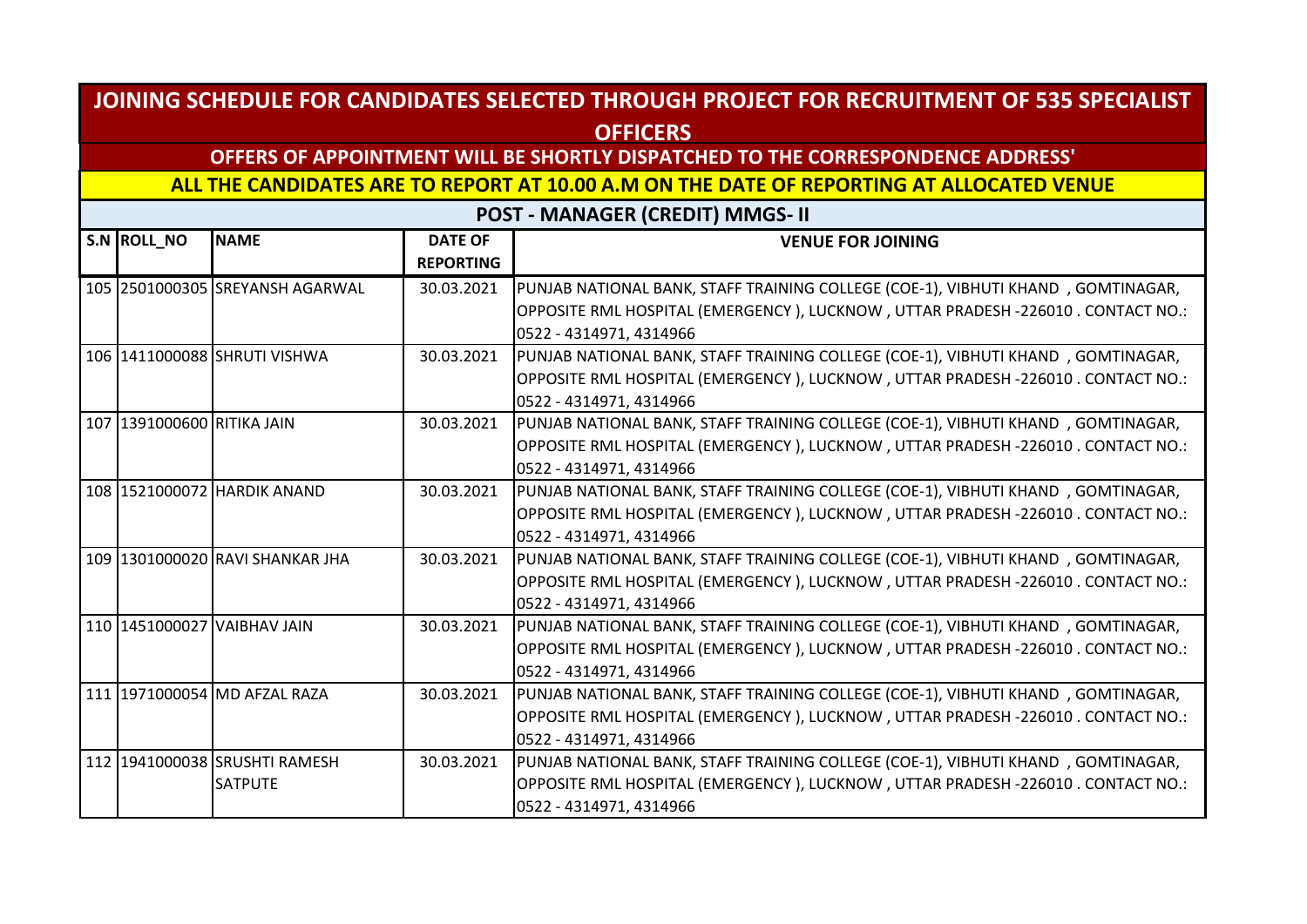## **OFFERS OF APPOINTMENT WILL BE SHORTLY DISPATCHED TO THE CORRESPONDENCE ADDRESS'**

**ALL THE CANDIDATES ARE TO REPORT AT 10.00 A.M ON THE DATE OF REPORTING AT ALLOCATED VENUE** 

| S.N ROLL_NO             | <b>NAME</b>                    | <b>DATE OF</b><br><b>REPORTING</b> | <b>VENUE FOR JOINING</b>                                                         |
|-------------------------|--------------------------------|------------------------------------|----------------------------------------------------------------------------------|
|                         | 113 1461000041 AKSHAY DEVIDAS  | 30.03.2021                         | PUNJAB NATIONAL BANK, STAFF TRAINING COLLEGE (COE-1), VIBHUTI KHAND, GOMTINAGAR, |
|                         | <b>PATHRABE</b>                |                                    | OPPOSITE RML HOSPITAL (EMERGENCY), LUCKNOW, UTTAR PRADESH -226010. CONTACT NO.:  |
|                         |                                |                                    | 0522 - 4314971, 4314966                                                          |
|                         | 114 2181000297 RICHA VARYANI   | 30.03.2021                         | PUNJAB NATIONAL BANK, STAFF TRAINING COLLEGE (COE-1), VIBHUTI KHAND, GOMTINAGAR, |
|                         |                                |                                    | OPPOSITE RML HOSPITAL (EMERGENCY), LUCKNOW, UTTAR PRADESH -226010. CONTACT NO.:  |
|                         |                                |                                    | 0522 - 4314971, 4314966                                                          |
|                         | 115 2211000033 SANJAY POKHARNA | 30.03.2021                         | PUNJAB NATIONAL BANK, STAFF TRAINING COLLEGE (COE-1), VIBHUTI KHAND, GOMTINAGAR, |
|                         |                                |                                    | OPPOSITE RML HOSPITAL (EMERGENCY), LUCKNOW, UTTAR PRADESH -226010. CONTACT NO.:  |
|                         |                                |                                    | 0522 - 4314971, 4314966                                                          |
|                         | 116 1391000021 SHIVANI AGARWAL | 30.03.2021                         | PUNJAB NATIONAL BANK, STAFF TRAINING COLLEGE (COE-1), VIBHUTI KHAND, GOMTINAGAR, |
|                         |                                |                                    | OPPOSITE RML HOSPITAL (EMERGENCY), LUCKNOW, UTTAR PRADESH -226010 . CONTACT NO.: |
|                         |                                |                                    | 0522 - 4314971, 4314966                                                          |
|                         | 117 1351000028 ADITI RAWAT     | 30.03.2021                         | PUNJAB NATIONAL BANK, STAFF TRAINING COLLEGE (COE-1), VIBHUTI KHAND, GOMTINAGAR, |
|                         |                                |                                    | OPPOSITE RML HOSPITAL (EMERGENCY), LUCKNOW, UTTAR PRADESH -226010. CONTACT NO.:  |
|                         |                                |                                    | 0522 - 4314971, 4314966                                                          |
|                         | 118 2251000003 SOUNDARYA R     | 30.03.2021                         | PUNJAB NATIONAL BANK, STAFF TRAINING COLLEGE (COE-1), VIBHUTI KHAND, GOMTINAGAR, |
|                         |                                |                                    | OPPOSITE RML HOSPITAL (EMERGENCY), LUCKNOW, UTTAR PRADESH -226010. CONTACT NO.:  |
|                         |                                |                                    | 0522 - 4314971, 4314966                                                          |
| 119 1351000070 PRIYANKA |                                | 30.03.2021                         | PUNJAB NATIONAL BANK, STAFF TRAINING COLLEGE (COE-1), VIBHUTI KHAND, GOMTINAGAR, |
|                         |                                |                                    | OPPOSITE RML HOSPITAL (EMERGENCY), LUCKNOW, UTTAR PRADESH -226010 . CONTACT NO.: |
|                         |                                |                                    | 0522 - 4314971, 4314966                                                          |
|                         | 120 1411000181 SANDEEP KUMAR   | 30.03.2021                         | PUNJAB NATIONAL BANK, STAFF TRAINING COLLEGE (COE-1), VIBHUTI KHAND, GOMTINAGAR, |
|                         |                                |                                    | OPPOSITE RML HOSPITAL (EMERGENCY), LUCKNOW, UTTAR PRADESH -226010 . CONTACT NO.: |
|                         |                                |                                    | 0522 - 4314971, 4314966                                                          |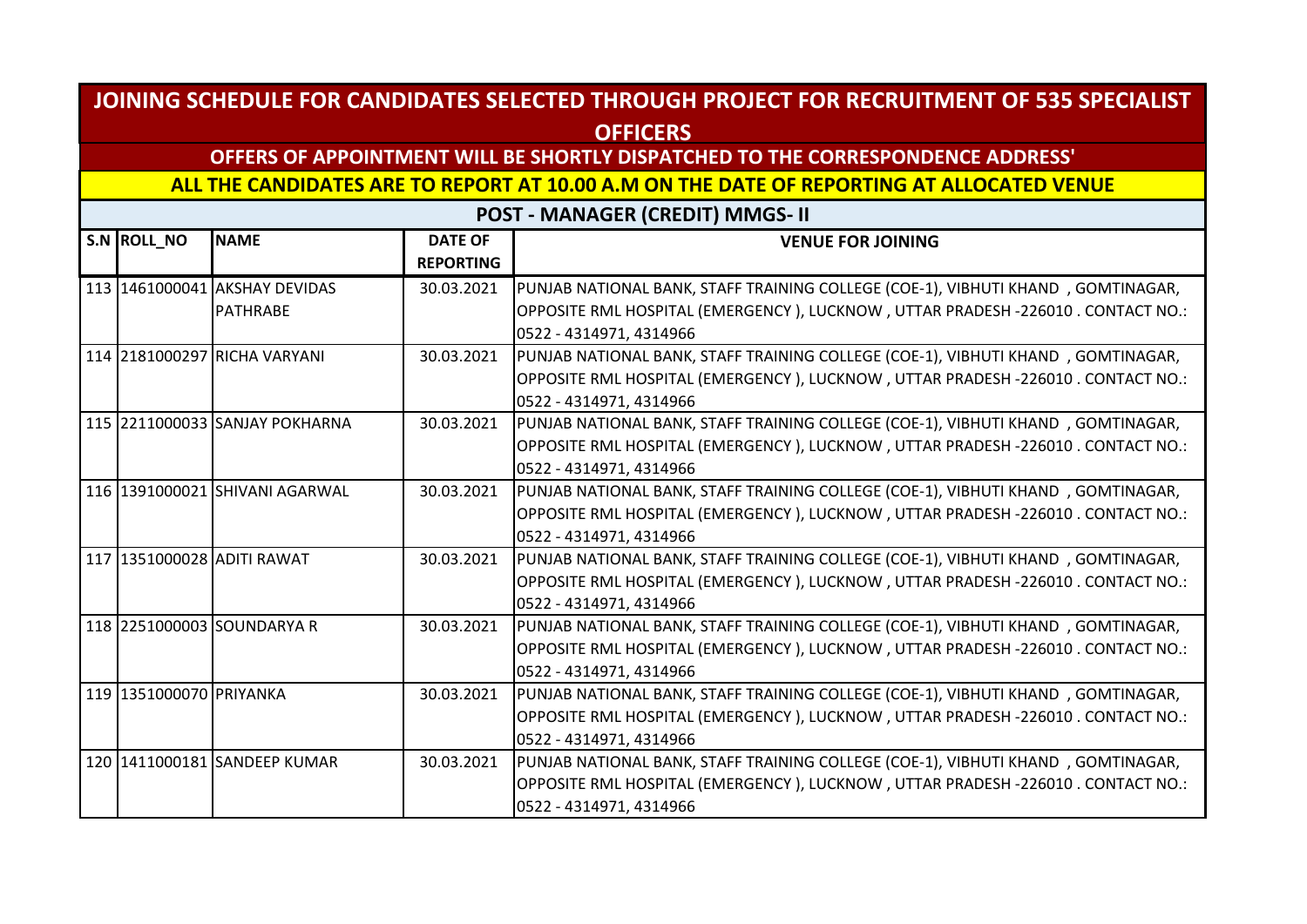## **OFFERS OF APPOINTMENT WILL BE SHORTLY DISPATCHED TO THE CORRESPONDENCE ADDRESS'**

**ALL THE CANDIDATES ARE TO REPORT AT 10.00 A.M ON THE DATE OF REPORTING AT ALLOCATED VENUE** 

| S.N ROLL_NO | <b>NAME</b>                         | <b>DATE OF</b><br><b>REPORTING</b> | <b>VENUE FOR JOINING</b>                                                         |
|-------------|-------------------------------------|------------------------------------|----------------------------------------------------------------------------------|
|             | 121 1641000015 DEEPESH THAKURI      | 30.03.2021                         | PUNJAB NATIONAL BANK, STAFF TRAINING COLLEGE (COE-1), VIBHUTI KHAND, GOMTINAGAR, |
|             |                                     |                                    | OPPOSITE RML HOSPITAL (EMERGENCY), LUCKNOW, UTTAR PRADESH -226010. CONTACT NO.:  |
|             |                                     |                                    | 0522 - 4314971, 4314966                                                          |
|             | 122 1971000073 SWATI SURYAKANT      | 30.03.2021                         | PUNJAB NATIONAL BANK, STAFF TRAINING COLLEGE (COE-1), VIBHUTI KHAND, GOMTINAGAR, |
|             | <b>JADHAV</b>                       |                                    | OPPOSITE RML HOSPITAL (EMERGENCY), LUCKNOW, UTTAR PRADESH -226010. CONTACT NO.:  |
|             |                                     |                                    | 0522 - 4314971, 4314966                                                          |
|             | 123 1841000038 HITESH SHARMA        | 30.03.2021                         | PUNJAB NATIONAL BANK, STAFF TRAINING COLLEGE (COE-1), VIBHUTI KHAND, GOMTINAGAR, |
|             |                                     |                                    | OPPOSITE RML HOSPITAL (EMERGENCY), LUCKNOW, UTTAR PRADESH -226010 . CONTACT NO.: |
|             |                                     |                                    | 0522 - 4314971, 4314966                                                          |
|             | 124 1201000070 MARTHALA VENKATASIVA | 30.03.2021                         | PUNJAB NATIONAL BANK, STAFF TRAINING COLLEGE (COE-1), VIBHUTI KHAND, GOMTINAGAR, |
|             | <b>KRISHNA REDDY</b>                |                                    | OPPOSITE RML HOSPITAL (EMERGENCY), LUCKNOW, UTTAR PRADESH -226010. CONTACT NO.:  |
|             |                                     |                                    | 0522 - 4314971, 4314966                                                          |
|             | 125 1331000022 RAHUL RANJAN         | 30.03.2021                         | PUNJAB NATIONAL BANK, STAFF TRAINING COLLEGE (COE-1), VIBHUTI KHAND, GOMTINAGAR, |
|             |                                     |                                    | OPPOSITE RML HOSPITAL (EMERGENCY), LUCKNOW, UTTAR PRADESH -226010. CONTACT NO.:  |
|             |                                     |                                    | 0522 - 4314971, 4314966                                                          |
|             | 126 2381000046 MRITYUNJAY MISHRA    | 30.03.2021                         | PUNJAB NATIONAL BANK, STAFF TRAINING COLLEGE (COE-1), VIBHUTI KHAND, GOMTINAGAR, |
|             |                                     |                                    | OPPOSITE RML HOSPITAL (EMERGENCY), LUCKNOW, UTTAR PRADESH -226010. CONTACT NO.:  |
|             |                                     |                                    | 0522 - 4314971, 4314966                                                          |
|             | 127 1201000077 VENKATA REDDY SEELAM | 30.03.2021                         | PUNJAB NATIONAL BANK, STAFF TRAINING COLLEGE (COE-1), VIBHUTI KHAND, GOMTINAGAR, |
|             |                                     |                                    | OPPOSITE RML HOSPITAL (EMERGENCY), LUCKNOW, UTTAR PRADESH -226010. CONTACT NO.:  |
|             |                                     |                                    | 0522 - 4314971, 4314966                                                          |
|             | 128 2201000005 ANKITA LADHA         | 30.03.2021                         | PUNJAB NATIONAL BANK, STAFF TRAINING COLLEGE (COE-1), VIBHUTI KHAND, GOMTINAGAR, |
|             |                                     |                                    | OPPOSITE RML HOSPITAL (EMERGENCY), LUCKNOW, UTTAR PRADESH -226010 . CONTACT NO.: |
|             |                                     |                                    | 0522 - 4314971, 4314966                                                          |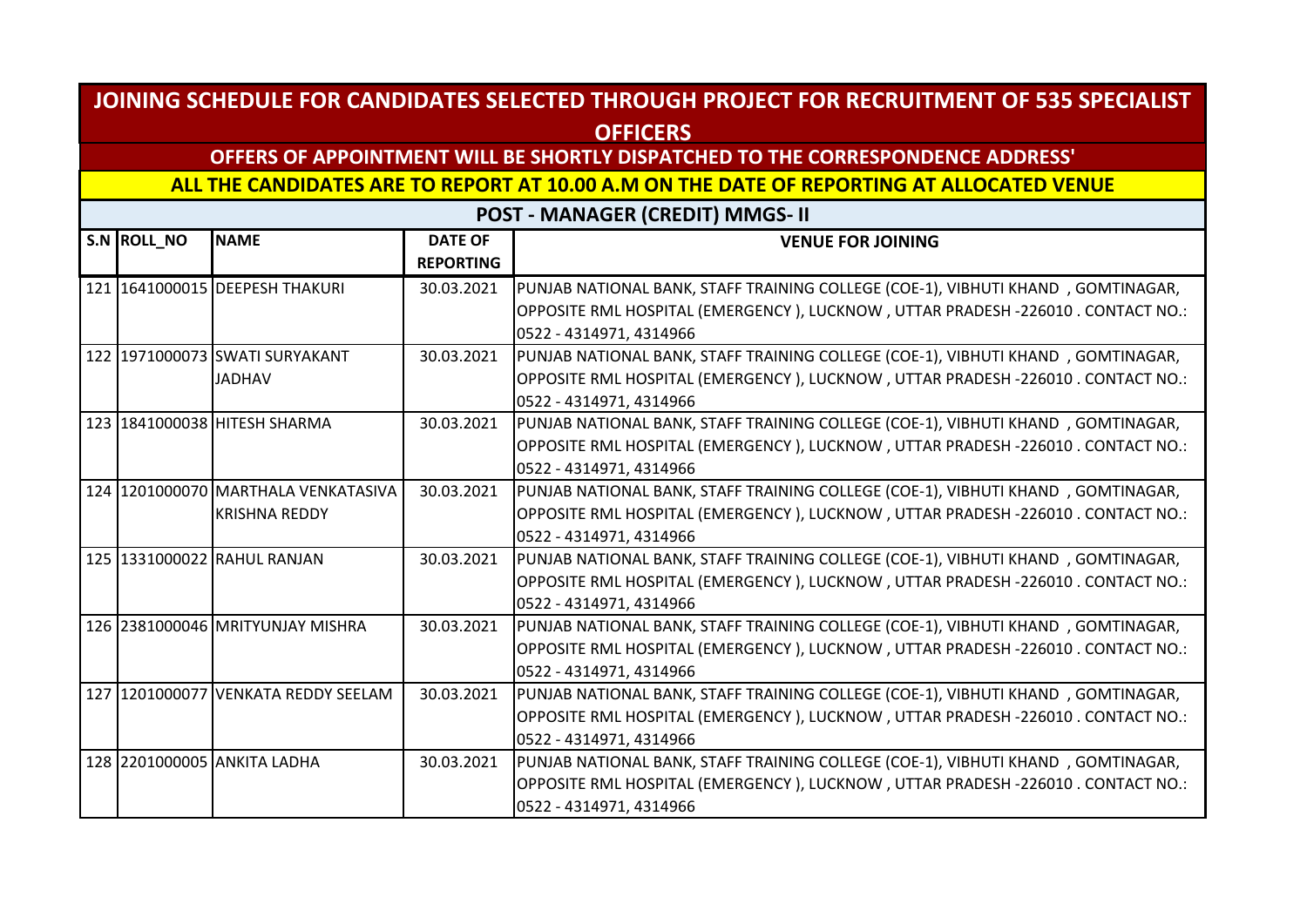## **OFFERS OF APPOINTMENT WILL BE SHORTLY DISPATCHED TO THE CORRESPONDENCE ADDRESS'**

**ALL THE CANDIDATES ARE TO REPORT AT 10.00 A.M ON THE DATE OF REPORTING AT ALLOCATED VENUE** 

| S.N ROLL NO | <b>NAME</b>                      | <b>DATE OF</b><br><b>REPORTING</b> | <b>VENUE FOR JOINING</b>                                                                                                                                            |
|-------------|----------------------------------|------------------------------------|---------------------------------------------------------------------------------------------------------------------------------------------------------------------|
|             | 129 1331000125 ANAND RANJAN      | 30.03.2021                         | PUNJAB NATIONAL BANK, STAFF TRAINING COLLEGE (COE-1), VIBHUTI KHAND, GOMTINAGAR,<br>OPPOSITE RML HOSPITAL (EMERGENCY), LUCKNOW, UTTAR PRADESH -226010. CONTACT NO.: |
|             |                                  |                                    | 0522 - 4314971, 4314966                                                                                                                                             |
|             | 130 2181000361 SANJAY SHARMA     | 30.03.2021                         | PUNJAB NATIONAL BANK, STAFF TRAINING COLLEGE (COE-1), VIBHUTI KHAND, GOMTINAGAR,<br>OPPOSITE RML HOSPITAL (EMERGENCY), LUCKNOW, UTTAR PRADESH -226010. CONTACT NO.: |
|             |                                  |                                    | 0522 - 4314971, 4314966                                                                                                                                             |
|             | 131 1941000050 YOGESH WANDHARE   | 30.03.2021                         | PUNJAB NATIONAL BANK, STAFF TRAINING COLLEGE (COE-1), VIBHUTI KHAND, GOMTINAGAR,                                                                                    |
|             |                                  |                                    | OPPOSITE RML HOSPITAL (EMERGENCY), LUCKNOW, UTTAR PRADESH -226010. CONTACT NO.:                                                                                     |
|             |                                  |                                    | 0522 - 4314971, 4314966                                                                                                                                             |
|             | 132 1941000008 MAYUR PURUSHOTTAM | 30.03.2021                         | PUNJAB NATIONAL BANK, STAFF TRAINING COLLEGE (COE-1), VIBHUTI KHAND, GOMTINAGAR,                                                                                    |
|             | <b>KHEDIKAR</b>                  |                                    | OPPOSITE RML HOSPITAL (EMERGENCY), LUCKNOW, UTTAR PRADESH -226010 . CONTACT NO.:                                                                                    |
|             |                                  |                                    | 0522 - 4314971, 4314966                                                                                                                                             |
|             | 133 2181000544 MAMTA DAIYA       | 30.03.2021                         | PUNJAB NATIONAL BANK, STAFF TRAINING COLLEGE (COE-1), VIBHUTI KHAND, GOMTINAGAR,                                                                                    |
|             |                                  |                                    | OPPOSITE RML HOSPITAL (EMERGENCY), LUCKNOW, UTTAR PRADESH -226010. CONTACT NO.:                                                                                     |
|             |                                  |                                    | 0522 - 4314971, 4314966                                                                                                                                             |
|             | 134 2041000145 ANUP KUMAR SINGH  | 30.03.2021                         | PUNJAB NATIONAL BANK, STAFF TRAINING COLLEGE (COE-1), VIBHUTI KHAND, GOMTINAGAR,                                                                                    |
|             |                                  |                                    | OPPOSITE RML HOSPITAL (EMERGENCY), LUCKNOW, UTTAR PRADESH -226010 . CONTACT NO.:                                                                                    |
|             |                                  |                                    | 0522 - 4314971, 4314966                                                                                                                                             |
|             | 135 1161000018 HARIKRISHNA       | 30.03.2021                         | PUNJAB NATIONAL BANK, STAFF TRAINING COLLEGE (COE-1), VIBHUTI KHAND, GOMTINAGAR,                                                                                    |
|             | <b>GANJIKUNTA</b>                |                                    | OPPOSITE RML HOSPITAL (EMERGENCY ), LUCKNOW , UTTAR PRADESH -226010 . CONTACT NO.:                                                                                  |
|             |                                  |                                    | 0522 - 4314971, 4314966                                                                                                                                             |
|             | 136 1391000375 NISHA HUSSAIN     | 30.03.2021                         | PUNJAB NATIONAL BANK, STAFF TRAINING COLLEGE (COE-1), VIBHUTI KHAND, GOMTINAGAR,                                                                                    |
|             |                                  |                                    | OPPOSITE RML HOSPITAL (EMERGENCY), LUCKNOW, UTTAR PRADESH -226010 . CONTACT NO.:                                                                                    |
|             |                                  |                                    | 0522 - 4314971, 4314966                                                                                                                                             |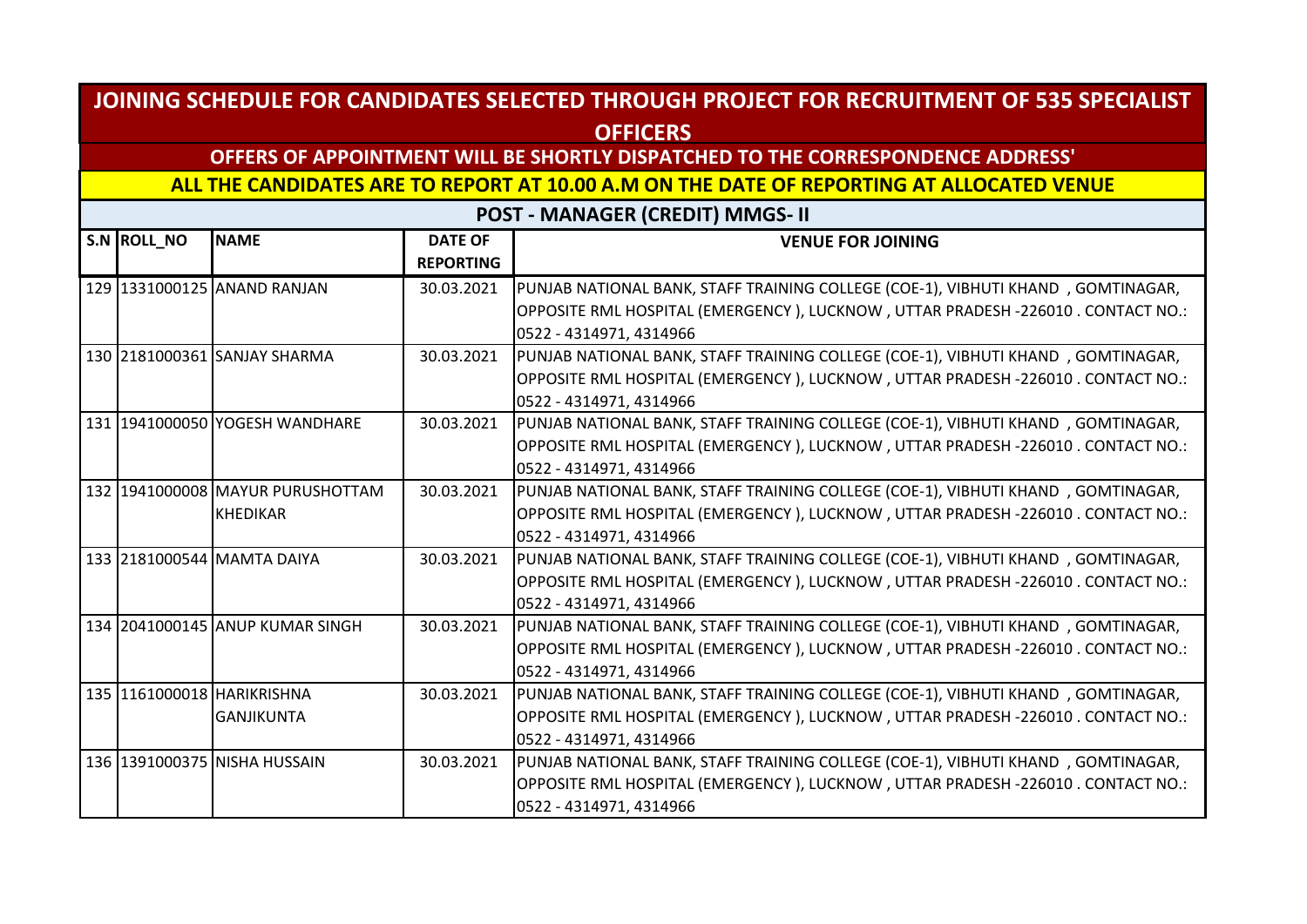## **OFFERS OF APPOINTMENT WILL BE SHORTLY DISPATCHED TO THE CORRESPONDENCE ADDRESS'**

**ALL THE CANDIDATES ARE TO REPORT AT 10.00 A.M ON THE DATE OF REPORTING AT ALLOCATED VENUE** 

| S.N ROLL_NO | <b>NAME</b>                          | <b>DATE OF</b><br><b>REPORTING</b> | <b>VENUE FOR JOINING</b>                                                         |
|-------------|--------------------------------------|------------------------------------|----------------------------------------------------------------------------------|
|             | 137 1331000104 SHUBHAM SAWANT        | 30.03.2021                         | PUNJAB NATIONAL BANK, STAFF TRAINING COLLEGE (COE-1), VIBHUTI KHAND, GOMTINAGAR, |
|             |                                      |                                    | OPPOSITE RML HOSPITAL (EMERGENCY), LUCKNOW, UTTAR PRADESH -226010. CONTACT NO.:  |
|             |                                      |                                    | 0522 - 4314971, 4314966                                                          |
|             | 138 2131000059 ASHIK HUSSAIN QURESHI | 30.03.2021                         | PUNJAB NATIONAL BANK, STAFF TRAINING COLLEGE (COE-1), VIBHUTI KHAND, GOMTINAGAR, |
|             |                                      |                                    | OPPOSITE RML HOSPITAL (EMERGENCY), LUCKNOW, UTTAR PRADESH -226010. CONTACT NO.:  |
|             |                                      |                                    | 0522 - 4314971, 4314966                                                          |
|             | 139 1661000125 BIPIN KUMAR JAISWAL   | 30.03.2021                         | PUNJAB NATIONAL BANK, STAFF TRAINING COLLEGE (COE-1), VIBHUTI KHAND, GOMTINAGAR, |
|             |                                      |                                    | OPPOSITE RML HOSPITAL (EMERGENCY), LUCKNOW, UTTAR PRADESH -226010 . CONTACT NO.: |
|             |                                      |                                    | 0522 - 4314971, 4314966                                                          |
|             | 140 1391001076 PRABH JYOT SINGH      | 30.03.2021                         | PUNJAB NATIONAL BANK, STAFF TRAINING COLLEGE (COE-1), VIBHUTI KHAND, GOMTINAGAR, |
|             |                                      |                                    | OPPOSITE RML HOSPITAL (EMERGENCY), LUCKNOW, UTTAR PRADESH -226010. CONTACT NO.:  |
|             |                                      |                                    | 0522 - 4314971, 4314966                                                          |
|             | 141   1681000011 NASAREEN SULTANA    | 30.03.2021                         | PUNJAB NATIONAL BANK, STAFF TRAINING COLLEGE (COE-1), VIBHUTI KHAND, GOMTINAGAR, |
|             |                                      |                                    | OPPOSITE RML HOSPITAL (EMERGENCY), LUCKNOW, UTTAR PRADESH -226010. CONTACT NO.:  |
|             |                                      |                                    | 0522 - 4314971, 4314966                                                          |
|             | 142 1451000028 SANJAY KHAN           | 30.03.2021                         | PUNJAB NATIONAL BANK, STAFF TRAINING COLLEGE (COE-1), VIBHUTI KHAND, GOMTINAGAR, |
|             |                                      |                                    | OPPOSITE RML HOSPITAL (EMERGENCY), LUCKNOW, UTTAR PRADESH -226010. CONTACT NO.:  |
|             |                                      |                                    | 0522 - 4314971, 4314966                                                          |
|             | 143 1391001699 RAKESH YADAV          | 30.03.2021                         | PUNJAB NATIONAL BANK, STAFF TRAINING COLLEGE (COE-1), VIBHUTI KHAND, GOMTINAGAR, |
|             |                                      |                                    | OPPOSITE RML HOSPITAL (EMERGENCY), LUCKNOW, UTTAR PRADESH -226010. CONTACT NO.:  |
|             |                                      |                                    | 0522 - 4314971, 4314966                                                          |
|             | 144 2011000004 YOGES SAGOLSEM        | 30.03.2021                         | PUNJAB NATIONAL BANK, STAFF TRAINING COLLEGE (COE-1), VIBHUTI KHAND, GOMTINAGAR, |
|             |                                      |                                    | OPPOSITE RML HOSPITAL (EMERGENCY), LUCKNOW, UTTAR PRADESH -226010 . CONTACT NO.: |
|             |                                      |                                    | 0522 - 4314971, 4314966                                                          |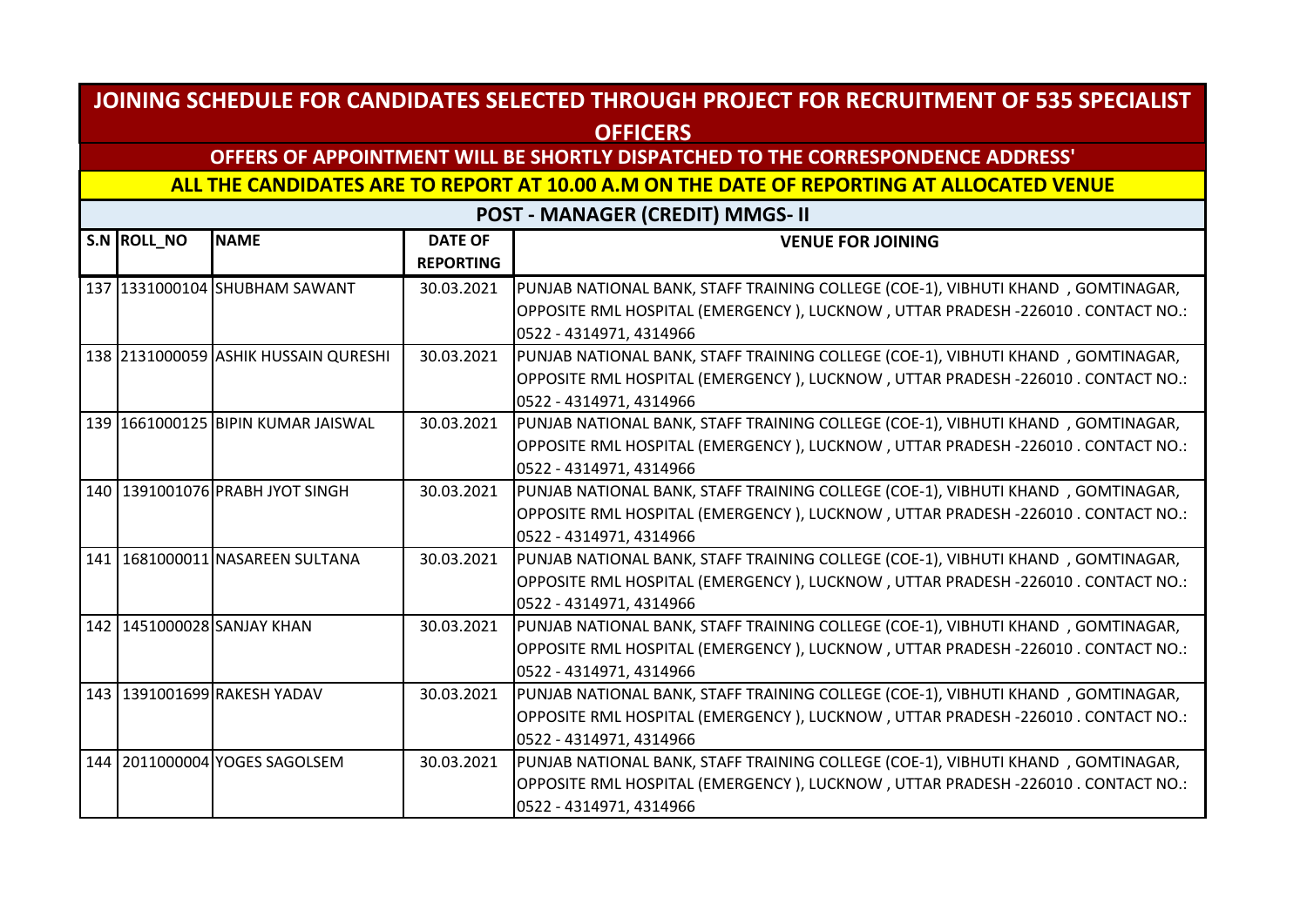## **OFFERS OF APPOINTMENT WILL BE SHORTLY DISPATCHED TO THE CORRESPONDENCE ADDRESS'**

**ALL THE CANDIDATES ARE TO REPORT AT 10.00 A.M ON THE DATE OF REPORTING AT ALLOCATED VENUE** 

| S.N ROLL NO            | <b>NAME</b>                         | <b>DATE OF</b><br><b>REPORTING</b> | <b>VENUE FOR JOINING</b>                                                         |
|------------------------|-------------------------------------|------------------------------------|----------------------------------------------------------------------------------|
|                        | 145   1691000044 GAJARAJAKUMAR      | 30.03.2021                         | PUNJAB NATIONAL BANK, STAFF TRAINING COLLEGE (COE-1), VIBHUTI KHAND, GOMTINAGAR, |
|                        | <b>VISHWAKARMA</b>                  |                                    | OPPOSITE RML HOSPITAL (EMERGENCY), LUCKNOW, UTTAR PRADESH -226010. CONTACT NO.:  |
|                        |                                     |                                    | 0522 - 4314971, 4314966                                                          |
|                        | 146 2451000141 SANDEEP SINGH        | 30.03.2021                         | PUNJAB NATIONAL BANK, STAFF TRAINING COLLEGE (COE-1), VIBHUTI KHAND, GOMTINAGAR, |
|                        |                                     |                                    | OPPOSITE RML HOSPITAL (EMERGENCY), LUCKNOW, UTTAR PRADESH -226010. CONTACT NO.:  |
|                        |                                     |                                    | 0522 - 4314971, 4314966                                                          |
|                        | 147   1381000062 SANJAY KUMAR SAHOO | 30.03.2021                         | PUNJAB NATIONAL BANK, STAFF TRAINING COLLEGE (COE-1), VIBHUTI KHAND, GOMTINAGAR, |
|                        |                                     |                                    | OPPOSITE RML HOSPITAL (EMERGENCY), LUCKNOW, UTTAR PRADESH -226010. CONTACT NO.:  |
|                        |                                     |                                    | 0522 - 4314971, 4314966                                                          |
| 148 391001338 HIMANSHU |                                     | 30.03.2021                         | PUNJAB NATIONAL BANK, STAFF TRAINING COLLEGE (COE-1), VIBHUTI KHAND, GOMTINAGAR, |
|                        |                                     |                                    | OPPOSITE RML HOSPITAL (EMERGENCY), LUCKNOW, UTTAR PRADESH -226010. CONTACT NO.:  |
|                        |                                     |                                    | 0522 - 4314971, 4314966                                                          |
|                        | 149 1371000019 ABHIMAN SINGH        | 30.03.2021                         | PUNJAB NATIONAL BANK, STAFF TRAINING COLLEGE (COE-1), VIBHUTI KHAND, GOMTINAGAR, |
|                        |                                     |                                    | OPPOSITE RML HOSPITAL (EMERGENCY), LUCKNOW, UTTAR PRADESH -226010. CONTACT NO.:  |
|                        |                                     |                                    | 0522 - 4314971, 4314966                                                          |
|                        | 150 1331000029 UJJAWAL KUMAR        | 30.03.2021                         | PUNJAB NATIONAL BANK, STAFF TRAINING COLLEGE (COE-1), VIBHUTI KHAND, GOMTINAGAR, |
|                        |                                     |                                    | OPPOSITE RML HOSPITAL (EMERGENCY), LUCKNOW, UTTAR PRADESH -226010. CONTACT NO.:  |
|                        |                                     |                                    | 0522 - 4314971, 4314966                                                          |
|                        | 151 1391001085 SURAJ PRAKASH YADAV  | 30.03.2021                         | PUNJAB NATIONAL BANK, STAFF TRAINING COLLEGE (COE-1), VIBHUTI KHAND, GOMTINAGAR, |
|                        |                                     |                                    | OPPOSITE RML HOSPITAL (EMERGENCY), LUCKNOW, UTTAR PRADESH -226010. CONTACT NO.:  |
|                        |                                     |                                    | 0522 - 4314971, 4314966                                                          |
|                        | 152 2241000013 SUDHA MANOJ KARTHIK  | 30.03.2021                         | PUNJAB NATIONAL BANK, STAFF TRAINING COLLEGE (COE-1), VIBHUTI KHAND, GOMTINAGAR, |
|                        |                                     |                                    | OPPOSITE RML HOSPITAL (EMERGENCY), LUCKNOW, UTTAR PRADESH -226010. CONTACT NO.:  |
|                        |                                     |                                    | 0522 - 4314971, 4314966                                                          |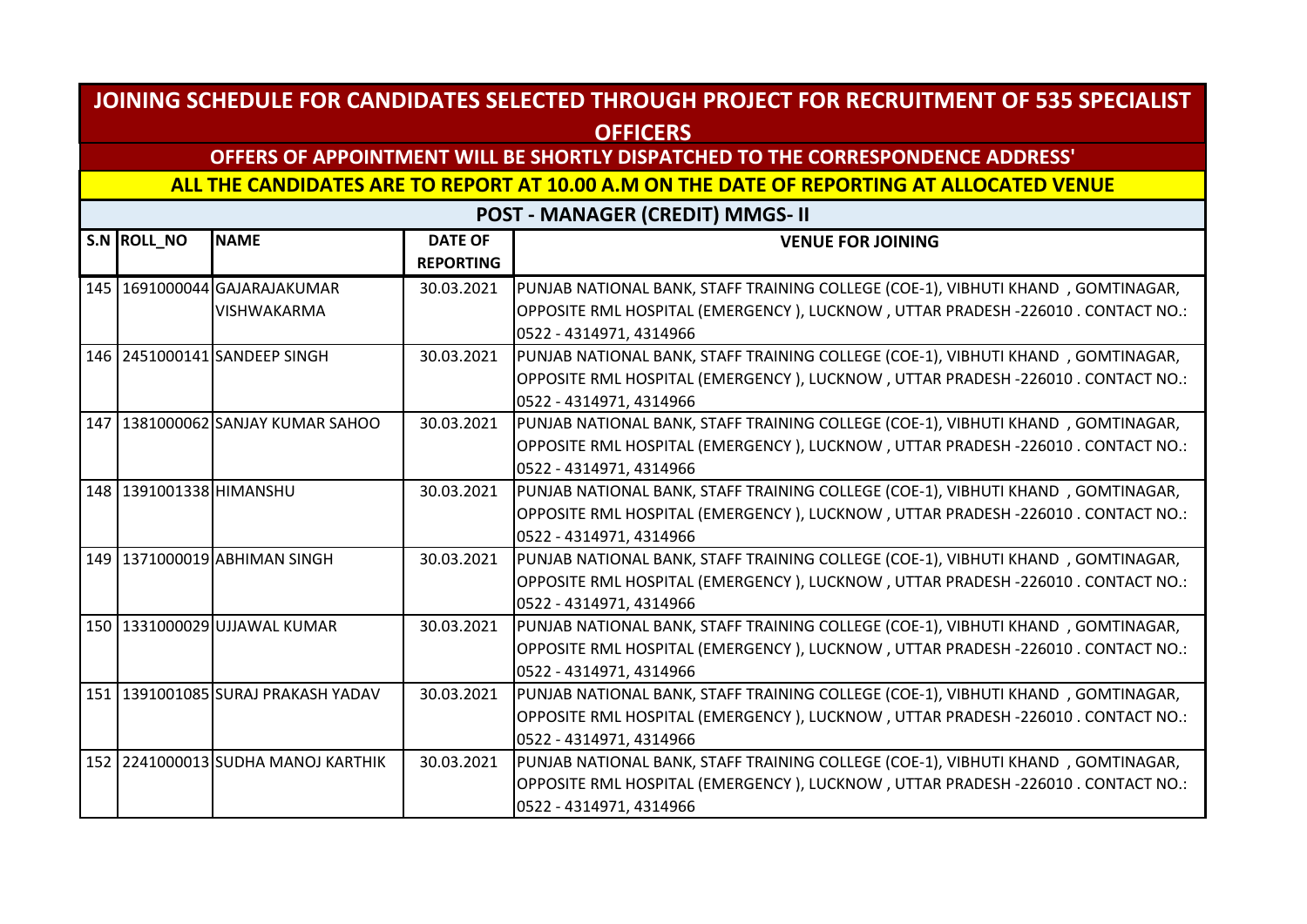## **OFFERS OF APPOINTMENT WILL BE SHORTLY DISPATCHED TO THE CORRESPONDENCE ADDRESS'**

**ALL THE CANDIDATES ARE TO REPORT AT 10.00 A.M ON THE DATE OF REPORTING AT ALLOCATED VENUE** 

| S.N ROLL_NO              | <b>NAME</b>                        | <b>DATE OF</b><br><b>REPORTING</b> | <b>VENUE FOR JOINING</b>                                                         |
|--------------------------|------------------------------------|------------------------------------|----------------------------------------------------------------------------------|
|                          | 153 2021000006 SUBHRANSU SEKHAR    | 30.03.2021                         | PUNJAB NATIONAL BANK, STAFF TRAINING COLLEGE (COE-1), VIBHUTI KHAND, GOMTINAGAR, |
|                          | <b>BARIK</b>                       |                                    | OPPOSITE RML HOSPITAL (EMERGENCY), LUCKNOW, UTTAR PRADESH -226010. CONTACT NO.:  |
|                          |                                    |                                    | 0522 - 4314971, 4314966                                                          |
|                          | 154 1201000008 PRASANTH YADAVALLI  | 30.03.2021                         | PUNJAB NATIONAL BANK, STAFF TRAINING COLLEGE (COE-1), VIBHUTI KHAND, GOMTINAGAR, |
|                          |                                    |                                    | OPPOSITE RML HOSPITAL (EMERGENCY), LUCKNOW, UTTAR PRADESH -226010. CONTACT NO.:  |
|                          |                                    |                                    | 0522 - 4314971, 4314966                                                          |
|                          | 155 1821000009 LAXMINARAYAN PAL    | 30.03.2021                         | PUNJAB NATIONAL BANK, STAFF TRAINING COLLEGE (COE-1), VIBHUTI KHAND, GOMTINAGAR, |
|                          |                                    |                                    | OPPOSITE RML HOSPITAL (EMERGENCY), LUCKNOW, UTTAR PRADESH -226010. CONTACT NO.:  |
|                          |                                    |                                    | 0522 - 4314971, 4314966                                                          |
|                          | 156 1251000074 MADHAB GOGOI        | 30.03.2021                         | PUNJAB NATIONAL BANK, STAFF TRAINING COLLEGE (COE-1), VIBHUTI KHAND, GOMTINAGAR, |
|                          |                                    |                                    | OPPOSITE RML HOSPITAL (EMERGENCY), LUCKNOW, UTTAR PRADESH -226010. CONTACT NO.:  |
|                          |                                    |                                    | 0522 - 4314971, 4314966                                                          |
|                          | 157 1611000004 GOVIND KUMAR        | 30.03.2021                         | PUNJAB NATIONAL BANK, STAFF TRAINING COLLEGE (COE-1), VIBHUTI KHAND, GOMTINAGAR, |
|                          | <b>MALAKAR</b>                     |                                    | OPPOSITE RML HOSPITAL (EMERGENCY), LUCKNOW, UTTAR PRADESH -226010. CONTACT NO.:  |
|                          |                                    |                                    | 0522 - 4314971, 4314966                                                          |
|                          | 158 2061000003 SMRUTI RANJAN ROUT  | 30.03.2021                         | PUNJAB NATIONAL BANK, STAFF TRAINING COLLEGE (COE-1), VIBHUTI KHAND, GOMTINAGAR, |
|                          |                                    |                                    | OPPOSITE RML HOSPITAL (EMERGENCY), LUCKNOW, UTTAR PRADESH -226010 . CONTACT NO.: |
|                          |                                    |                                    | 0522 - 4314971, 4314966                                                          |
| 159 1841000199 RANJU PAL |                                    | 30.03.2021                         | PUNJAB NATIONAL BANK, STAFF TRAINING COLLEGE (COE-1), VIBHUTI KHAND, GOMTINAGAR, |
|                          |                                    |                                    | OPPOSITE RML HOSPITAL (EMERGENCY), LUCKNOW, UTTAR PRADESH -226010. CONTACT NO.:  |
|                          |                                    |                                    | 0522 - 4314971, 4314966                                                          |
|                          | 160   1821000170 MANOJ KUMAR YADAV | 30.03.2021                         | PUNJAB NATIONAL BANK, STAFF TRAINING COLLEGE (COE-1), VIBHUTI KHAND, GOMTINAGAR, |
|                          |                                    |                                    | OPPOSITE RML HOSPITAL (EMERGENCY), LUCKNOW, UTTAR PRADESH -226010 . CONTACT NO.: |
|                          |                                    |                                    | 0522 - 4314971, 4314966                                                          |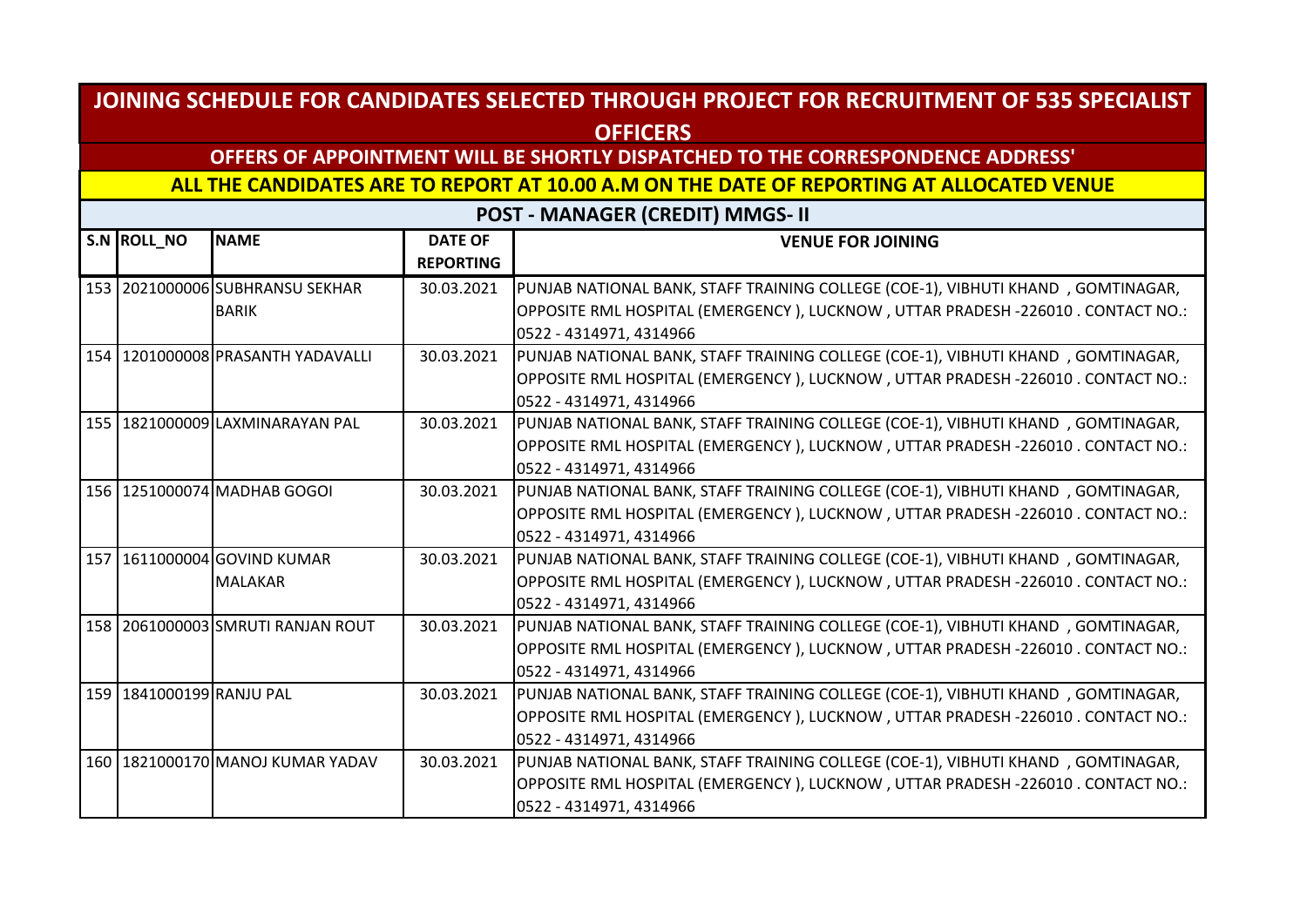## **OFFERS OF APPOINTMENT WILL BE SHORTLY DISPATCHED TO THE CORRESPONDENCE ADDRESS'**

**ALL THE CANDIDATES ARE TO REPORT AT 10.00 A.M ON THE DATE OF REPORTING AT ALLOCATED VENUE** 

| S.N ROLL_NO               | <b>NAME</b>                        | <b>DATE OF</b><br><b>REPORTING</b> | <b>VENUE FOR JOINING</b>                                                         |
|---------------------------|------------------------------------|------------------------------------|----------------------------------------------------------------------------------|
|                           | 161 1931000259 POONAM ASHOK RAHATE | 30.03.2021                         | PUNJAB NATIONAL BANK, STAFF TRAINING COLLEGE (COE-1), VIBHUTI KHAND, GOMTINAGAR, |
|                           |                                    |                                    | OPPOSITE RML HOSPITAL (EMERGENCY), LUCKNOW, UTTAR PRADESH -226010. CONTACT NO.:  |
|                           |                                    |                                    | 0522 - 4314971, 4314966                                                          |
|                           | 162 1931000094 MUZAFFAR ISLAM      | 30.03.2021                         | PUNJAB NATIONAL BANK, STAFF TRAINING COLLEGE (COE-1), VIBHUTI KHAND, GOMTINAGAR, |
|                           |                                    |                                    | OPPOSITE RML HOSPITAL (EMERGENCY), LUCKNOW, UTTAR PRADESH -226010. CONTACT NO.:  |
|                           |                                    |                                    | 0522 - 4314971, 4314966                                                          |
|                           | 163 2501000004 SURAJIT PURKAIT     | 30.03.2021                         | PUNJAB NATIONAL BANK, STAFF TRAINING COLLEGE (COE-1), VIBHUTI KHAND, GOMTINAGAR, |
|                           |                                    |                                    | OPPOSITE RML HOSPITAL (EMERGENCY), LUCKNOW, UTTAR PRADESH -226010. CONTACT NO.:  |
|                           |                                    |                                    | 0522 - 4314971, 4314966                                                          |
| 164 2241000004 JAY KUMARI |                                    | 30.03.2021                         | PUNJAB NATIONAL BANK, STAFF TRAINING COLLEGE (COE-1), VIBHUTI KHAND, GOMTINAGAR, |
|                           |                                    |                                    | OPPOSITE RML HOSPITAL (EMERGENCY), LUCKNOW, UTTAR PRADESH -226010. CONTACT NO.:  |
|                           |                                    |                                    | 0522 - 4314971, 4314966                                                          |
|                           | 165 2081000013 BISWAJIT SENDHA     | 30.03.2021                         | PUNJAB NATIONAL BANK, STAFF TRAINING COLLEGE (COE-1), VIBHUTI KHAND, GOMTINAGAR, |
|                           |                                    |                                    | OPPOSITE RML HOSPITAL (EMERGENCY), LUCKNOW, UTTAR PRADESH -226010. CONTACT NO.:  |
|                           |                                    |                                    | 0522 - 4314971, 4314966                                                          |
|                           | 166 2341000057 MUKUND RAJKUMAR     | 30.03.2021                         | PUNJAB NATIONAL BANK, STAFF TRAINING COLLEGE (COE-1), VIBHUTI KHAND, GOMTINAGAR, |
|                           | <b>VERMA</b>                       |                                    | OPPOSITE RML HOSPITAL (EMERGENCY), LUCKNOW, UTTAR PRADESH -226010 . CONTACT NO.: |
|                           |                                    |                                    | 0522 - 4314971, 4314966                                                          |
|                           | 167 1901000006 PRERANA MADHUKAR    | 30.03.2021                         | PUNJAB NATIONAL BANK, STAFF TRAINING COLLEGE (COE-1), VIBHUTI KHAND, GOMTINAGAR, |
|                           | <b>SHINDE</b>                      |                                    | OPPOSITE RML HOSPITAL (EMERGENCY), LUCKNOW, UTTAR PRADESH -226010. CONTACT NO.:  |
|                           |                                    |                                    | 0522 - 4314971, 4314966                                                          |
|                           | 168 1931000423 HIMANSHU KAMLAKAR   | 30.03.2021                         | PUNJAB NATIONAL BANK, STAFF TRAINING COLLEGE (COE-1), VIBHUTI KHAND, GOMTINAGAR, |
|                           | <b>MANMODE</b>                     |                                    | OPPOSITE RML HOSPITAL (EMERGENCY), LUCKNOW, UTTAR PRADESH -226010 . CONTACT NO.: |
|                           |                                    |                                    | 0522 - 4314971, 4314966                                                          |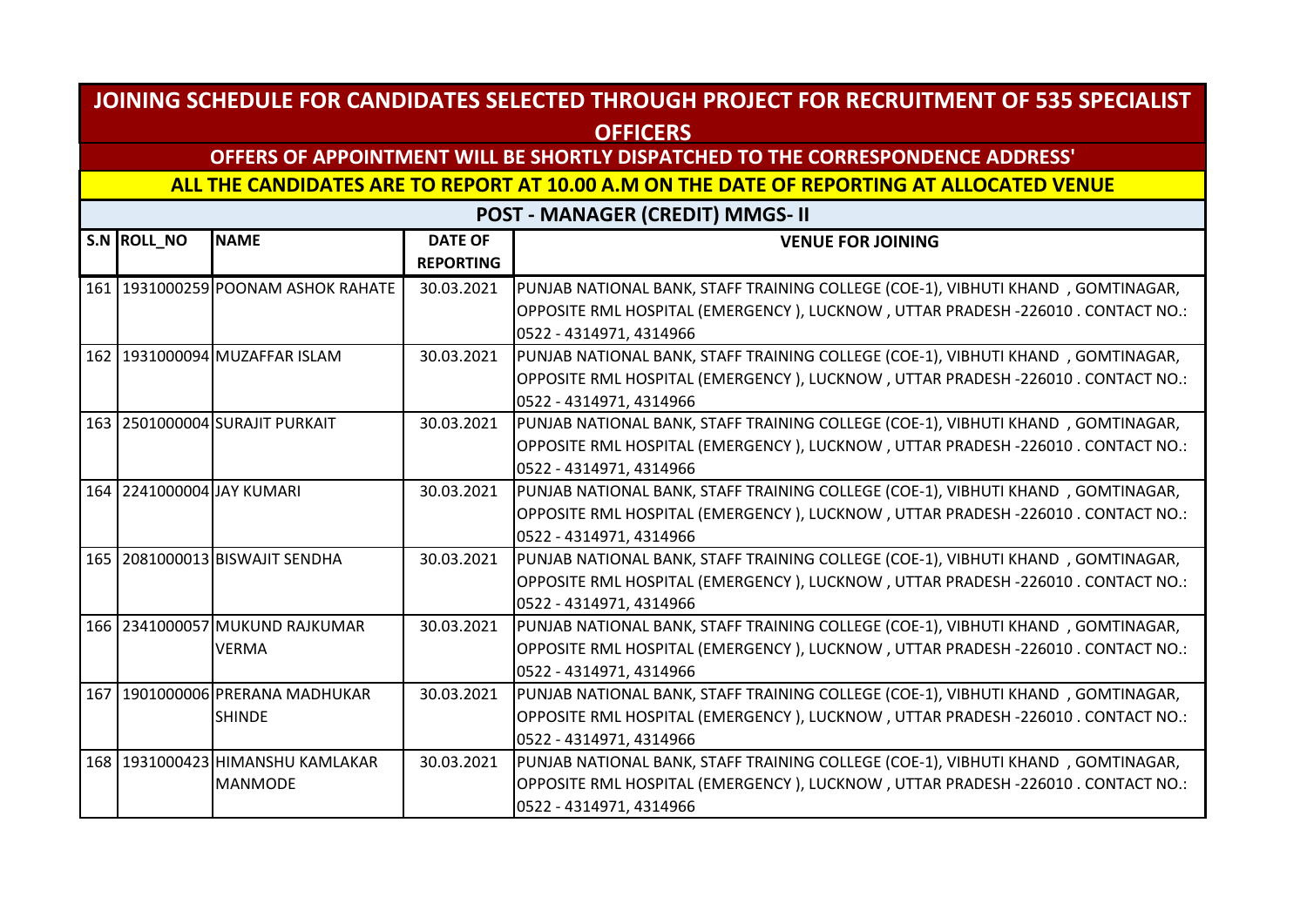## **OFFERS OF APPOINTMENT WILL BE SHORTLY DISPATCHED TO THE CORRESPONDENCE ADDRESS'**

**ALL THE CANDIDATES ARE TO REPORT AT 10.00 A.M ON THE DATE OF REPORTING AT ALLOCATED VENUE** 

| S.N ROLL_NO               | <b>NAME</b>                         | <b>DATE OF</b><br><b>REPORTING</b> | <b>VENUE FOR JOINING</b>                                                         |
|---------------------------|-------------------------------------|------------------------------------|----------------------------------------------------------------------------------|
|                           | 169 1781000021 PRADEESH V P         | 30.03.2021                         | PUNJAB NATIONAL BANK, STAFF TRAINING COLLEGE (COE-1), VIBHUTI KHAND, GOMTINAGAR, |
|                           |                                     |                                    | OPPOSITE RML HOSPITAL (EMERGENCY), LUCKNOW, UTTAR PRADESH -226010. CONTACT NO.:  |
|                           |                                     |                                    | 0522 - 4314971, 4314966                                                          |
|                           | 170 1391001562 VAIBHAV VERMA        | 30.03.2021                         | PUNJAB NATIONAL BANK, STAFF TRAINING COLLEGE (COE-1), VIBHUTI KHAND, GOMTINAGAR, |
|                           |                                     |                                    | OPPOSITE RML HOSPITAL (EMERGENCY), LUCKNOW, UTTAR PRADESH -226010 . CONTACT NO.: |
|                           |                                     |                                    | 0522 - 4314971, 4314966                                                          |
|                           | 171   1201000044 VENGALA HARI PAVAN | 30.03.2021                         | PUNJAB NATIONAL BANK, STAFF TRAINING COLLEGE (COE-1), VIBHUTI KHAND, GOMTINAGAR, |
|                           | <b>KUMAR</b>                        |                                    | OPPOSITE RML HOSPITAL (EMERGENCY), LUCKNOW, UTTAR PRADESH -226010. CONTACT NO.:  |
|                           |                                     |                                    | 0522 - 4314971, 4314966                                                          |
|                           | 172 2241000062 DHARMARAJ C          | 30.03.2021                         | PUNJAB NATIONAL BANK, STAFF TRAINING COLLEGE (COE-1), VIBHUTI KHAND, GOMTINAGAR, |
|                           |                                     |                                    | OPPOSITE RML HOSPITAL (EMERGENCY), LUCKNOW, UTTAR PRADESH -226010. CONTACT NO.:  |
|                           |                                     |                                    | 0522 - 4314971, 4314966                                                          |
| 173 1761000021 SAJIN JOSE |                                     | 30.03.2021                         | PUNJAB NATIONAL BANK, STAFF TRAINING COLLEGE (COE-1), VIBHUTI KHAND, GOMTINAGAR, |
|                           |                                     |                                    | OPPOSITE RML HOSPITAL (EMERGENCY), LUCKNOW, UTTAR PRADESH -226010. CONTACT NO.:  |
|                           |                                     |                                    | 0522 - 4314971, 4314966                                                          |
|                           | 174 1931000596 SUDAMA YADAV         | 30.03.2021                         | PUNJAB NATIONAL BANK, STAFF TRAINING COLLEGE (COE-1), VIBHUTI KHAND, GOMTINAGAR, |
|                           |                                     |                                    | OPPOSITE RML HOSPITAL (EMERGENCY), LUCKNOW, UTTAR PRADESH -226010 . CONTACT NO.: |
|                           |                                     |                                    | 0522 - 4314971, 4314966                                                          |
|                           | 175 2251000009 SAKTHIVELMURUGAN     | 30.03.2021                         | PUNJAB NATIONAL BANK, STAFF TRAINING COLLEGE (COE-1), VIBHUTI KHAND, GOMTINAGAR, |
|                           | BALASUBRAMANIYAN                    |                                    | OPPOSITE RML HOSPITAL (EMERGENCY), LUCKNOW, UTTAR PRADESH -226010. CONTACT NO.:  |
|                           |                                     |                                    | 0522 - 4314971, 4314966                                                          |
|                           | 176 2251000059 SUGANKUMAR MC        | 30.03.2021                         | PUNJAB NATIONAL BANK, STAFF TRAINING COLLEGE (COE-1), VIBHUTI KHAND, GOMTINAGAR, |
|                           |                                     |                                    | OPPOSITE RML HOSPITAL (EMERGENCY), LUCKNOW, UTTAR PRADESH -226010 . CONTACT NO.: |
|                           |                                     |                                    | 0522 - 4314971, 4314966                                                          |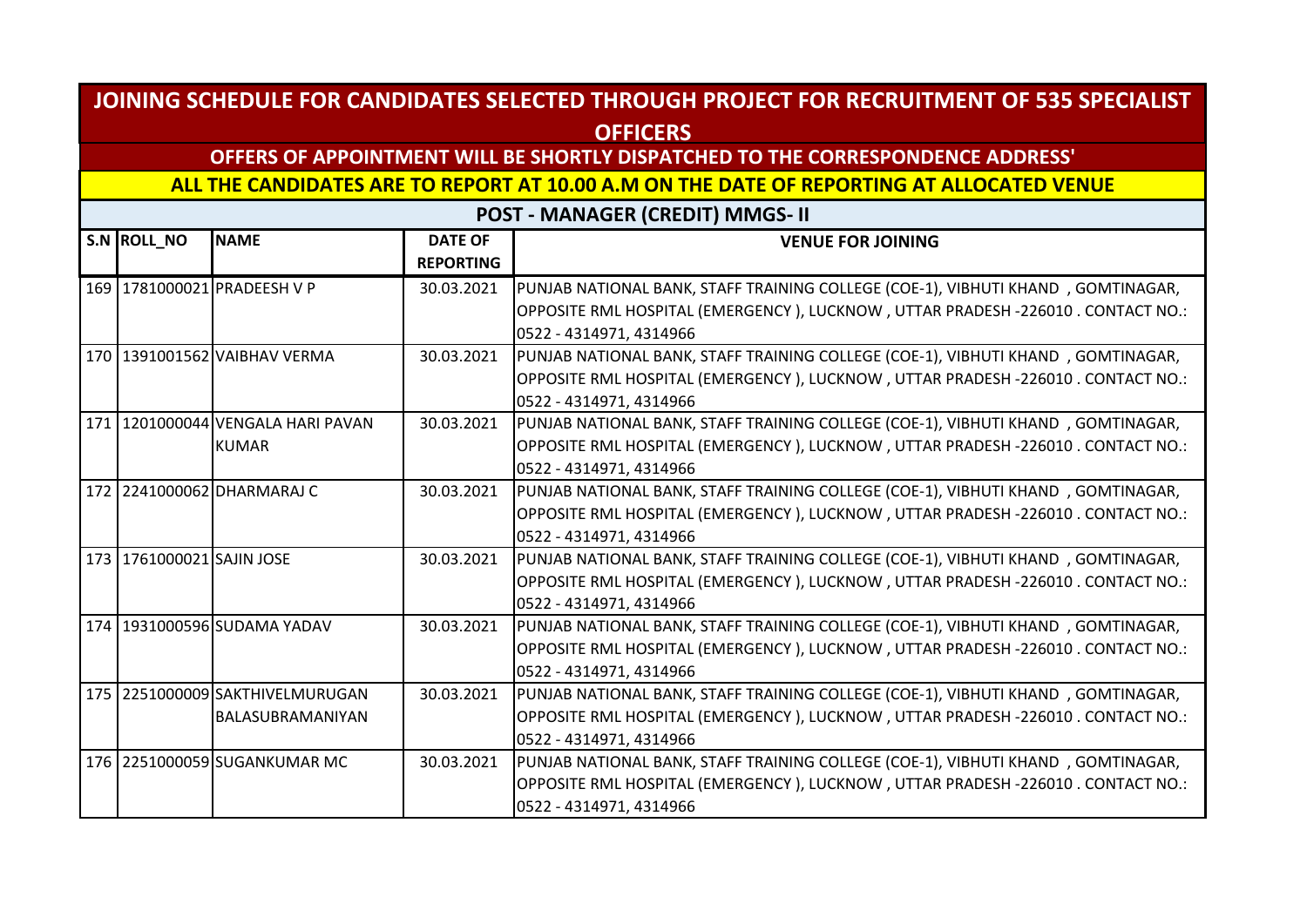## **OFFERS OF APPOINTMENT WILL BE SHORTLY DISPATCHED TO THE CORRESPONDENCE ADDRESS'**

**ALL THE CANDIDATES ARE TO REPORT AT 10.00 A.M ON THE DATE OF REPORTING AT ALLOCATED VENUE** 

| S.N ROLL_NO             | <b>NAME</b>                         | <b>DATE OF</b><br><b>REPORTING</b> | <b>VENUE FOR JOINING</b>                                                         |
|-------------------------|-------------------------------------|------------------------------------|----------------------------------------------------------------------------------|
|                         | 177   1891000039 RAHUL BHASKAR RAUT | 30.03.2021                         | PUNJAB NATIONAL BANK, STAFF TRAINING COLLEGE (COE-1), VIBHUTI KHAND, GOMTINAGAR, |
|                         |                                     |                                    | OPPOSITE RML HOSPITAL (EMERGENCY), LUCKNOW, UTTAR PRADESH -226010. CONTACT NO.:  |
|                         |                                     |                                    | 0522 - 4314971, 4314966                                                          |
|                         | 178 1761000009 SREEDARSANA S        | 30.03.2021                         | PUNJAB NATIONAL BANK, STAFF TRAINING COLLEGE (COE-1), VIBHUTI KHAND, GOMTINAGAR, |
|                         |                                     |                                    | OPPOSITE RML HOSPITAL (EMERGENCY), LUCKNOW, UTTAR PRADESH -226010. CONTACT NO.:  |
|                         |                                     |                                    | 0522 - 4314971, 4314966                                                          |
|                         | 179 1971000100 ANAND SHANKARRAO     | 30.03.2021                         | PUNJAB NATIONAL BANK, STAFF TRAINING COLLEGE (COE-1), VIBHUTI KHAND, GOMTINAGAR, |
|                         | <b>SHIMPIKAR</b>                    |                                    | OPPOSITE RML HOSPITAL (EMERGENCY), LUCKNOW, UTTAR PRADESH -226010. CONTACT NO.:  |
|                         |                                     |                                    | 0522 - 4314971, 4314966                                                          |
| 180 1391000416 DEEPIKA  |                                     | 30.03.2021                         | PUNJAB NATIONAL BANK, STAFF TRAINING COLLEGE (COE-1), VIBHUTI KHAND, GOMTINAGAR, |
|                         |                                     |                                    | OPPOSITE RML HOSPITAL (EMERGENCY), LUCKNOW, UTTAR PRADESH -226010. CONTACT NO.:  |
|                         |                                     |                                    | 0522 - 4314971, 4314966                                                          |
|                         | 181 1211000068 UMMIDI MAHESH BABU   | 30.03.2021                         | PUNJAB NATIONAL BANK, STAFF TRAINING COLLEGE (COE-1), VIBHUTI KHAND, GOMTINAGAR, |
|                         |                                     |                                    | OPPOSITE RML HOSPITAL (EMERGENCY), LUCKNOW, UTTAR PRADESH -226010. CONTACT NO.:  |
|                         |                                     |                                    | 0522 - 4314971, 4314966                                                          |
|                         | 182 1331000202 BRAJENDRA KUMAR      | 30.03.2021                         | PUNJAB NATIONAL BANK, STAFF TRAINING COLLEGE (COE-1), VIBHUTI KHAND, GOMTINAGAR, |
|                         |                                     |                                    | OPPOSITE RML HOSPITAL (EMERGENCY), LUCKNOW, UTTAR PRADESH -226010. CONTACT NO.:  |
|                         |                                     |                                    | 0522 - 4314971, 4314966                                                          |
|                         | 183 2181000062 RAVI KANT SHARMA     | 30.03.2021                         | PUNJAB NATIONAL BANK, STAFF TRAINING COLLEGE (COE-1), VIBHUTI KHAND, GOMTINAGAR, |
|                         |                                     |                                    | OPPOSITE RML HOSPITAL (EMERGENCY), LUCKNOW, UTTAR PRADESH -226010. CONTACT NO.:  |
|                         |                                     |                                    | 0522 - 4314971, 4314966                                                          |
| 184 2241000105 SURYAA R |                                     | 30.03.2021                         | PUNJAB NATIONAL BANK, STAFF TRAINING COLLEGE (COE-1), VIBHUTI KHAND, GOMTINAGAR, |
|                         |                                     |                                    | OPPOSITE RML HOSPITAL (EMERGENCY), LUCKNOW, UTTAR PRADESH -226010 . CONTACT NO.: |
|                         |                                     |                                    | 0522 - 4314971, 4314966                                                          |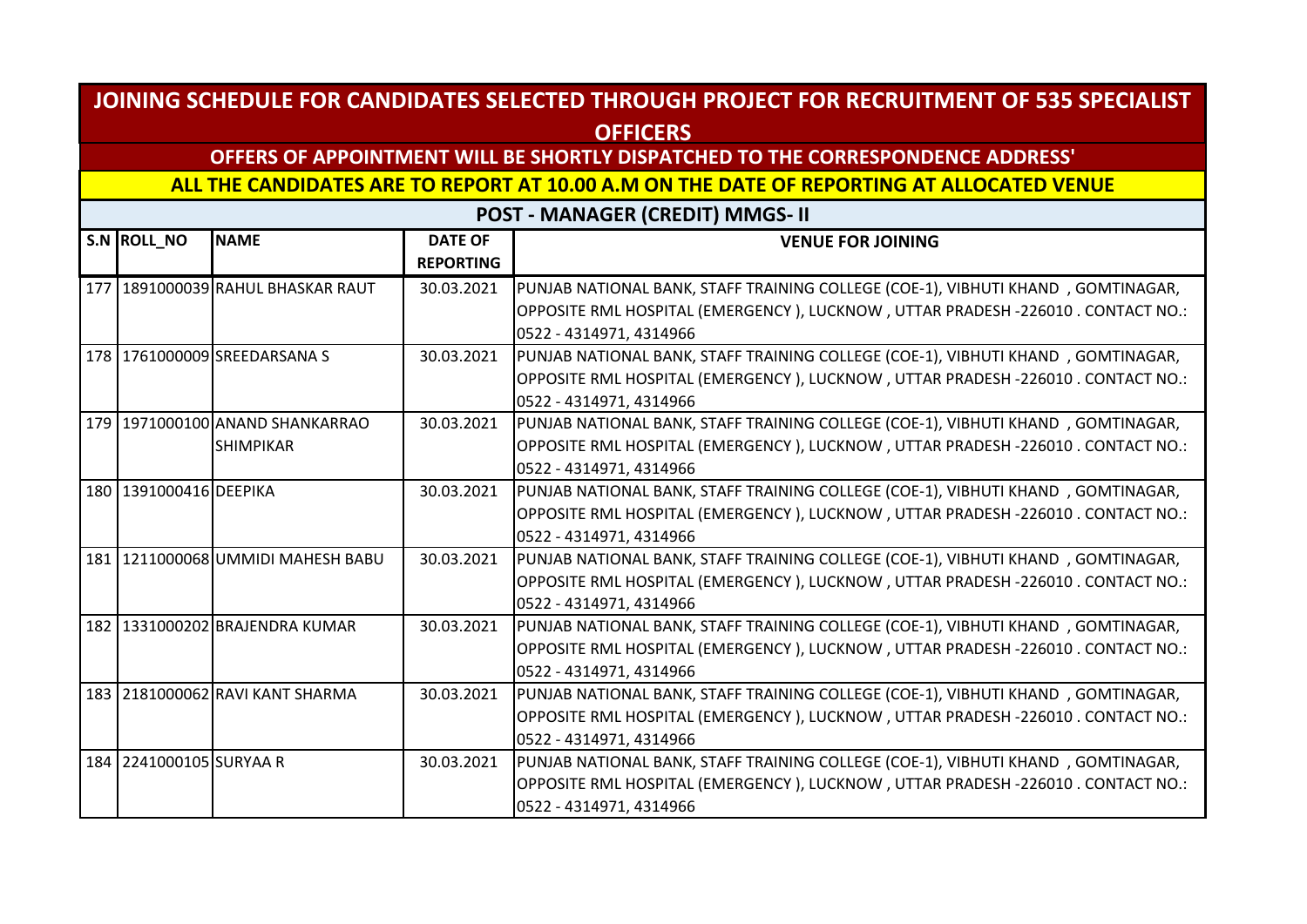## **OFFERS OF APPOINTMENT WILL BE SHORTLY DISPATCHED TO THE CORRESPONDENCE ADDRESS'**

#### **ALL THE CANDIDATES ARE TO REPORT AT 10.00 A.M ON THE DATE OF REPORTING AT ALLOCATED VENUE**

**POST - MANAGER (TREASURY) MMGS- II**

|                | S.N ROLL_NO | <b>NAME</b>                   | <b>DATE OF</b><br><b>REPORTING</b> | <b>VENUE FOR JOINING</b>                                                                                                      |
|----------------|-------------|-------------------------------|------------------------------------|-------------------------------------------------------------------------------------------------------------------------------|
| $\mathbf{1}$   | 1931000780  | SADHANA LALBAHADUR            | 30.03.2021                         | PUNJAB NATIONAL BANK, STAFF TRAINING COLLEGE, 8 - UNDERHILL ROAD, CIVIL LINES, DELHI -                                        |
|                |             | JAISWAL                       |                                    | CONTACT NO.-011-23920314-318<br>54.                                                                                           |
| $\overline{2}$ |             | 2231000272 SUCHETA DAS        | 30.03.2021                         | PUNJAB NATIONAL BANK, STAFF TRAINING COLLEGE, 8 - UNDERHILL ROAD, CIVIL LINES, DELHI -<br>CONTACT NO.-011-23920314-318<br>54, |
| 3              |             | 2521000030 BHAGYASHREE ROY    | 30.03.2021                         | PUNJAB NATIONAL BANK, STAFF TRAINING COLLEGE, 8 - UNDERHILL ROAD, CIVIL LINES, DELHI -<br>CONTACT NO.-011-23920314-318<br>54, |
| 4              |             | 2231000130 SUDHARSAN S        | 30.03.2021                         | PUNJAB NATIONAL BANK, STAFF TRAINING COLLEGE, 8 - UNDERHILL ROAD, CIVIL LINES, DELHI -                                        |
|                |             |                               |                                    | CONTACT NO.-011-23920314-318<br>54,                                                                                           |
| 5.             |             | 1931000074 VISHAL SINGLA      | 30.03.2021                         | PUNJAB NATIONAL BANK, STAFF TRAINING COLLEGE, 8 - UNDERHILL ROAD, CIVIL LINES, DELHI -                                        |
|                |             |                               |                                    | CONTACT NO.-011-23920314-318<br>54,                                                                                           |
| 6              |             | 1351000235 MANASVI GUPTA      | 30.03.2021                         | PUNJAB NATIONAL BANK, STAFF TRAINING COLLEGE, 8 - UNDERHILL ROAD, CIVIL LINES, DELHI -                                        |
|                |             |                               |                                    | CONTACT NO.-011-23920314-318<br>54,                                                                                           |
| 7              |             | 1191000035 RAMANAIAH SANGANA  | 30.03.2021                         | PUNJAB NATIONAL BANK, STAFF TRAINING COLLEGE, 8 - UNDERHILL ROAD, CIVIL LINES, DELHI -                                        |
|                |             |                               |                                    | CONTACT NO.-011-23920314-318<br>54,                                                                                           |
| 8              |             | 1931000330 ABHISHEK KUMAR     | 30.03.2021                         | PUNJAB NATIONAL BANK, STAFF TRAINING COLLEGE, 8 - UNDERHILL ROAD, CIVIL LINES, DELHI -                                        |
|                |             |                               |                                    | CONTACT NO.-011-23920314-318<br>54,                                                                                           |
| 9              | 1931000400  | <b>JAGDISH SHANKARLAL</b>     | 30.03.2021                         | PUNJAB NATIONAL BANK, STAFF TRAINING COLLEGE, 8 - UNDERHILL ROAD, CIVIL LINES, DELHI -                                        |
|                |             | <b>BANG</b>                   |                                    | CONTACT NO.-011-23920314-318<br>54.                                                                                           |
|                |             | 10 1931000006 GULSHAN KUMAR   | 30.03.2021                         | PUNJAB NATIONAL BANK, STAFF TRAINING COLLEGE, 8 - UNDERHILL ROAD, CIVIL LINES, DELHI -                                        |
|                |             |                               |                                    | CONTACT NO.-011-23920314-318<br>54,                                                                                           |
| 11             |             | 1931000212 SUSHMITA VASHISTHA | 30.03.2021                         | PUNJAB NATIONAL BANK, STAFF TRAINING COLLEGE, 8 - UNDERHILL ROAD, CIVIL LINES, DELHI -                                        |
|                |             |                               |                                    | CONTACT NO.-011-23920314-318<br>54,                                                                                           |
|                |             | 12 2491000026 SANDIPAM PALIT  | 30.03.2021                         | PUNJAB NATIONAL BANK, STAFF TRAINING COLLEGE, 8 - UNDERHILL ROAD, CIVIL LINES, DELHI -                                        |
|                |             |                               |                                    | CONTACT NO.-011-23920314-318<br>54,                                                                                           |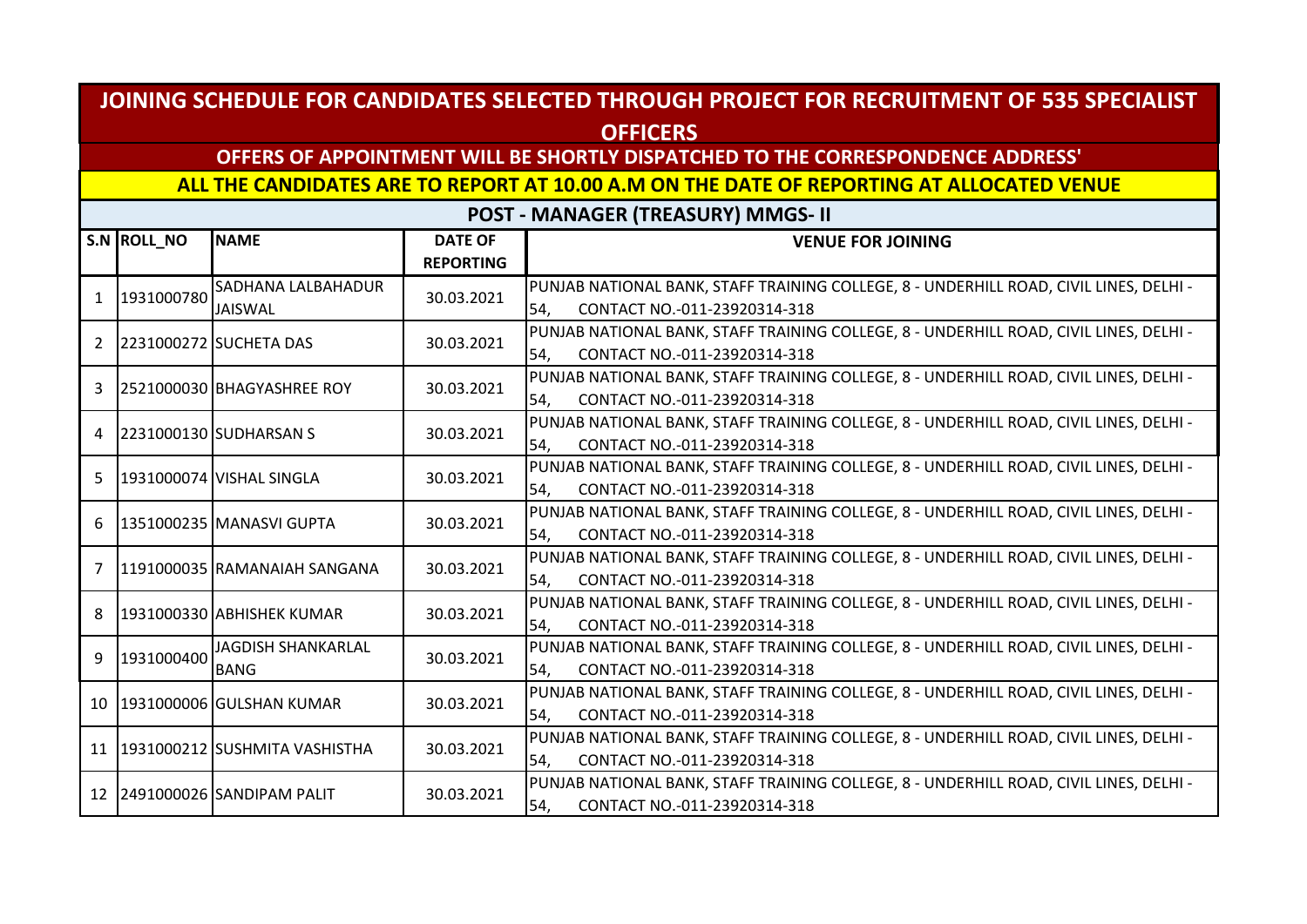## **OFFERS OF APPOINTMENT WILL BE SHORTLY DISPATCHED TO THE CORRESPONDENCE ADDRESS'**

#### **ALL THE CANDIDATES ARE TO REPORT AT 10.00 A.M ON THE DATE OF REPORTING AT ALLOCATED VENUE**

**POST - MANAGER (TREASURY) MMGS- II**

|    | S.N ROLL NO                  | <b>NAME</b>                          | <b>DATE OF</b>   | <b>VENUE FOR JOINING</b>                                                               |
|----|------------------------------|--------------------------------------|------------------|----------------------------------------------------------------------------------------|
|    |                              |                                      | <b>REPORTING</b> |                                                                                        |
|    |                              |                                      | 30.03.2021       | PUNJAB NATIONAL BANK, STAFF TRAINING COLLEGE, 8 - UNDERHILL ROAD, CIVIL LINES, DELHI - |
|    |                              | 13   1971000050 AVNEESH KUMAR PANDEY |                  | CONTACT NO.-011-23920314-318<br>54,                                                    |
|    |                              | 14   1931000077   NANDINI KASHYAP    | 30.03.2021       | PUNJAB NATIONAL BANK, STAFF TRAINING COLLEGE, 8 - UNDERHILL ROAD, CIVIL LINES, DELHI - |
|    |                              |                                      |                  | CONTACT NO.-011-23920314-318<br>54,                                                    |
|    |                              | 15 1931000407 BHAVIK TULSIDAS ASWANI | 30.03.2021       | PUNJAB NATIONAL BANK, STAFF TRAINING COLLEGE, 8 - UNDERHILL ROAD, CIVIL LINES, DELHI - |
|    |                              |                                      |                  | CONTACT NO.-011-23920314-318<br>54,                                                    |
|    |                              | 16 1931000580 ALDOUS BOSWEL          | 30.03.2021       | PUNJAB NATIONAL BANK, STAFF TRAINING COLLEGE, 8 - UNDERHILL ROAD, CIVIL LINES, DELHI - |
|    |                              |                                      |                  | CONTACT NO.-011-23920314-318<br>54,                                                    |
|    | 17 2431000032 VIKAS          |                                      | 30.03.2021       | PUNJAB NATIONAL BANK, STAFF TRAINING COLLEGE, 8 - UNDERHILL ROAD, CIVIL LINES, DELHI - |
|    |                              |                                      |                  | CONTACT NO.-011-23920314-318<br>54.                                                    |
|    |                              | 18   1601000013   GOUTAM MAHATO      | 30.03.2021       | PUNJAB NATIONAL BANK, STAFF TRAINING COLLEGE, 8 - UNDERHILL ROAD, CIVIL LINES, DELHI - |
|    |                              |                                      |                  | CONTACT NO.-011-23920314-318<br>54.                                                    |
| 19 |                              | 11661000044 VIPIN KUMAR              | 30.03.2021       | PUNJAB NATIONAL BANK, STAFF TRAINING COLLEGE, 8 - UNDERHILL ROAD, CIVIL LINES, DELHI - |
|    |                              |                                      |                  | CONTACT NO.-011-23920314-318<br>54,                                                    |
|    |                              |                                      | 30.03.2021       | PUNJAB NATIONAL BANK, STAFF TRAINING COLLEGE, 8 - UNDERHILL ROAD, CIVIL LINES, DELHI - |
|    | 20   1391001327   AMIT KUMAR |                                      |                  | CONTACT NO.-011-23920314-318<br>54.                                                    |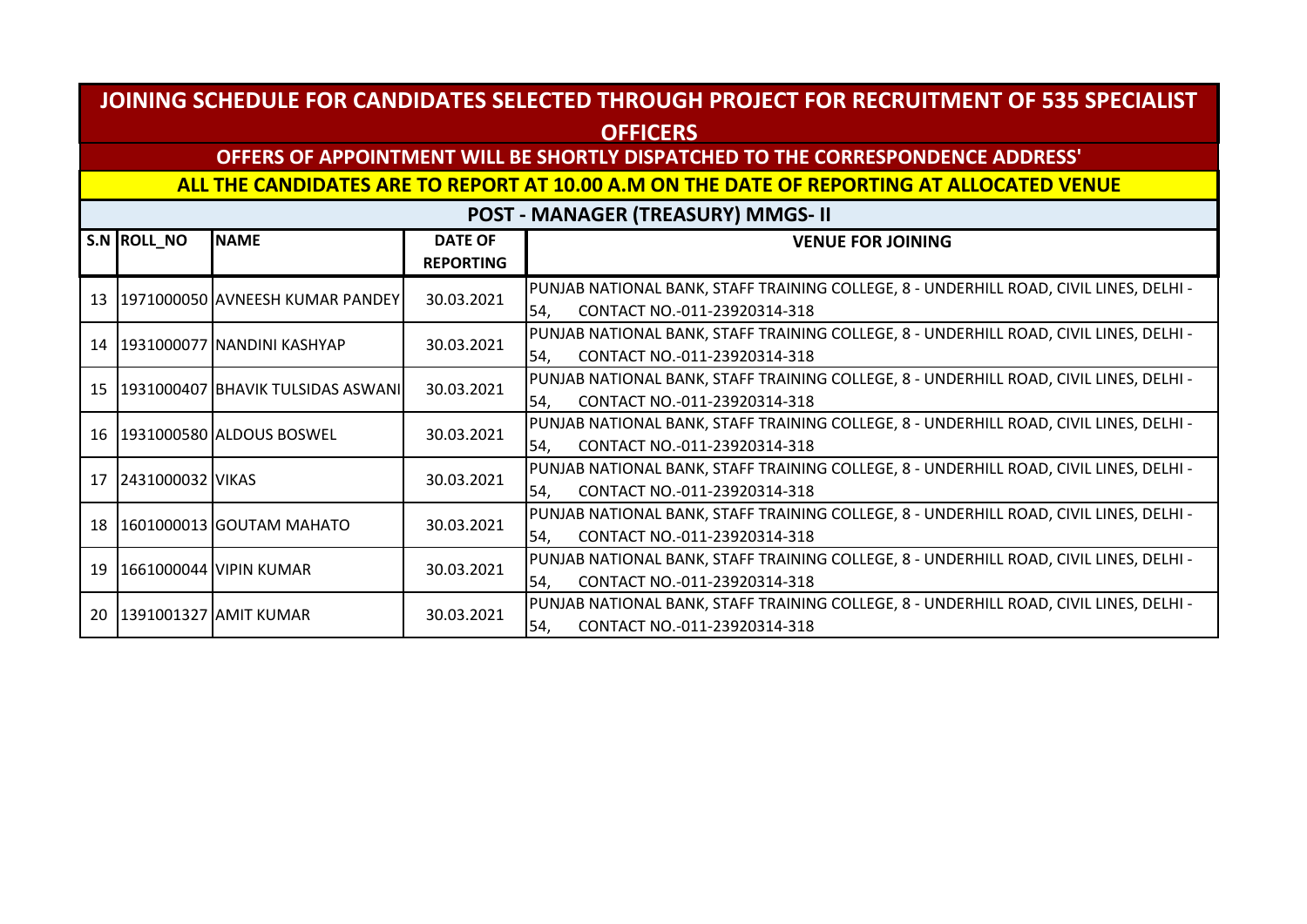#### **OFFERS OF APPOINTMENT WILL BE SHORTLY DISPATCHED TO THE CORRESPONDENCE ADDRESS'**

#### **ALL THE CANDIDATES ARE TO REPORT AT 10.00 A.M ON THE DATE OF REPORTING AT ALLOCATED VENUE**

**POST - MANAGER (LAW) MMGS- II**

|                | S.N ROLL_NO         | <b>NAME</b>                | <b>DATE OF</b>   | <b>VENUE FOR JOINING</b>                                                               |
|----------------|---------------------|----------------------------|------------------|----------------------------------------------------------------------------------------|
|                |                     |                            | <b>REPORTING</b> |                                                                                        |
| $\mathbf{1}$   |                     | 2151000004 SURESH KUMAR    | 30.03.2021       | PUNJAB NATIONAL BANK, STAFF TRAINING COLLEGE, 8 - UNDERHILL ROAD, CIVIL LINES, DELHI - |
|                |                     |                            |                  | CONTACT NO.-011-23920314-318<br>54,                                                    |
| $\overline{2}$ |                     | 2121000039 UMA SHANKAR     | 30.03.2021       | PUNJAB NATIONAL BANK, STAFF TRAINING COLLEGE, 8 - UNDERHILL ROAD, CIVIL LINES, DELHI - |
|                |                     |                            |                  | CONTACT NO.-011-23920314-318<br>54,                                                    |
| $\overline{3}$ |                     | 2271000028 KARNI DAN DEWAL | 30.03.2021       | PUNJAB NATIONAL BANK, STAFF TRAINING COLLEGE, 8 - UNDERHILL ROAD, CIVIL LINES, DELHI - |
|                |                     |                            |                  | CONTACT NO.-011-23920314-318<br>54,                                                    |
| $\overline{4}$ | 1201000017 SAIF ALI |                            | 30.03.2021       | PUNJAB NATIONAL BANK, STAFF TRAINING COLLEGE, 8 - UNDERHILL ROAD, CIVIL LINES, DELHI - |
|                |                     |                            |                  | CONTACT NO.-011-23920314-318<br>54,                                                    |
| 5              |                     | 1411000142 YOGENDRA POSWAL | 30.03.2021       | PUNJAB NATIONAL BANK, STAFF TRAINING COLLEGE, 8 - UNDERHILL ROAD, CIVIL LINES, DELHI - |
|                |                     |                            |                  | CONTACT NO.-011-23920314-318<br>54,                                                    |
| 6              |                     | 2201000016 VARUN KUMAR     | 30.03.2021       | PUNJAB NATIONAL BANK, STAFF TRAINING COLLEGE, 8 - UNDERHILL ROAD, CIVIL LINES, DELHI - |
|                |                     |                            |                  | CONTACT NO.-011-23920314-318<br>l54.                                                   |
| $\overline{7}$ |                     | 1661000066 ANIL KUMAR      | 30.03.2021       | PUNJAB NATIONAL BANK, STAFF TRAINING COLLEGE, 8 - UNDERHILL ROAD, CIVIL LINES, DELHI - |
|                |                     |                            |                  | CONTACT NO.-011-23920314-318<br>54,                                                    |
| 8              |                     | 2181000351 MOHIT MITTAL    | 30.03.2021       | PUNJAB NATIONAL BANK, STAFF TRAINING COLLEGE, 8 - UNDERHILL ROAD, CIVIL LINES, DELHI - |
|                |                     |                            |                  | CONTACT NO.-011-23920314-318<br>l54.                                                   |
| 9              |                     | 1331000095 PAYAL SINGLA    | 30.03.2021       | PUNJAB NATIONAL BANK, STAFF TRAINING COLLEGE, 8 - UNDERHILL ROAD, CIVIL LINES, DELHI - |
|                |                     |                            |                  | CONTACT NO.-011-23920314-318<br>54.                                                    |
| 10             |                     | 1931000437 PRANAY NAGORI   | 30.03.2021       | PUNJAB NATIONAL BANK, STAFF TRAINING COLLEGE, 8 - UNDERHILL ROAD, CIVIL LINES, DELHI - |
|                |                     |                            |                  | CONTACT NO.-011-23920314-318<br>54,                                                    |
| 11             |                     | 1931000578 VARUN DEV SINGH | 30.03.2021       | PUNJAB NATIONAL BANK, STAFF TRAINING COLLEGE, 8 - UNDERHILL ROAD, CIVIL LINES, DELHI - |
|                |                     |                            |                  | CONTACT NO.-011-23920314-318<br>54,                                                    |
| 12             |                     | 1391000703 APURVA KUMAR    | 30.03.2021       | PUNJAB NATIONAL BANK, STAFF TRAINING COLLEGE, 8 - UNDERHILL ROAD, CIVIL LINES, DELHI - |
|                |                     |                            |                  | CONTACT NO.-011-23920314-318<br>54,                                                    |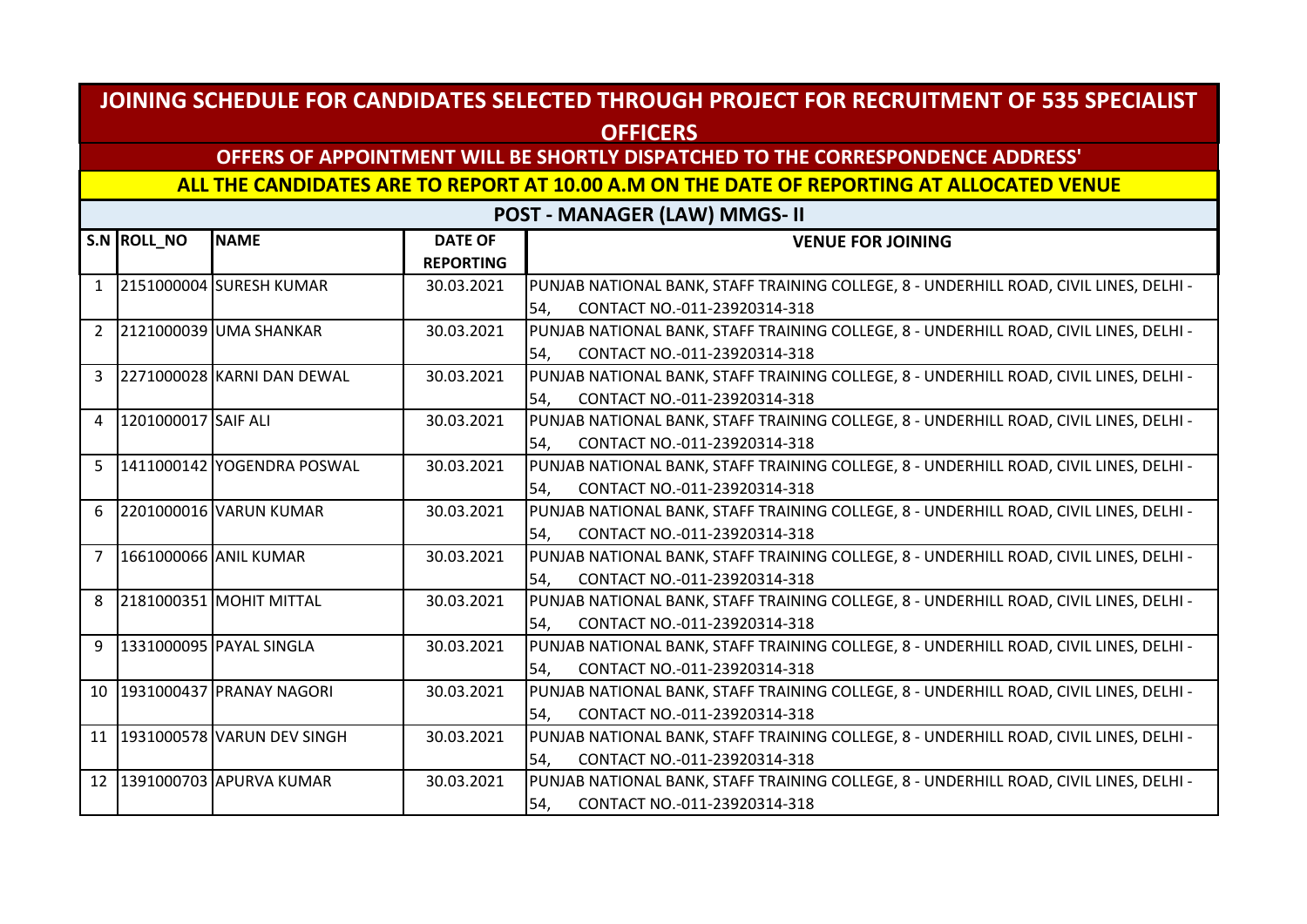## **OFFERS OF APPOINTMENT WILL BE SHORTLY DISPATCHED TO THE CORRESPONDENCE ADDRESS'**

#### **ALL THE CANDIDATES ARE TO REPORT AT 10.00 A.M ON THE DATE OF REPORTING AT ALLOCATED VENUE**

**POST - MANAGER (LAW) MMGS- II**

|    | S.N ROLL NO         | <b>NAME</b>                       | <b>DATE OF</b>   | <b>VENUE FOR JOINING</b>                                                               |
|----|---------------------|-----------------------------------|------------------|----------------------------------------------------------------------------------------|
|    |                     |                                   | <b>REPORTING</b> |                                                                                        |
|    |                     | 13 2151000033 KUNAL GROVER        | 30.03.2021       | PUNJAB NATIONAL BANK, STAFF TRAINING COLLEGE, 8 - UNDERHILL ROAD, CIVIL LINES, DELHI - |
|    |                     |                                   |                  | CONTACT NO.-011-23920314-318<br>54.                                                    |
|    |                     | 14 2121000017 RAJAT ARORA         | 30.03.2021       | PUNJAB NATIONAL BANK, STAFF TRAINING COLLEGE, 8 - UNDERHILL ROAD, CIVIL LINES, DELHI - |
|    |                     |                                   |                  | CONTACT NO.-011-23920314-318<br>54.                                                    |
| 15 |                     | 120910000251RESHAM SINGH          | 30.03.2021       | PUNJAB NATIONAL BANK, STAFF TRAINING COLLEGE, 8 - UNDERHILL ROAD, CIVIL LINES, DELHI - |
|    |                     |                                   |                  | CONTACT NO.-011-23920314-318<br>54,                                                    |
| 16 |                     | 1391001728 SUSHANT PATHAK         | 30.03.2021       | PUNJAB NATIONAL BANK, STAFF TRAINING COLLEGE, 8 - UNDERHILL ROAD, CIVIL LINES, DELHI - |
|    |                     |                                   |                  | 54,<br>CONTACT NO.-011-23920314-318                                                    |
|    | 17 2181000260 ANKIT |                                   | 30.03.2021       | PUNJAB NATIONAL BANK, STAFF TRAINING COLLEGE, 8 - UNDERHILL ROAD, CIVIL LINES, DELHI - |
|    |                     |                                   |                  | CONTACT NO.-011-23920314-318<br>54.                                                    |
|    |                     | 18 2251000038 DHEERAJ KUMAR SINGH | 30.03.2021       | PUNJAB NATIONAL BANK, STAFF TRAINING COLLEGE, 8 - UNDERHILL ROAD, CIVIL LINES, DELHI - |
|    |                     |                                   |                  | CONTACT NO.-011-23920314-318<br>I54.                                                   |

\*One post of Manager(Law) Scale II has been kept vacant in the Unreserved category as per the orders passed by the Hon'ble High Court of Delhi in writ petition.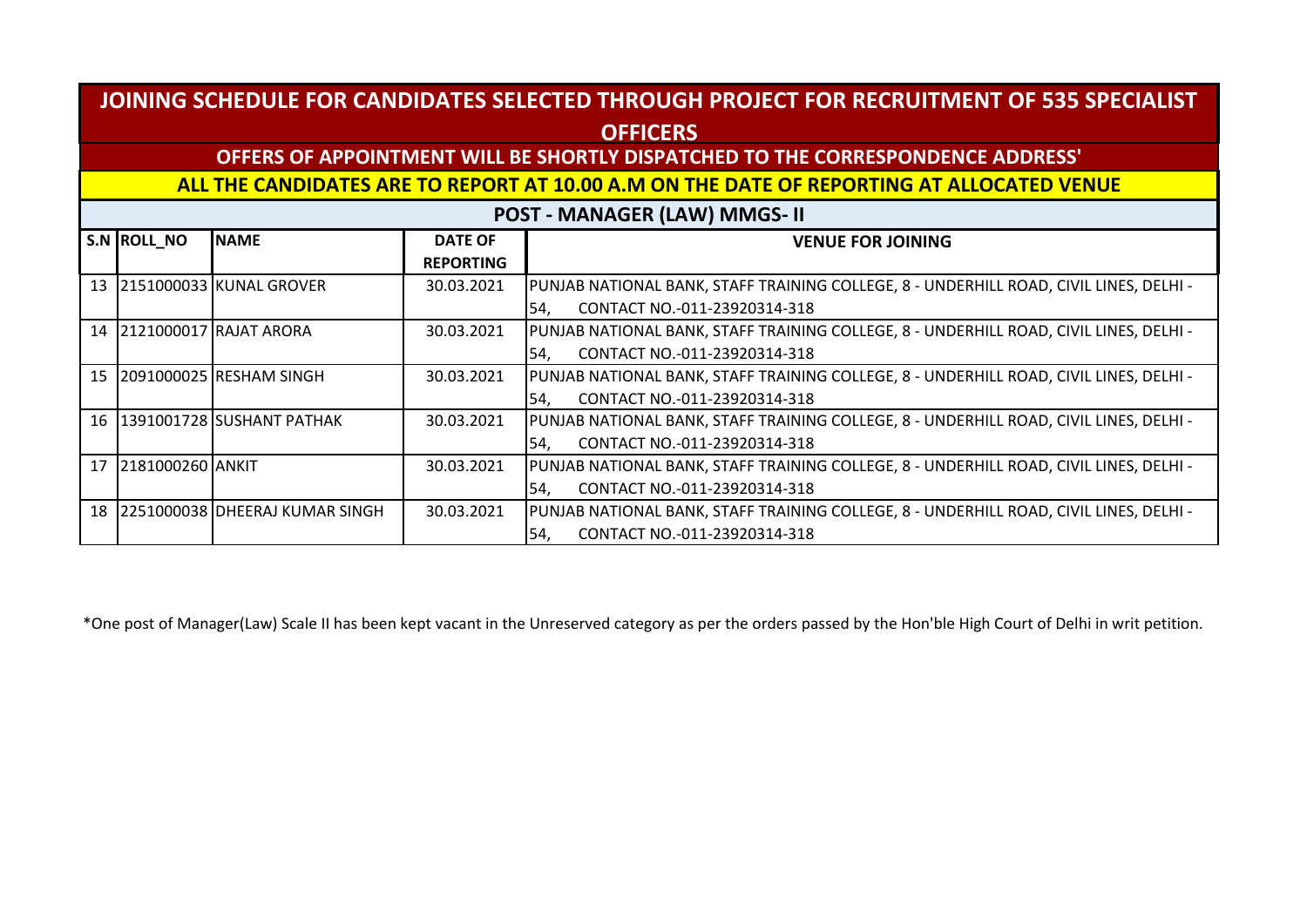| JOINING SCHEDULE FOR CANDIDATES SELECTED THROUGH PROJECT FOR RECRUITMENT OF 535 SPECIALIST OFFICERS |
|-----------------------------------------------------------------------------------------------------|
|                                                                                                     |
| POST: MANAGER (ARCHITECT) MMGS- II                                                                  |
| <b>NIL</b>                                                                                          |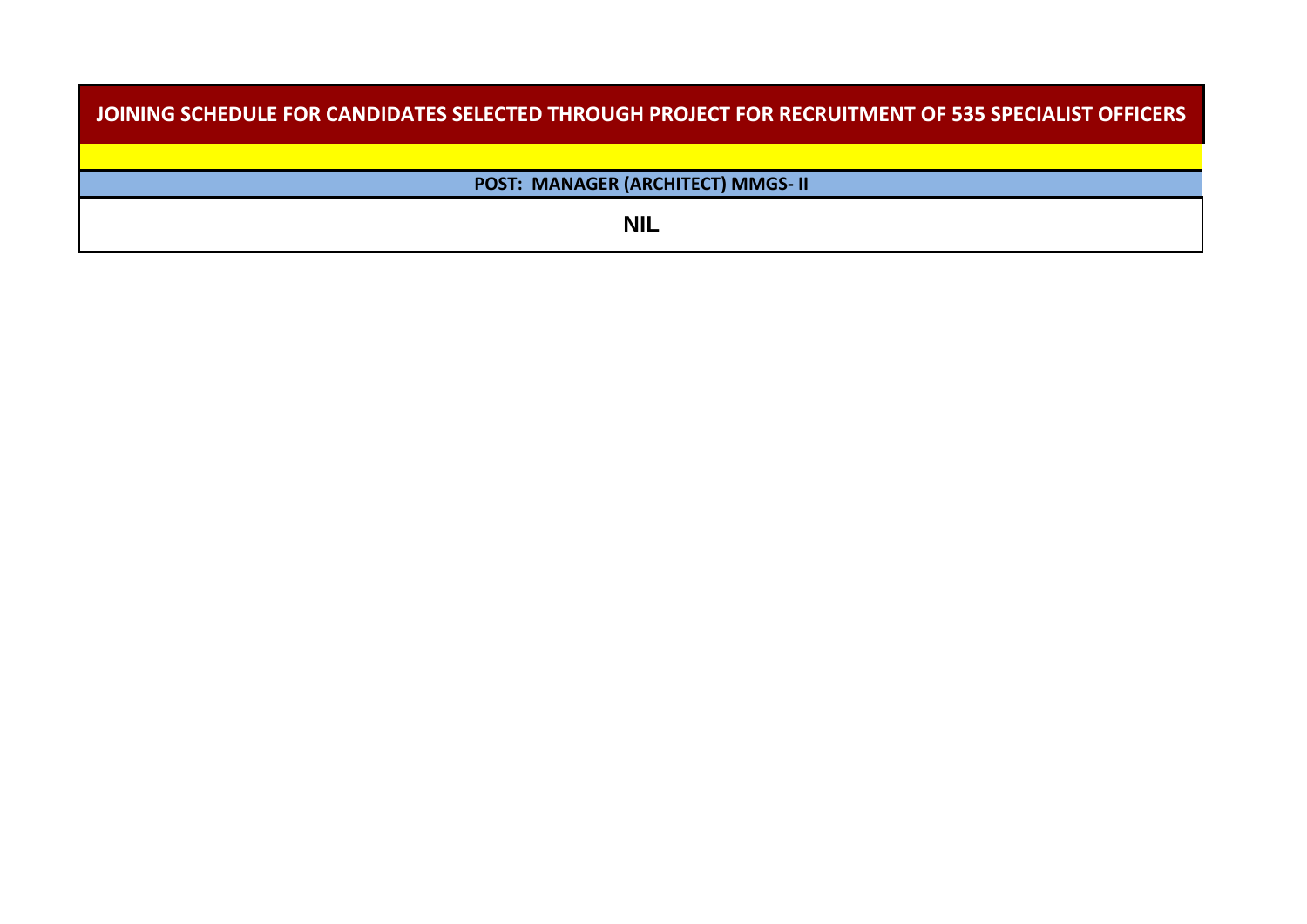## **OFFERS OF APPOINTMENT WILL BE SHORTLY DISPATCHED TO THE CORRESPONDENCE ADDRESS'**

#### **ALL THE CANDIDATES ARE TO REPORT AT 10.00 A.M ON THE DATE OF REPORTING AT ALLOCATED VENUE**

#### **POST - MANAGER (CIVIL) MMGS- II**

| S.N ROLL NO | <b>NAME</b>                            | <b>DATE OF</b>                      | <b>VENUE FOR JOINING</b>                                                               |
|-------------|----------------------------------------|-------------------------------------|----------------------------------------------------------------------------------------|
|             |                                        | <b>REPORTING</b>                    |                                                                                        |
|             | 1311000005 HARI SHANKAR ROY            | 30.03.2021                          | PUNJAB NATIONAL BANK, STAFF TRAINING COLLEGE, 8 - UNDERHILL ROAD, CIVIL LINES, DELHI - |
|             |                                        |                                     | CONTACT NO.-011-23920314-318<br>54.                                                    |
|             | 2181000140 MRIDUL RATNU                | 30.03.2021                          | PUNJAB NATIONAL BANK, STAFF TRAINING COLLEGE, 8 - UNDERHILL ROAD, CIVIL LINES, DELHI - |
|             |                                        |                                     | CONTACT NO.-011-23920314-318<br>54.                                                    |
|             |                                        |                                     | PUNJAB NATIONAL BANK, STAFF TRAINING COLLEGE, 8 - UNDERHILL ROAD, CIVIL LINES, DELHI - |
|             | 30.03.2021<br>1651000003 PULKIT SAXENA | CONTACT NO.-011-23920314-318<br>54. |                                                                                        |
|             |                                        |                                     | PUNJAB NATIONAL BANK, STAFF TRAINING COLLEGE, 8 - UNDERHILL ROAD, CIVIL LINES, DELHI - |
|             | 1631000011 SURAJ KUMAR                 | 30.03.2021                          | CONTACT NO.-011-23920314-318<br>54.                                                    |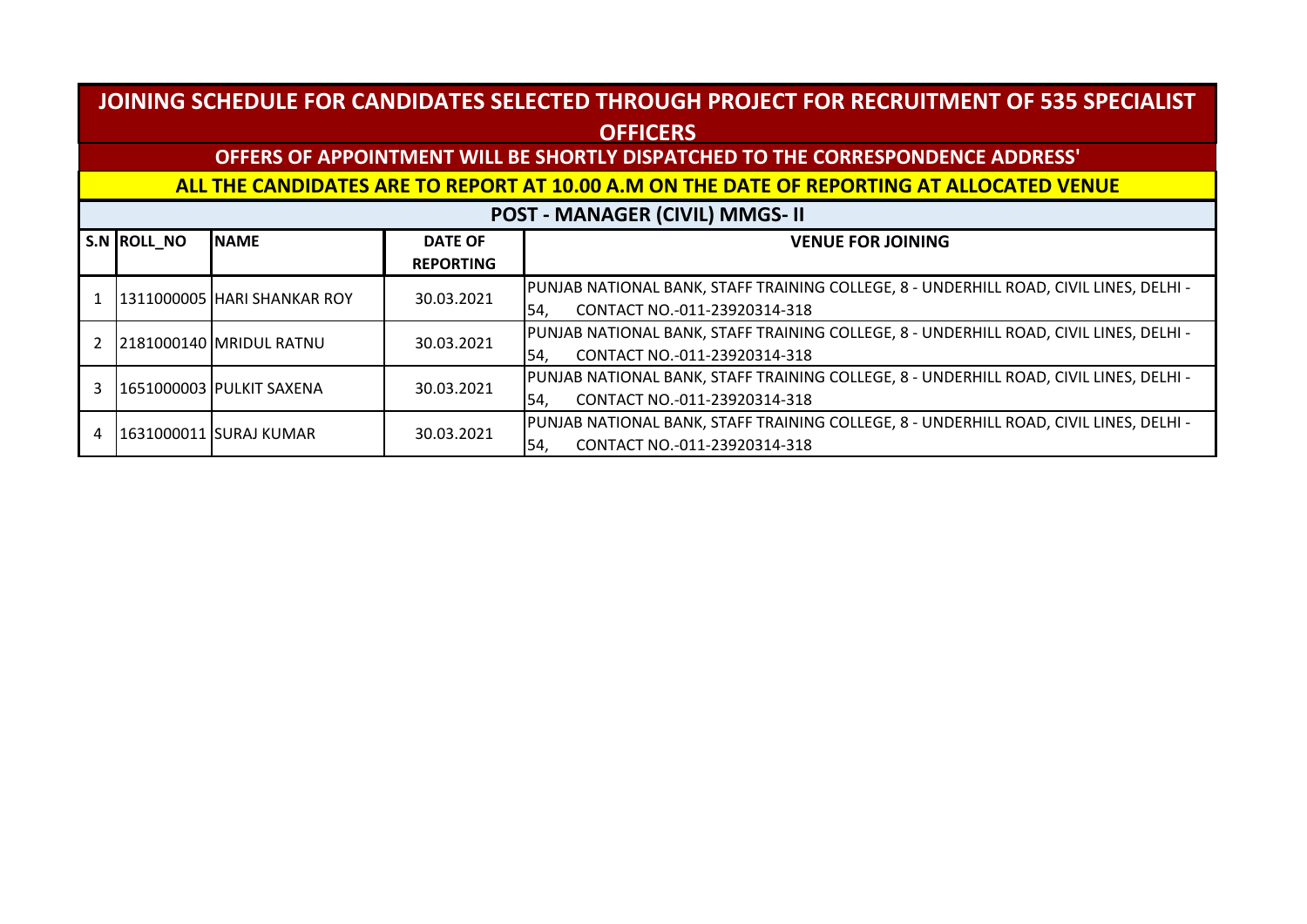## **OFFERS OF APPOINTMENT WILL BE SHORTLY DISPATCHED TO THE CORRESPONDENCE ADDRESS'**

#### **ALL THE CANDIDATES ARE TO REPORT AT 10.00 A.M ON THE DATE OF REPORTING AT ALLOCATED VENUE**

#### **POST - MANAGER (ECONOMICS) MMGS- II**

|  | S.N ROLL NO | <b>NAME</b>                | <b>DATE OF</b>                                                                         | <b>VENUE FOR JOINING</b>                                                               |
|--|-------------|----------------------------|----------------------------------------------------------------------------------------|----------------------------------------------------------------------------------------|
|  |             |                            | <b>REPORTING</b>                                                                       |                                                                                        |
|  |             | 2371000041 CHHAVI SACHDEVA | 30.03.2021                                                                             | PUNJAB NATIONAL BANK, STAFF TRAINING COLLEGE, 8 - UNDERHILL ROAD, CIVIL LINES, DELHI - |
|  |             |                            |                                                                                        | CONTACT NO.-011-23920314-318<br>54.                                                    |
|  |             | 2461000012 AYESHA BHATI    | 30.03.2021                                                                             | PUNJAB NATIONAL BANK, STAFF TRAINING COLLEGE, 8 - UNDERHILL ROAD, CIVIL LINES, DELHI - |
|  |             |                            |                                                                                        | CONTACT NO.-011-23920314-318<br>54.                                                    |
|  |             | 30.03.2021                 | PUNJAB NATIONAL BANK, STAFF TRAINING COLLEGE, 8 - UNDERHILL ROAD, CIVIL LINES, DELHI - |                                                                                        |
|  |             | 2501000286 SAGNIK BOSE     |                                                                                        | CONTACT NO.-011-23920314-318<br>54.                                                    |
|  |             | 2181000528 SHUBHAM JAIN    | 30.03.2021                                                                             | PUNJAB NATIONAL BANK, STAFF TRAINING COLLEGE, 8 - UNDERHILL ROAD, CIVIL LINES, DELHI - |
|  |             |                            |                                                                                        | CONTACT NO.-011-23920314-318<br>54.                                                    |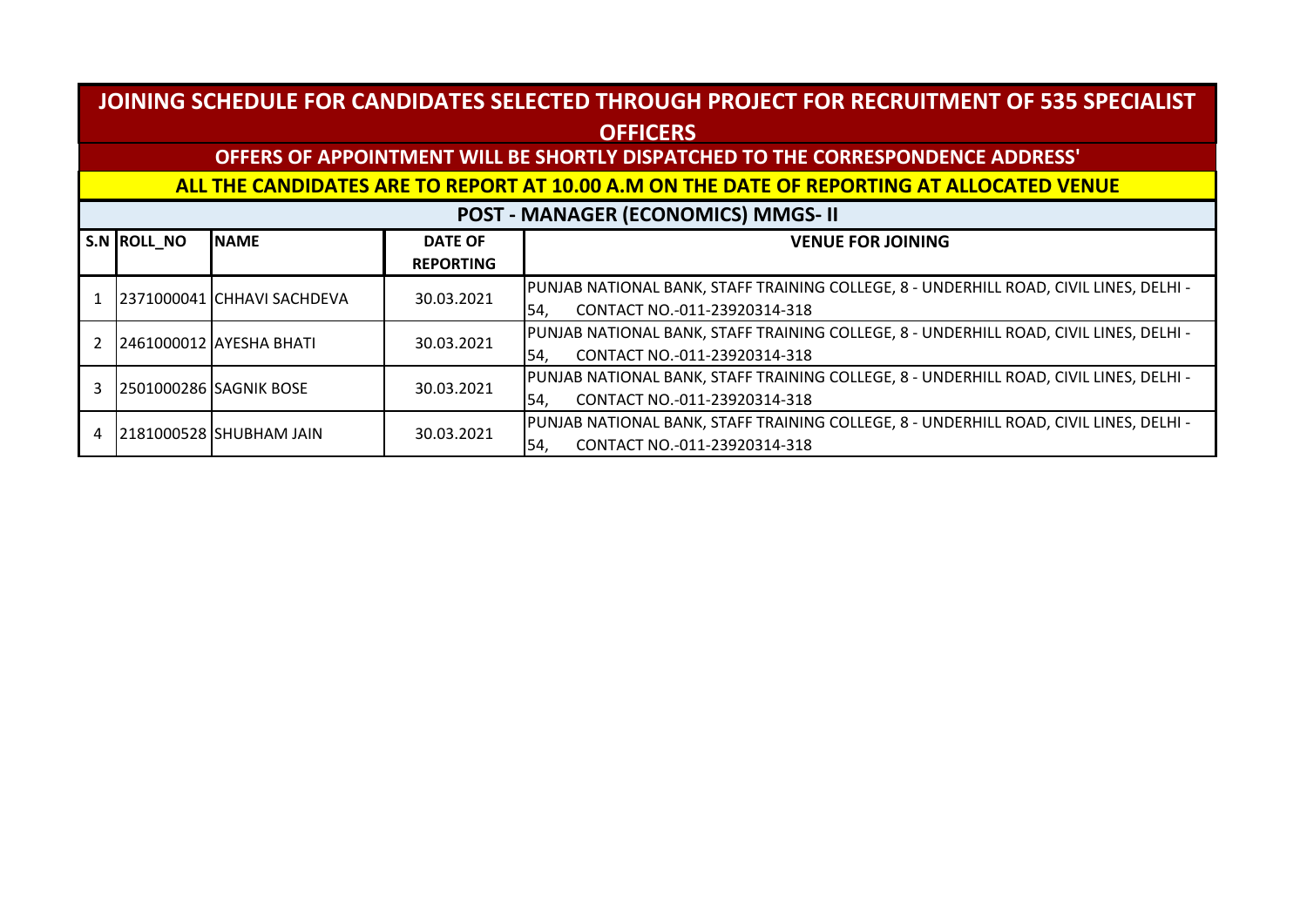## **OFFERS OF APPOINTMENT WILL BE SHORTLY DISPATCHED TO THE CORRESPONDENCE ADDRESS'**

#### **ALL THE CANDIDATES ARE TO REPORT AT 10.00 A.M ON THE DATE OF REPORTING AT ALLOCATED VENUE**

|                | S.N ROLL NO             | <b>NAME</b>                            | <b>DATE OF</b><br><b>REPORTING</b> | <b>VENUE FOR JOINING</b>                                                                                                      |
|----------------|-------------------------|----------------------------------------|------------------------------------|-------------------------------------------------------------------------------------------------------------------------------|
|                |                         | 1411000043 UMANG SHARMA                | 30.03.2021                         | PUNJAB NATIONAL BANK, STAFF TRAINING COLLEGE, 8 - UNDERHILL ROAD, CIVIL LINES, DELHI -<br>CONTACT NO.-011-23920314-318<br>54, |
| $\overline{2}$ |                         | 1841000192 RUCHI SHAHI                 | 30.03.2021                         | PUNJAB NATIONAL BANK, STAFF TRAINING COLLEGE, 8 - UNDERHILL ROAD, CIVIL LINES, DELHI -<br>CONTACT NO.-011-23920314-318<br>54, |
| 3              |                         | 1391000965 BHARAT PANT                 | 30.03.2021                         | PUNJAB NATIONAL BANK, STAFF TRAINING COLLEGE, 8 - UNDERHILL ROAD, CIVIL LINES, DELHI -<br>CONTACT NO.-011-23920314-318<br>54, |
| 4              |                         | 12501000270 POULAMI BASU               | 30.03.2021                         | PUNJAB NATIONAL BANK, STAFF TRAINING COLLEGE, 8 - UNDERHILL ROAD, CIVIL LINES, DELHI -<br>CONTACT NO.-011-23920314-318<br>54. |
| 5              |                         | 2301000070   NEHA BHARTI               | 30.03.2021                         | PUNJAB NATIONAL BANK, STAFF TRAINING COLLEGE, 8 - UNDERHILL ROAD, CIVIL LINES, DELHI -<br>CONTACT NO.-011-23920314-318<br>54, |
| 6              | 1901000065              | <b>PREETI BHIMRAO</b><br><b>HIWALE</b> | 30.03.2021                         | PUNJAB NATIONAL BANK, STAFF TRAINING COLLEGE, 8 - UNDERHILL ROAD, CIVIL LINES, DELHI -<br>CONTACT NO.-011-23920314-318<br>54, |
|                |                         | 2041000136 SWARAJ SAHOO                | 30.03.2021                         | PUNJAB NATIONAL BANK, STAFF TRAINING COLLEGE, 8 - UNDERHILL ROAD, CIVIL LINES, DELHI -<br>CONTACT NO.-011-23920314-318<br>54, |
| 8              | 1651000061 DOUMINLAL    |                                        | 30.03.2021                         | PUNJAB NATIONAL BANK, STAFF TRAINING COLLEGE, 8 - UNDERHILL ROAD, CIVIL LINES, DELHI -<br>CONTACT NO.-011-23920314-318<br>54, |
| 9              |                         | 2411000117 ANKIT KUMAR PANDEY          | 30.03.2021                         | PUNJAB NATIONAL BANK, STAFF TRAINING COLLEGE, 8 - UNDERHILL ROAD, CIVIL LINES, DELHI -<br>CONTACT NO.-011-23920314-318<br>54, |
|                | 10 1581000002 SNEH LATA |                                        | 30.03.2021                         | PUNJAB NATIONAL BANK, STAFF TRAINING COLLEGE, 8 - UNDERHILL ROAD, CIVIL LINES, DELHI -<br>CONTACT NO.-011-23920314-318<br>54, |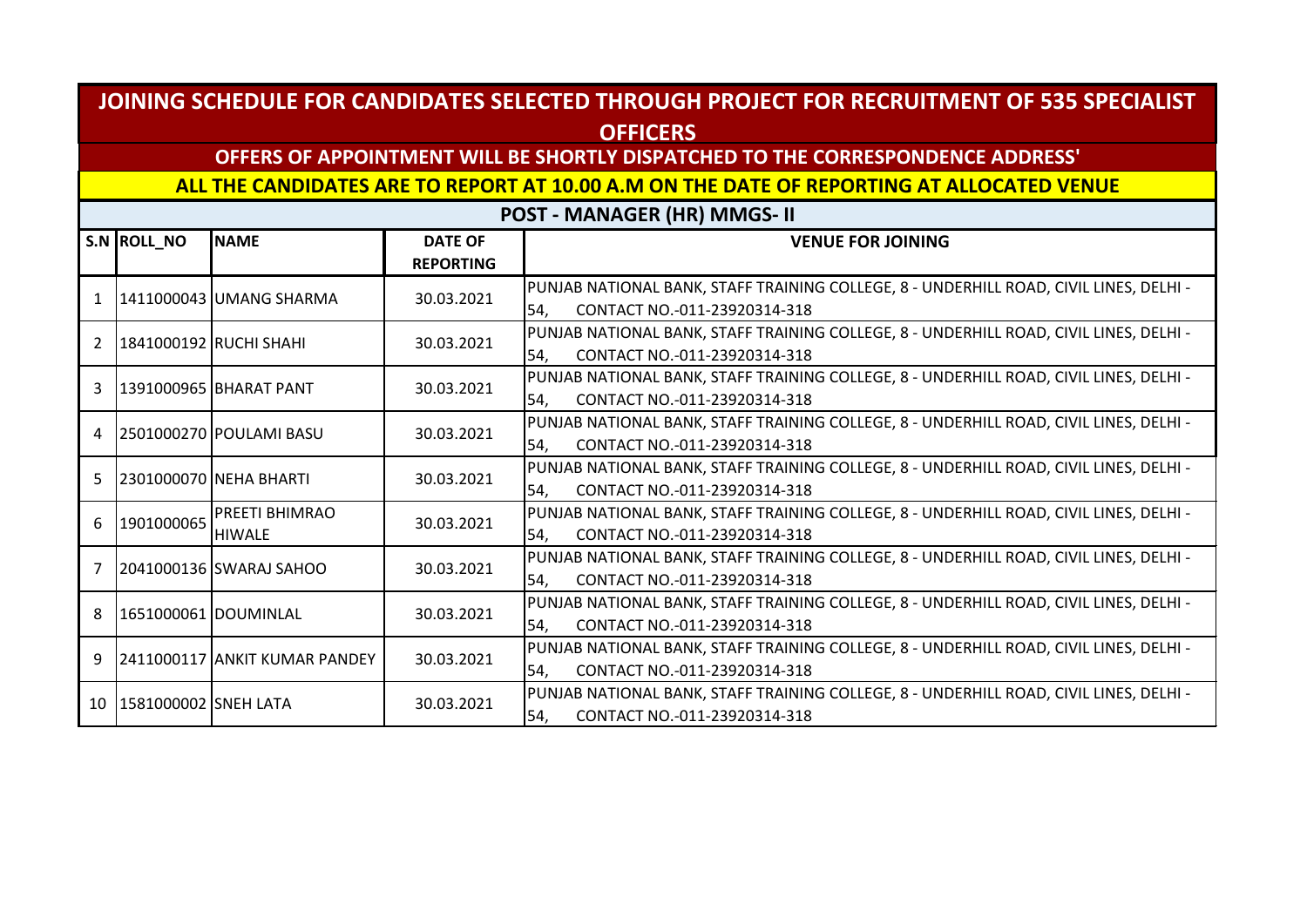## **OFFERS OF APPOINTMENT WILL BE SHORTLY DISPATCHED TO THE CORRESPONDENCE ADDRESS'**

#### **ALL THE CANDIDATES ARE TO REPORT AT 10.00 A.M ON THE DATE OF REPORTING AT ALLOCATED VENUE**

|                | S.N ROLL_NO          | <b>NAME</b>                        | <b>DATE OF</b>   | <b>VENUE FOR JOINING</b>                                                               |
|----------------|----------------------|------------------------------------|------------------|----------------------------------------------------------------------------------------|
|                |                      |                                    | <b>REPORTING</b> |                                                                                        |
| $\mathbf{1}$   |                      | 1901000012 SUSHEEL AMBADAS         | 30.03.2021       | PUNJAB NATIONAL BANK, STAFF TRAINING COLLEGE, 8 - UNDERHILL ROAD, CIVIL LINES, DELHI - |
|                |                      | <b>RAGADE</b>                      |                  | CONTACT NO.-011-23920314-318<br>I54.                                                   |
| $\overline{2}$ |                      | 1931000303 SAKSHAM KUMAR           | 30.03.2021       | PUNJAB NATIONAL BANK, STAFF TRAINING COLLEGE, 8 - UNDERHILL ROAD, CIVIL LINES, DELHI - |
|                |                      | <b>SARKAR</b>                      |                  | CONTACT NO.-011-23920314-318<br>54.                                                    |
| 3              |                      | 2361000043 GANDHAM JAYARAJ         | 30.03.2021       | PUNJAB NATIONAL BANK, STAFF TRAINING COLLEGE, 8 - UNDERHILL ROAD, CIVIL LINES, DELHI - |
|                |                      |                                    |                  | CONTACT NO.-011-23920314-318<br>I54.                                                   |
| 4              |                      | 2501000319 TANMAY PURAKAYET        | 30.03.2021       | PUNJAB NATIONAL BANK, STAFF TRAINING COLLEGE, 8 - UNDERHILL ROAD, CIVIL LINES, DELHI - |
|                |                      |                                    |                  | CONTACT NO.-011-23920314-318<br>54,                                                    |
| 5 <sup>1</sup> | 1621000019 RANJU     |                                    | 30.03.2021       | PUNJAB NATIONAL BANK, STAFF TRAINING COLLEGE, 8 - UNDERHILL ROAD, CIVIL LINES, DELHI - |
|                |                      |                                    |                  | CONTACT NO.-011-23920314-318<br>I54.                                                   |
| 6              |                      | 1931000602 YOGESH KUMAR            | 30.03.2021       | PUNJAB NATIONAL BANK, STAFF TRAINING COLLEGE, 8 - UNDERHILL ROAD, CIVIL LINES, DELHI - |
|                |                      |                                    |                  | CONTACT NO.-011-23920314-318<br>54,                                                    |
| $\overline{7}$ |                      | 1931000093 SHRUTI MALLIK           | 30.03.2021       | PUNJAB NATIONAL BANK, STAFF TRAINING COLLEGE, 8 - UNDERHILL ROAD, CIVIL LINES, DELHI - |
|                |                      |                                    |                  | CONTACT NO.-011-23920314-318<br>54,                                                    |
| 8              |                      | 1841000121 KISHOR KUMAR BHATI      | 30.03.2021       | PUNJAB NATIONAL BANK, STAFF TRAINING COLLEGE, 8 - UNDERHILL ROAD, CIVIL LINES, DELHI - |
|                |                      |                                    |                  | CONTACT NO.-011-23920314-318<br>I54.                                                   |
| 9              | 1981000003 KABI JOHN |                                    | 30.03.2021       | PUNJAB NATIONAL BANK, STAFF TRAINING COLLEGE, 8 - UNDERHILL ROAD, CIVIL LINES, DELHI - |
|                |                      |                                    |                  | CONTACT NO.-011-23920314-318<br>I54.                                                   |
|                |                      | 10 1931000365 SHUBHAM MISHRA       | 30.03.2021       | PUNJAB NATIONAL BANK, STAFF TRAINING COLLEGE, 8 - UNDERHILL ROAD, CIVIL LINES, DELHI - |
|                |                      |                                    |                  | CONTACT NO.-011-23920314-318<br>54,                                                    |
|                |                      | 11   1931000632   TAPAN TARUN JAIN | 30.03.2021       | PUNJAB NATIONAL BANK, STAFF TRAINING COLLEGE, 8 - UNDERHILL ROAD, CIVIL LINES, DELHI - |
|                |                      |                                    |                  | CONTACT NO.-011-23920314-318<br>54,                                                    |
|                |                      | 12 2301000296 AJAY GUBBALA         | 30.03.2021       | PUNJAB NATIONAL BANK, STAFF TRAINING COLLEGE, 8 - UNDERHILL ROAD, CIVIL LINES, DELHI - |
|                |                      |                                    |                  | CONTACT NO.-011-23920314-318<br>54,                                                    |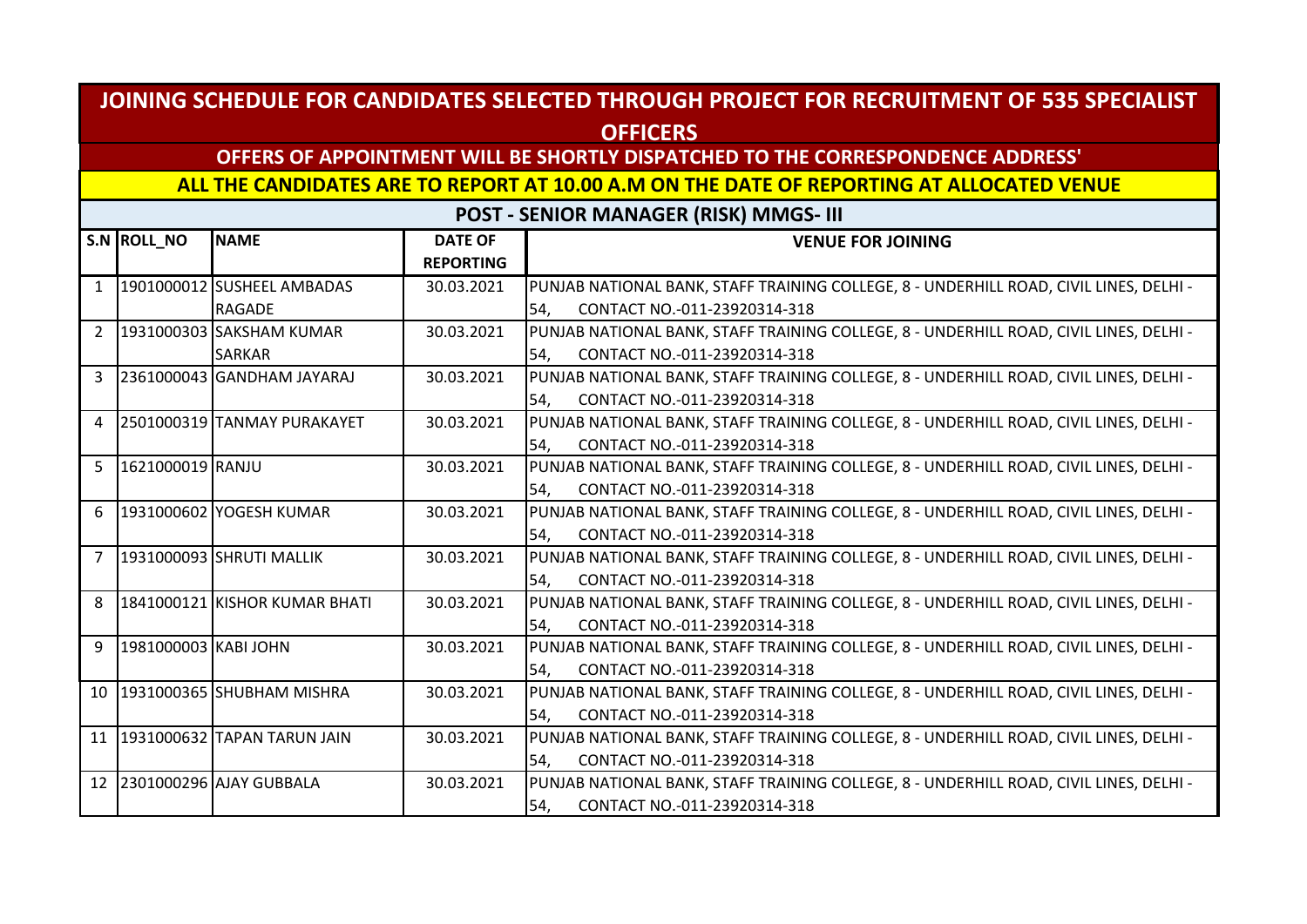## **OFFERS OF APPOINTMENT WILL BE SHORTLY DISPATCHED TO THE CORRESPONDENCE ADDRESS'**

#### **ALL THE CANDIDATES ARE TO REPORT AT 10.00 A.M ON THE DATE OF REPORTING AT ALLOCATED VENUE**

|    | S.N ROLL_NO             | <b>NAME</b>                      | <b>DATE OF</b><br><b>REPORTING</b> | <b>VENUE FOR JOINING</b>                                                               |
|----|-------------------------|----------------------------------|------------------------------------|----------------------------------------------------------------------------------------|
|    |                         | 13 1931000167 BHARAT WADHWA      | 30.03.2021                         | PUNJAB NATIONAL BANK, STAFF TRAINING COLLEGE, 8 - UNDERHILL ROAD, CIVIL LINES, DELHI - |
|    |                         |                                  |                                    | CONTACT NO.-011-23920314-318<br>54.                                                    |
|    |                         | 14 1831000062 VISHAKHA RANJAN    | 30.03.2021                         | PUNJAB NATIONAL BANK, STAFF TRAINING COLLEGE, 8 - UNDERHILL ROAD, CIVIL LINES, DELHI - |
|    |                         |                                  |                                    | CONTACT NO.-011-23920314-318<br>54,                                                    |
|    |                         | 15 1931000694 ANSHUL TRIPATHI    | 30.03.2021                         | PUNJAB NATIONAL BANK, STAFF TRAINING COLLEGE, 8 - UNDERHILL ROAD, CIVIL LINES, DELHI - |
|    |                         |                                  |                                    | CONTACT NO.-011-23920314-318<br>54,                                                    |
|    | 16 2491000012 ROHIT RAJ |                                  | 30.03.2021                         | PUNJAB NATIONAL BANK, STAFF TRAINING COLLEGE, 8 - UNDERHILL ROAD, CIVIL LINES, DELHI - |
|    |                         |                                  |                                    | CONTACT NO.-011-23920314-318<br>54,                                                    |
|    |                         | 17 1901000008 SANDEEP SHRIDHAR   | 30.03.2021                         | PUNJAB NATIONAL BANK, STAFF TRAINING COLLEGE, 8 - UNDERHILL ROAD, CIVIL LINES, DELHI - |
|    |                         | <b>SALVE</b>                     |                                    | CONTACT NO.-011-23920314-318<br>54,                                                    |
|    |                         | 18 1931000495 TAPAN KUMAR MISHRA | 30.03.2021                         | PUNJAB NATIONAL BANK, STAFF TRAINING COLLEGE, 8 - UNDERHILL ROAD, CIVIL LINES, DELHI - |
|    |                         |                                  |                                    | CONTACT NO.-011-23920314-318<br>54,                                                    |
|    | 19 2131000068 PRIYANKA  |                                  | 30.03.2021                         | PUNJAB NATIONAL BANK, STAFF TRAINING COLLEGE, 8 - UNDERHILL ROAD, CIVIL LINES, DELHI - |
|    |                         |                                  |                                    | CONTACT NO.-011-23920314-318<br>54,                                                    |
|    |                         | 20 1931000405 SANDEEP IDHATE     | 30.03.2021                         | PUNJAB NATIONAL BANK, STAFF TRAINING COLLEGE, 8 - UNDERHILL ROAD, CIVIL LINES, DELHI - |
|    |                         |                                  |                                    | CONTACT NO.-011-23920314-318<br>54,                                                    |
|    |                         | 21 2131000060 TARUNA DHINGRA     | 30.03.2021                         | PUNJAB NATIONAL BANK, STAFF TRAINING COLLEGE, 8 - UNDERHILL ROAD, CIVIL LINES, DELHI - |
|    |                         |                                  |                                    | CONTACT NO.-011-23920314-318<br>54,                                                    |
|    |                         | 22 1931000455 VARUN SHEDHANI     | 30.03.2021                         | PUNJAB NATIONAL BANK, STAFF TRAINING COLLEGE, 8 - UNDERHILL ROAD, CIVIL LINES, DELHI - |
|    |                         |                                  |                                    | CONTACT NO.-011-23920314-318<br>54,                                                    |
| 23 | 1661000252 SANDEEP      |                                  | 30.03.2021                         | PUNJAB NATIONAL BANK, STAFF TRAINING COLLEGE, 8 - UNDERHILL ROAD, CIVIL LINES, DELHI - |
|    |                         | CHANDRASHEKHAR                   |                                    | CONTACT NO.-011-23920314-318<br>54,                                                    |
|    |                         | <b>RATHOD</b>                    |                                    |                                                                                        |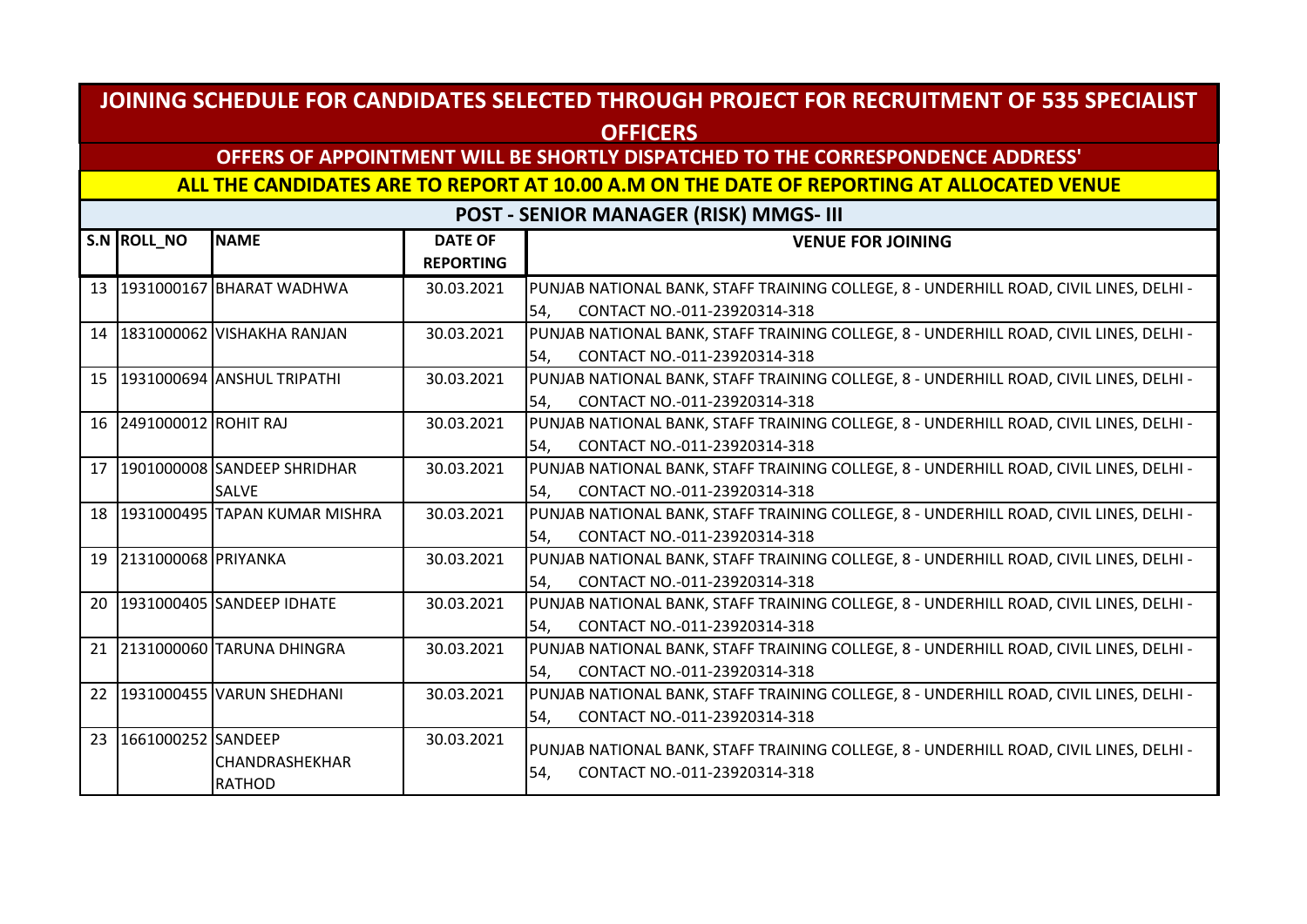### **OFFERS OF APPOINTMENT WILL BE SHORTLY DISPATCHED TO THE CORRESPONDENCE ADDRESS'**

#### **ALL THE CANDIDATES ARE TO REPORT AT 10.00 A.M ON THE DATE OF REPORTING AT ALLOCATED VENUE**

| S.N ROLL_NO | <b>NAME</b>                             | <b>DATE OF</b><br><b>REPORTING</b> | <b>VENUE FOR JOINING</b>                                                               |
|-------------|-----------------------------------------|------------------------------------|----------------------------------------------------------------------------------------|
|             | 24   1821000001   FAISAL AHMAD SIDDIQUI | 30.03.2021                         |                                                                                        |
|             |                                         |                                    | PUNJAB NATIONAL BANK, STAFF TRAINING COLLEGE, 8 - UNDERHILL ROAD, CIVIL LINES, DELHI - |
|             |                                         |                                    | CONTACT NO.-011-23920314-318<br>54.                                                    |
|             | 25 1391000009 PARIVESH KHANDELWAL       | 30.03.2021                         | PUNJAB NATIONAL BANK, STAFF TRAINING COLLEGE, 8 - UNDERHILL ROAD, CIVIL LINES, DELHI - |
|             |                                         |                                    | CONTACT NO.-011-23920314-318<br>54.                                                    |
|             | 26 1391000970 HEMRAJ THORI              | 30.03.2021                         | PUNJAB NATIONAL BANK, STAFF TRAINING COLLEGE, 8 - UNDERHILL ROAD, CIVIL LINES, DELHI - |
|             |                                         |                                    | CONTACT NO.-011-23920314-318<br>54,                                                    |
|             | 27   1931000555   DEEPANSHU CHANDRA     | 30.03.2021                         | PUNJAB NATIONAL BANK, STAFF TRAINING COLLEGE, 8 - UNDERHILL ROAD, CIVIL LINES, DELHI - |
|             |                                         |                                    | CONTACT NO.-011-23920314-318<br>54.                                                    |
|             | 28 1931000775 ABHINAV YADAV             | 30.03.2021                         | PUNJAB NATIONAL BANK, STAFF TRAINING COLLEGE, 8 - UNDERHILL ROAD, CIVIL LINES, DELHI - |
|             |                                         |                                    | CONTACT NO.-011-23920314-318<br>54,                                                    |
|             | 29 1931000735 BIJENDRA SINGH            | 30.03.2021                         | PUNJAB NATIONAL BANK, STAFF TRAINING COLLEGE, 8 - UNDERHILL ROAD, CIVIL LINES, DELHI - |
|             |                                         |                                    | CONTACT NO.-011-23920314-318<br>54,                                                    |
|             | 30 1931000019 SANDEEP SINGH             | 30.03.2021                         | PUNJAB NATIONAL BANK, STAFF TRAINING COLLEGE, 8 - UNDERHILL ROAD, CIVIL LINES, DELHI - |
|             |                                         |                                    | CONTACT NO.-011-23920314-318<br>54,                                                    |
|             | 31 2231000089 NAVYA JAMES A             | 30.03.2021                         | PUNJAB NATIONAL BANK, STAFF TRAINING COLLEGE, 8 - UNDERHILL ROAD, CIVIL LINES, DELHI - |
|             |                                         |                                    | CONTACT NO.-011-23920314-318<br>54,                                                    |
|             | 32 1381000085 MD QUAMAR SHADAB          | 30.03.2021                         | PUNJAB NATIONAL BANK, STAFF TRAINING COLLEGE, 8 - UNDERHILL ROAD, CIVIL LINES, DELHI - |
|             |                                         |                                    | CONTACT NO.-011-23920314-318<br>54.                                                    |
|             | 33 1371000011 PRAFULLA KUMAR            | 30.03.2021                         | PUNJAB NATIONAL BANK, STAFF TRAINING COLLEGE, 8 - UNDERHILL ROAD, CIVIL LINES, DELHI - |
|             | <b>MAHANTA</b>                          |                                    | CONTACT NO.-011-23920314-318<br>54,                                                    |
|             | 34 2211000071 NARENDRA KUMAR            | 30.03.2021                         | PUNJAB NATIONAL BANK, STAFF TRAINING COLLEGE, 8 - UNDERHILL ROAD, CIVIL LINES, DELHI - |
|             |                                         |                                    | CONTACT NO.-011-23920314-318<br>54,                                                    |
|             | 35 1331000075 VIKASH KISHOR             | 30.03.2021                         | PUNJAB NATIONAL BANK, STAFF TRAINING COLLEGE, 8 - UNDERHILL ROAD, CIVIL LINES, DELHI - |
|             |                                         |                                    | CONTACT NO.-011-23920314-318<br>54,                                                    |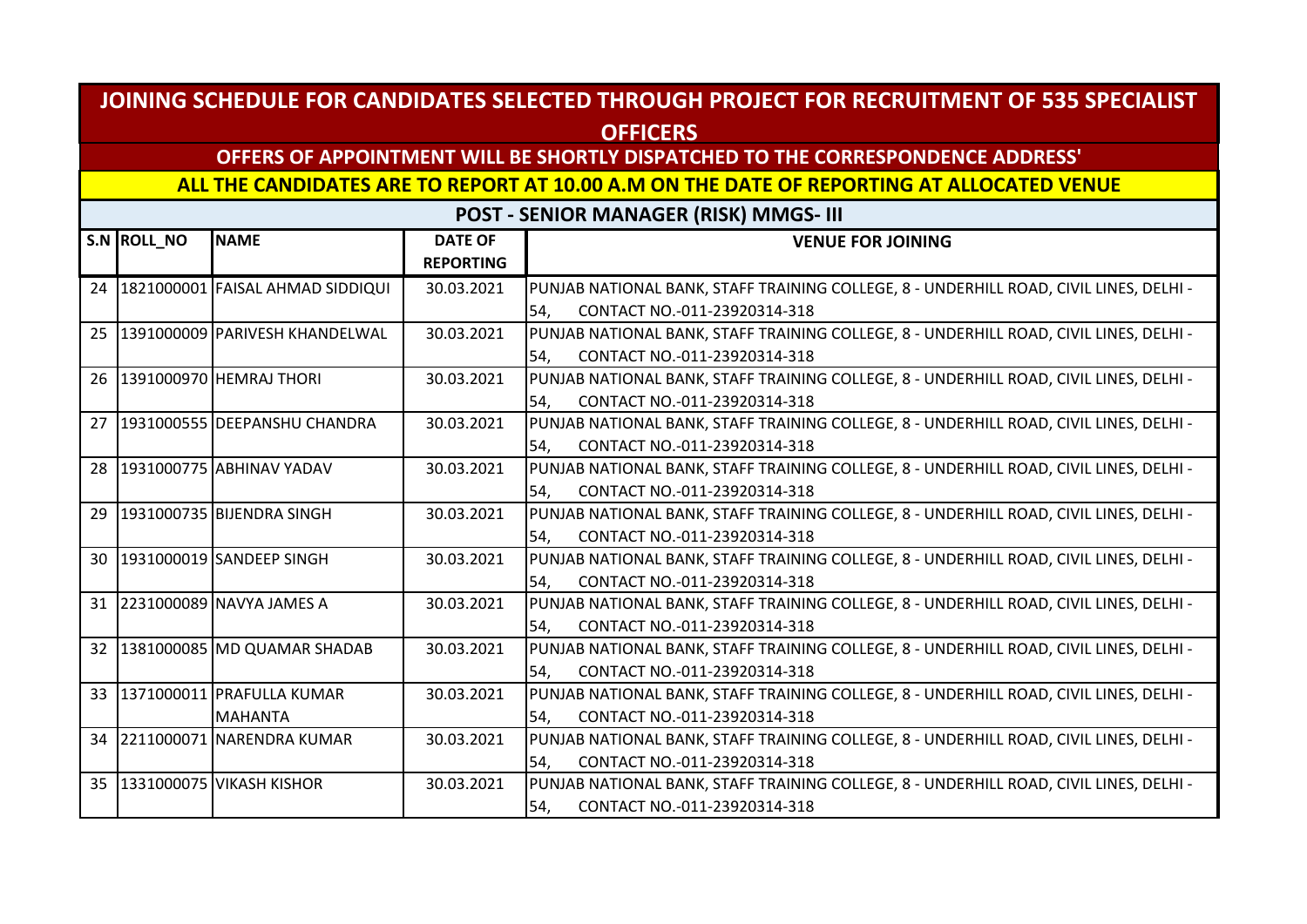#### **S.N ROLL\_NO NAME DATE OF REPORTING VENUE FOR JOINING JOINING SCHEDULE FOR CANDIDATES SELECTED THROUGH PROJECT FOR RECRUITMENT OF 535 SPECIALIST OFFICERS OFFERS OF APPOINTMENT WILL BE SHORTLY DISPATCHED TO THE CORRESPONDENCE ADDRESS' ALL THE CANDIDATES ARE TO REPORT AT 10.00 A.M ON THE DATE OF REPORTING AT ALLOCATED VENUE POST - SENIOR MANAGER (RISK) MMGS- III** 36 2381000058 PANKAJ KUMAR SINGH 30.03.2021 PUNJAB NATIONAL BANK, STAFF TRAINING COLLEGE, 8 - UNDERHILL ROAD, CIVIL LINES, DELHI - 54, CONTACT NO.-011-23920314-318 37 1671000028 VENKATESWARLU RAYA 30.03.2021 PUNJAB NATIONAL BANK, STAFF TRAINING COLLEGE, 8 - UNDERHILL ROAD, CIVIL LINES, DELHI - 54, CONTACT NO.-011-23920314-318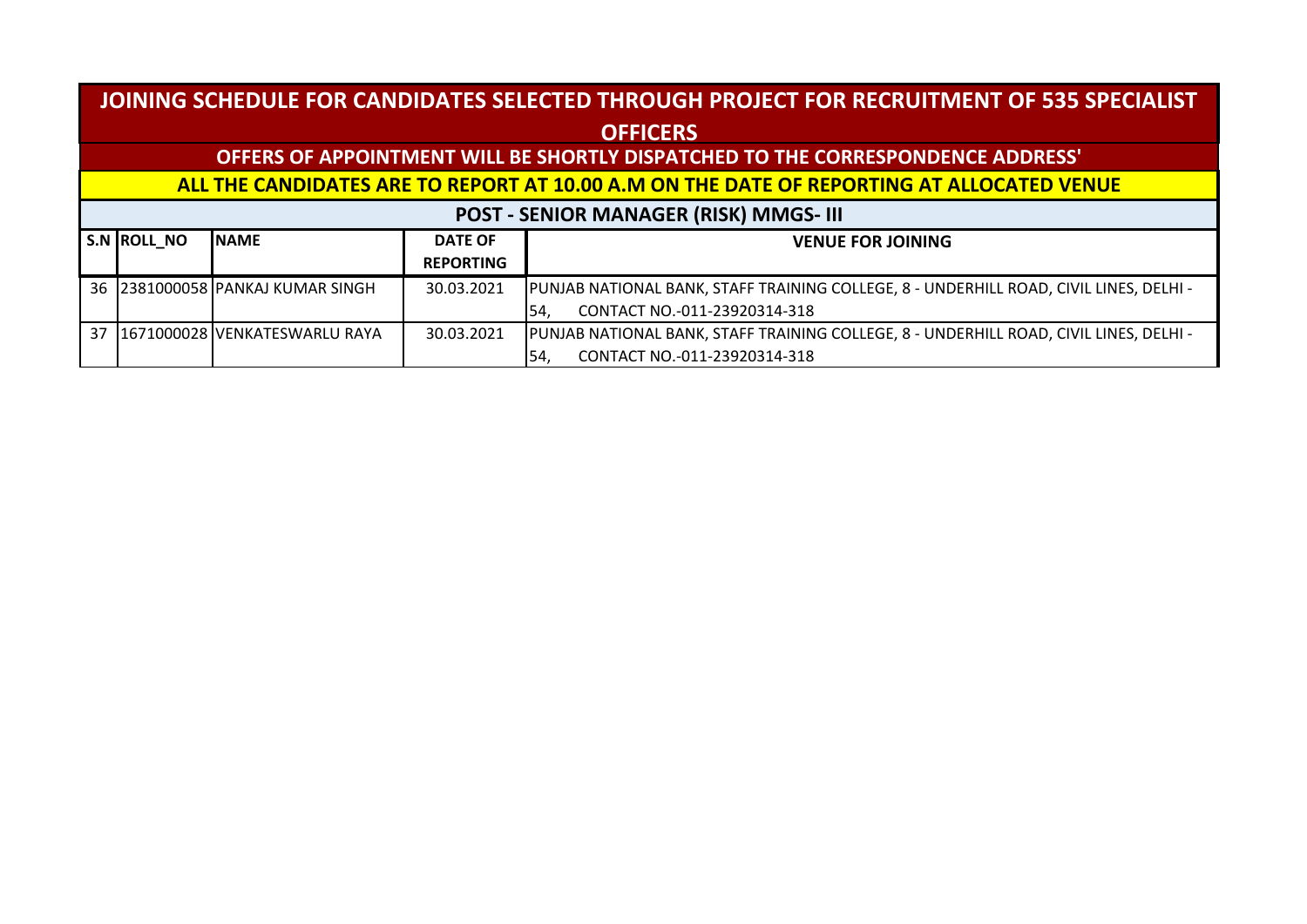## **OFFERS OF APPOINTMENT WILL BE SHORTLY DISPATCHED TO THE CORRESPONDENCE ADDRESS'**

#### **ALL THE CANDIDATES ARE TO REPORT AT 10.00 A.M ON THE DATE OF REPORTING AT ALLOCATED VENUE**

|                | S.N ROLL_NO | <b>NAME</b>                     | <b>DATE OF</b>   | <b>VENUE FOR JOINING</b>                                                           |
|----------------|-------------|---------------------------------|------------------|------------------------------------------------------------------------------------|
|                |             |                                 | <b>REPORTING</b> |                                                                                    |
| $\mathbf{1}$   |             | 1351000124 TANVIR SINGH         | 30.03.2021       | PUNJAB NATIONAL BANK, STAFF TRAINING COLLEGE (COE-1), VIBHUTI KHAND, GOMTINAGAR,   |
|                |             |                                 |                  | OPPOSITE RML HOSPITAL (EMERGENCY), LUCKNOW, UTTAR PRADESH -226010. CONTACT NO.:    |
|                |             |                                 |                  | 0522 - 4314971, 4314966                                                            |
| $\overline{2}$ |             | 1411000166 NAGINBHAI HARISHBHAI | 30.03.2021       | PUNJAB NATIONAL BANK, STAFF TRAINING COLLEGE (COE-1), VIBHUTI KHAND, GOMTINAGAR,   |
|                |             | <b>RATHOD</b>                   |                  | OPPOSITE RML HOSPITAL (EMERGENCY), LUCKNOW, UTTAR PRADESH -226010. CONTACT NO.:    |
|                |             |                                 |                  | 0522 - 4314971, 4314966                                                            |
| 3              |             | 1931000483 NISHANT KUMAR SINGH  | 30.03.2021       | PUNJAB NATIONAL BANK, STAFF TRAINING COLLEGE (COE-1), VIBHUTI KHAND, GOMTINAGAR,   |
|                |             |                                 |                  | OPPOSITE RML HOSPITAL (EMERGENCY ), LUCKNOW , UTTAR PRADESH -226010 . CONTACT NO.: |
|                |             |                                 |                  | 0522 - 4314971, 4314966                                                            |
| $\overline{4}$ |             | 1931000417 SOUMYA KANTI BAG     | 30.03.2021       | PUNJAB NATIONAL BANK, STAFF TRAINING COLLEGE (COE-1), VIBHUTI KHAND, GOMTINAGAR,   |
|                |             |                                 |                  | OPPOSITE RML HOSPITAL (EMERGENCY), LUCKNOW, UTTAR PRADESH -226010. CONTACT NO.:    |
|                |             |                                 |                  | 0522 - 4314971, 4314966                                                            |
| 5              |             | 2521000005 PAROMITA DAS         | 30.03.2021       | PUNJAB NATIONAL BANK, STAFF TRAINING COLLEGE (COE-1), VIBHUTI KHAND, GOMTINAGAR,   |
|                |             |                                 |                  | OPPOSITE RML HOSPITAL (EMERGENCY), LUCKNOW, UTTAR PRADESH -226010. CONTACT NO.:    |
|                |             |                                 |                  | 0522 - 4314971, 4314966                                                            |
| 6              |             | 1901000090 ARNAB KANTI MONDAL   | 30.03.2021       | PUNJAB NATIONAL BANK, STAFF TRAINING COLLEGE (COE-1), VIBHUTI KHAND, GOMTINAGAR,   |
|                |             |                                 |                  | OPPOSITE RML HOSPITAL (EMERGENCY), LUCKNOW, UTTAR PRADESH -226010. CONTACT NO.:    |
|                |             |                                 |                  | 0522 - 4314971, 4314966                                                            |
| $\overline{7}$ |             | 1431000013 RASIKKUMAR KANJI     | 30.03.2021       | PUNJAB NATIONAL BANK, STAFF TRAINING COLLEGE (COE-1), VIBHUTI KHAND, GOMTINAGAR,   |
|                |             | <b>CHAUHAN</b>                  |                  | OPPOSITE RML HOSPITAL (EMERGENCY), LUCKNOW, UTTAR PRADESH -226010. CONTACT NO.:    |
|                |             |                                 |                  | 0522 - 4314971, 4314966                                                            |
| 8              |             | 1141000002 SYED JANI BASHA      | 30.03.2021       | PUNJAB NATIONAL BANK, STAFF TRAINING COLLEGE (COE-1), VIBHUTI KHAND, GOMTINAGAR,   |
|                |             |                                 |                  | OPPOSITE RML HOSPITAL (EMERGENCY), LUCKNOW, UTTAR PRADESH -226010 . CONTACT NO.:   |
|                |             |                                 |                  | 0522 - 4314971, 4314966                                                            |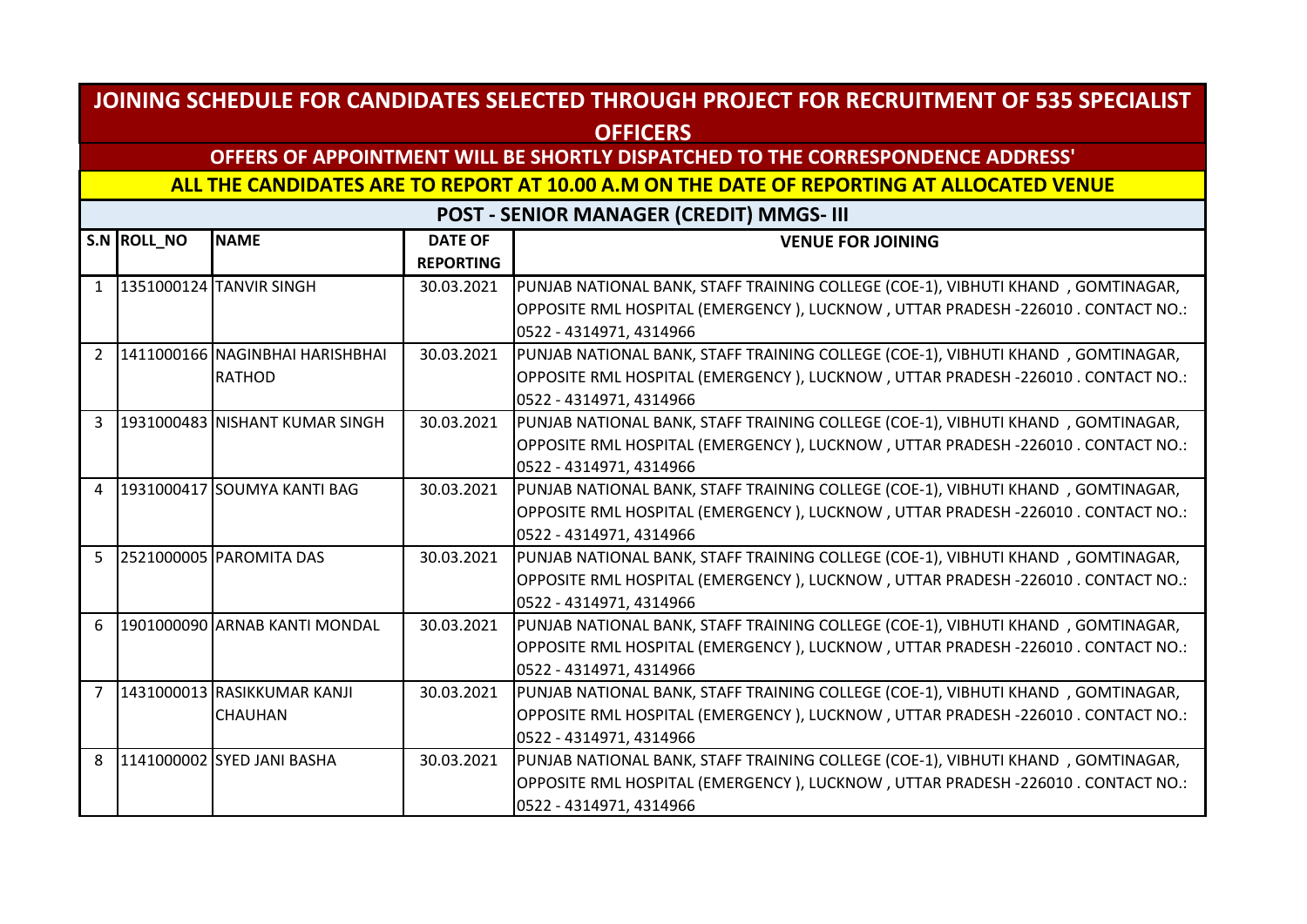## **OFFERS OF APPOINTMENT WILL BE SHORTLY DISPATCHED TO THE CORRESPONDENCE ADDRESS'**

#### **ALL THE CANDIDATES ARE TO REPORT AT 10.00 A.M ON THE DATE OF REPORTING AT ALLOCATED VENUE**

|   | S.N ROLL_NO               | <b>NAME</b>                       | <b>DATE OF</b>   | <b>VENUE FOR JOINING</b>                                                           |
|---|---------------------------|-----------------------------------|------------------|------------------------------------------------------------------------------------|
|   |                           |                                   | <b>REPORTING</b> |                                                                                    |
| 9 |                           | 1391000968 PRAVEEN KUMAR SINGH    | 30.03.2021       | PUNJAB NATIONAL BANK, STAFF TRAINING COLLEGE (COE-1), VIBHUTI KHAND, GOMTINAGAR,   |
|   |                           |                                   |                  | OPPOSITE RML HOSPITAL (EMERGENCY), LUCKNOW, UTTAR PRADESH -226010 . CONTACT NO.:   |
|   |                           |                                   |                  | 0522 - 4314971, 4314966                                                            |
|   |                           | 10 1431000019 HIMANSHU MEENA      | 30.03.2021       | PUNJAB NATIONAL BANK, STAFF TRAINING COLLEGE (COE-1), VIBHUTI KHAND, GOMTINAGAR,   |
|   |                           |                                   |                  | OPPOSITE RML HOSPITAL (EMERGENCY), LUCKNOW, UTTAR PRADESH -226010 . CONTACT NO.:   |
|   |                           |                                   |                  | 0522 - 4314971, 4314966                                                            |
|   | 11 2301000277 SITA DEVI   |                                   | 30.03.2021       | PUNJAB NATIONAL BANK, STAFF TRAINING COLLEGE (COE-1), VIBHUTI KHAND, GOMTINAGAR,   |
|   |                           |                                   |                  | OPPOSITE RML HOSPITAL (EMERGENCY), LUCKNOW, UTTAR PRADESH -226010. CONTACT NO.:    |
|   |                           |                                   |                  | 0522 - 4314971, 4314966                                                            |
|   |                           | 12 2181000386 NEHA MANGAL         | 30.03.2021       | PUNJAB NATIONAL BANK, STAFF TRAINING COLLEGE (COE-1), VIBHUTI KHAND, GOMTINAGAR,   |
|   |                           |                                   |                  | OPPOSITE RML HOSPITAL (EMERGENCY), LUCKNOW, UTTAR PRADESH -226010 . CONTACT NO.:   |
|   |                           |                                   |                  | 0522 - 4314971, 4314966                                                            |
|   |                           | 13 2191000002 AADITYA RAJ BISHNOI | 30.03.2021       | PUNJAB NATIONAL BANK, STAFF TRAINING COLLEGE (COE-1), VIBHUTI KHAND, GOMTINAGAR,   |
|   |                           |                                   |                  | OPPOSITE RML HOSPITAL (EMERGENCY ), LUCKNOW , UTTAR PRADESH -226010 . CONTACT NO.: |
|   |                           |                                   |                  | 0522 - 4314971, 4314966                                                            |
|   |                           | 14 1961000077 GAURAV MANSING      | 30.03.2021       | PUNJAB NATIONAL BANK, STAFF TRAINING COLLEGE (COE-1), VIBHUTI KHAND, GOMTINAGAR,   |
|   |                           | <b>PAWAR</b>                      |                  | OPPOSITE RML HOSPITAL (EMERGENCY), LUCKNOW, UTTAR PRADESH -226010. CONTACT NO.:    |
|   |                           |                                   |                  | 0522 - 4314971, 4314966                                                            |
|   | 15 2181000182 SAKSHI JAIN |                                   | 30.03.2021       | PUNJAB NATIONAL BANK, STAFF TRAINING COLLEGE (COE-1), VIBHUTI KHAND, GOMTINAGAR,   |
|   |                           |                                   |                  | OPPOSITE RML HOSPITAL (EMERGENCY), LUCKNOW, UTTAR PRADESH -226010. CONTACT NO.:    |
|   |                           |                                   |                  | 0522 - 4314971, 4314966                                                            |
|   |                           | 16 2451000026 NIKHIL SHARMA       | 30.03.2021       | PUNJAB NATIONAL BANK, STAFF TRAINING COLLEGE (COE-1), VIBHUTI KHAND, GOMTINAGAR,   |
|   |                           |                                   |                  | OPPOSITE RML HOSPITAL (EMERGENCY), LUCKNOW, UTTAR PRADESH -226010. CONTACT NO.:    |
|   |                           |                                   |                  | 0522 - 4314971, 4314966                                                            |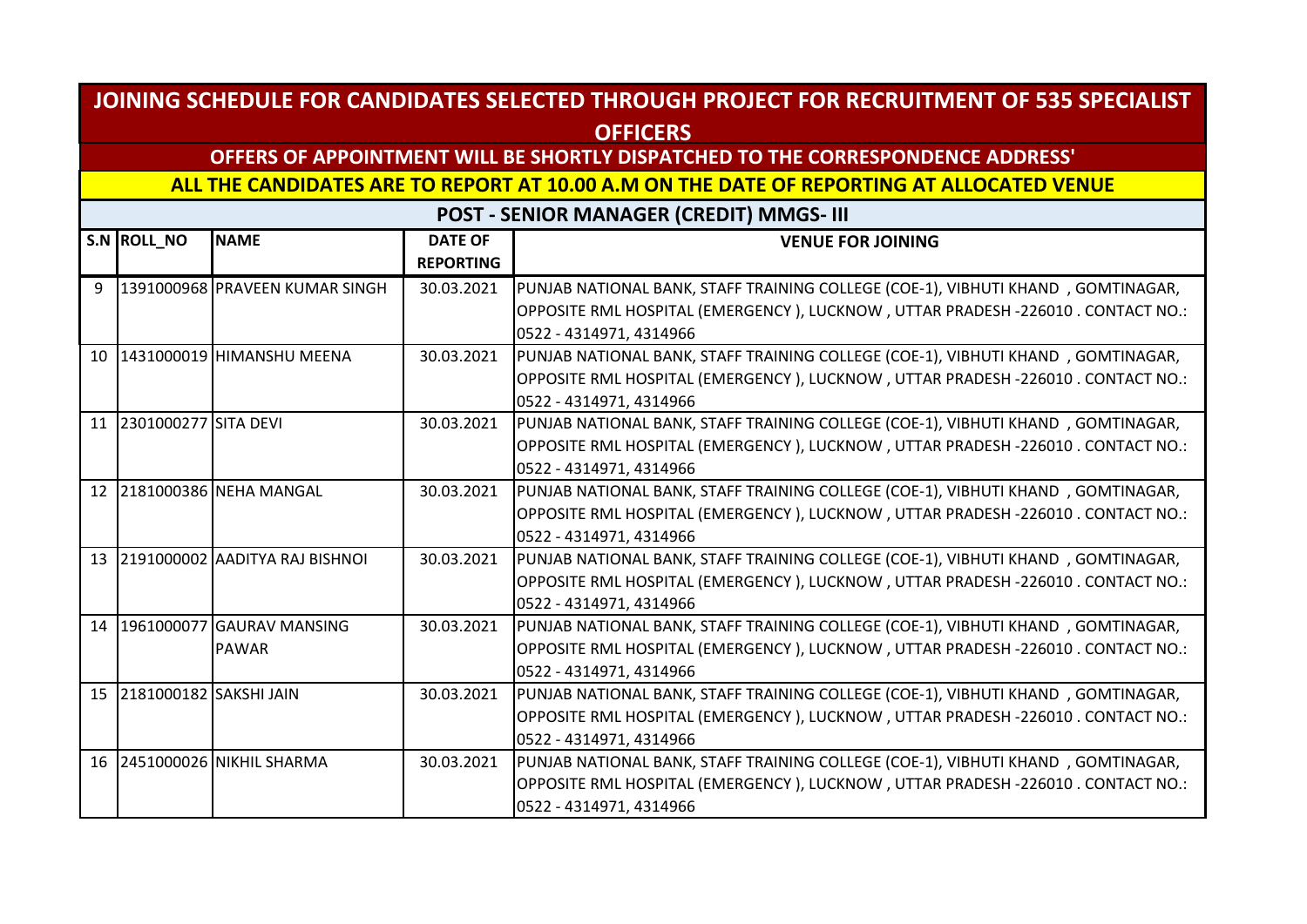## **OFFERS OF APPOINTMENT WILL BE SHORTLY DISPATCHED TO THE CORRESPONDENCE ADDRESS'**

#### **ALL THE CANDIDATES ARE TO REPORT AT 10.00 A.M ON THE DATE OF REPORTING AT ALLOCATED VENUE**

|    | S.N ROLL NO | <b>NAME</b>                        | <b>DATE OF</b>   | <b>VENUE FOR JOINING</b>                                                         |
|----|-------------|------------------------------------|------------------|----------------------------------------------------------------------------------|
|    |             |                                    | <b>REPORTING</b> |                                                                                  |
|    |             | 17   1391001677   KUSHAL AGARWAL   | 30.03.2021       | PUNJAB NATIONAL BANK, STAFF TRAINING COLLEGE (COE-1), VIBHUTI KHAND, GOMTINAGAR, |
|    |             |                                    |                  | OPPOSITE RML HOSPITAL (EMERGENCY), LUCKNOW, UTTAR PRADESH -226010 . CONTACT NO.: |
|    |             |                                    |                  | 0522 - 4314971, 4314966                                                          |
|    |             | 18 1651000104 SUDHIR GARG          | 30.03.2021       | PUNJAB NATIONAL BANK, STAFF TRAINING COLLEGE (COE-1), VIBHUTI KHAND, GOMTINAGAR, |
|    |             |                                    |                  | OPPOSITE RML HOSPITAL (EMERGENCY), LUCKNOW, UTTAR PRADESH -226010. CONTACT NO.:  |
|    |             |                                    |                  | 0522 - 4314971, 4314966                                                          |
| 19 |             | 2181000025 ASHISH AGARWAL          | 30.03.2021       | PUNJAB NATIONAL BANK, STAFF TRAINING COLLEGE (COE-1), VIBHUTI KHAND, GOMTINAGAR, |
|    |             |                                    |                  | OPPOSITE RML HOSPITAL (EMERGENCY), LUCKNOW, UTTAR PRADESH -226010. CONTACT NO.:  |
|    |             |                                    |                  | 0522 - 4314971, 4314966                                                          |
|    |             | 20 1391001630 ANSHUMAN VERMA       | 30.03.2021       | PUNJAB NATIONAL BANK, STAFF TRAINING COLLEGE (COE-1), VIBHUTI KHAND, GOMTINAGAR, |
|    |             |                                    |                  | OPPOSITE RML HOSPITAL (EMERGENCY), LUCKNOW, UTTAR PRADESH -226010 . CONTACT NO.: |
|    |             |                                    |                  | 0522 - 4314971, 4314966                                                          |
|    |             | 21 391000324 NEHA MITTAL           | 30.03.2021       | PUNJAB NATIONAL BANK, STAFF TRAINING COLLEGE (COE-1), VIBHUTI KHAND, GOMTINAGAR, |
|    |             |                                    |                  | OPPOSITE RML HOSPITAL (EMERGENCY), LUCKNOW, UTTAR PRADESH -226010. CONTACT NO.:  |
|    |             |                                    |                  | 0522 - 4314971, 4314966                                                          |
|    |             | 22 1931000464 VINOD PRAKASH DHARMA | 30.03.2021       | PUNJAB NATIONAL BANK, STAFF TRAINING COLLEGE (COE-1), VIBHUTI KHAND, GOMTINAGAR, |
|    |             |                                    |                  | OPPOSITE RML HOSPITAL (EMERGENCY), LUCKNOW, UTTAR PRADESH -226010. CONTACT NO.:  |
|    |             |                                    |                  | 0522 - 4314971, 4314966                                                          |
|    |             | 23 1931000223 PRITI KARAWA         | 30.03.2021       | PUNJAB NATIONAL BANK, STAFF TRAINING COLLEGE (COE-1), VIBHUTI KHAND, GOMTINAGAR, |
|    |             |                                    |                  | OPPOSITE RML HOSPITAL (EMERGENCY), LUCKNOW, UTTAR PRADESH -226010. CONTACT NO.:  |
|    |             |                                    |                  | 0522 - 4314971, 4314966                                                          |
| 24 |             | 2301000121 SAI VISHWANATH          | 30.03.2021       | PUNJAB NATIONAL BANK, STAFF TRAINING COLLEGE (COE-1), VIBHUTI KHAND, GOMTINAGAR, |
|    |             | AKKULUREDDYGARI                    |                  | OPPOSITE RML HOSPITAL (EMERGENCY), LUCKNOW, UTTAR PRADESH -226010. CONTACT NO.:  |
|    |             |                                    |                  | 0522 - 4314971, 4314966                                                          |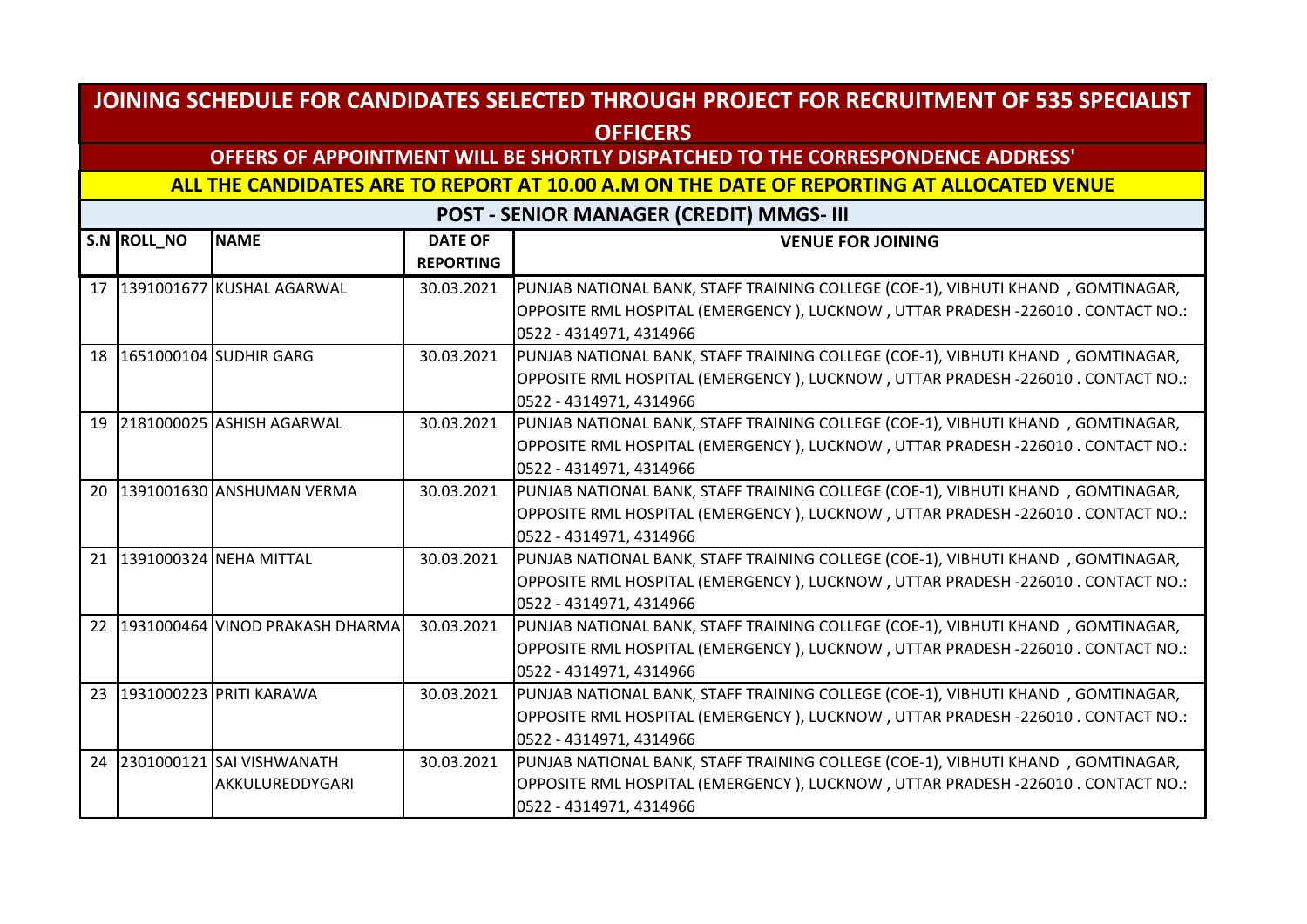## **OFFERS OF APPOINTMENT WILL BE SHORTLY DISPATCHED TO THE CORRESPONDENCE ADDRESS'**

#### **ALL THE CANDIDATES ARE TO REPORT AT 10.00 A.M ON THE DATE OF REPORTING AT ALLOCATED VENUE**

|    | S.N ROLL NO                  | <b>NAME</b>                     | <b>DATE OF</b>   | <b>VENUE FOR JOINING</b>                                                         |
|----|------------------------------|---------------------------------|------------------|----------------------------------------------------------------------------------|
|    |                              |                                 | <b>REPORTING</b> |                                                                                  |
|    | 25   1651000075   IRFAN KHAN |                                 | 30.03.2021       | PUNJAB NATIONAL BANK, STAFF TRAINING COLLEGE (COE-1), VIBHUTI KHAND, GOMTINAGAR, |
|    |                              |                                 |                  | OPPOSITE RML HOSPITAL (EMERGENCY), LUCKNOW, UTTAR PRADESH -226010 . CONTACT NO.: |
|    |                              |                                 |                  | 0522 - 4314971, 4314966                                                          |
|    |                              | 26 2181000521 SYEDA SHAZIYA NAZ | 30.03.2021       | PUNJAB NATIONAL BANK, STAFF TRAINING COLLEGE (COE-1), VIBHUTI KHAND, GOMTINAGAR, |
|    |                              |                                 |                  | OPPOSITE RML HOSPITAL (EMERGENCY), LUCKNOW, UTTAR PRADESH -226010. CONTACT NO.:  |
|    |                              |                                 |                  | 0522 - 4314971, 4314966                                                          |
|    |                              | 27 1391001671 GAURAV GUPTA      | 30.03.2021       | PUNJAB NATIONAL BANK, STAFF TRAINING COLLEGE (COE-1), VIBHUTI KHAND, GOMTINAGAR, |
|    |                              |                                 |                  | OPPOSITE RML HOSPITAL (EMERGENCY), LUCKNOW, UTTAR PRADESH -226010. CONTACT NO.:  |
|    |                              |                                 |                  | 0522 - 4314971, 4314966                                                          |
|    |                              | 28 1891000018 SAGAR RAJKUMAR    | 30.03.2021       | PUNJAB NATIONAL BANK, STAFF TRAINING COLLEGE (COE-1), VIBHUTI KHAND, GOMTINAGAR, |
|    |                              | <b>BAGDIYA</b>                  |                  | OPPOSITE RML HOSPITAL (EMERGENCY), LUCKNOW, UTTAR PRADESH -226010 . CONTACT NO.: |
|    |                              |                                 |                  | 0522 - 4314971, 4314966                                                          |
| 29 |                              | 1411000095 HARISH KUMAR GIDWANI | 30.03.2021       | PUNJAB NATIONAL BANK, STAFF TRAINING COLLEGE (COE-1), VIBHUTI KHAND, GOMTINAGAR, |
|    |                              |                                 |                  | OPPOSITE RML HOSPITAL (EMERGENCY), LUCKNOW, UTTAR PRADESH -226010. CONTACT NO.:  |
|    |                              |                                 |                  | 0522 - 4314971, 4314966                                                          |
|    |                              | 30 1931000027 DIPTI SURESHKUMAR | 30.03.2021       | PUNJAB NATIONAL BANK, STAFF TRAINING COLLEGE (COE-1), VIBHUTI KHAND, GOMTINAGAR, |
|    |                              | <b>DAVE</b>                     |                  | OPPOSITE RML HOSPITAL (EMERGENCY), LUCKNOW, UTTAR PRADESH -226010. CONTACT NO.:  |
|    |                              |                                 |                  | 0522 - 4314971, 4314966                                                          |
|    |                              | 31 1471000002 SHRUTI CHATURVEDI | 30.03.2021       | PUNJAB NATIONAL BANK, STAFF TRAINING COLLEGE (COE-1), VIBHUTI KHAND, GOMTINAGAR, |
|    |                              |                                 |                  | OPPOSITE RML HOSPITAL (EMERGENCY), LUCKNOW, UTTAR PRADESH -226010. CONTACT NO.:  |
|    |                              |                                 |                  | 0522 - 4314971, 4314966                                                          |
|    |                              | 32 1451000071 VIKAS BUDANIA     | 30.03.2021       | PUNJAB NATIONAL BANK, STAFF TRAINING COLLEGE (COE-1), VIBHUTI KHAND, GOMTINAGAR, |
|    |                              |                                 |                  | OPPOSITE RML HOSPITAL (EMERGENCY), LUCKNOW, UTTAR PRADESH -226010. CONTACT NO.:  |
|    |                              |                                 |                  | 0522 - 4314971, 4314966                                                          |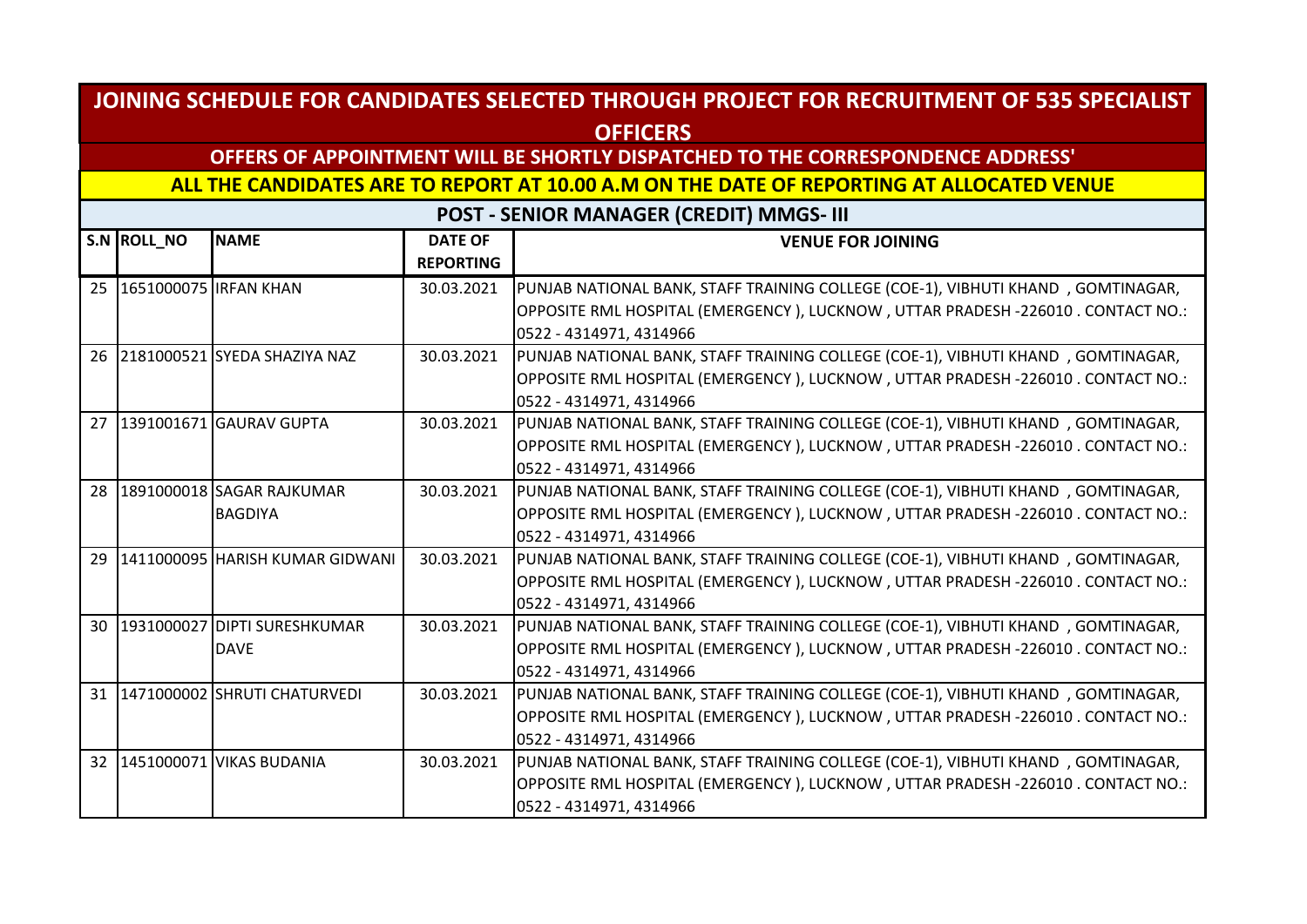## **OFFERS OF APPOINTMENT WILL BE SHORTLY DISPATCHED TO THE CORRESPONDENCE ADDRESS'**

**ALL THE CANDIDATES ARE TO REPORT AT 10.00 A.M ON THE DATE OF REPORTING AT ALLOCATED VENUE** 

|    | S.N ROLL NO      | <b>NAME</b>                            | <b>DATE OF</b>   | <b>VENUE FOR JOINING</b>                                                           |
|----|------------------|----------------------------------------|------------------|------------------------------------------------------------------------------------|
|    |                  |                                        | <b>REPORTING</b> |                                                                                    |
|    |                  | 33   1451000035   RAVIGIRI GIRDHARGIRI | 30.03.2021       | PUNJAB NATIONAL BANK, STAFF TRAINING COLLEGE (COE-1), VIBHUTI KHAND, GOMTINAGAR,   |
|    |                  | <b>GOSWAMI</b>                         |                  | OPPOSITE RML HOSPITAL (EMERGENCY), LUCKNOW, UTTAR PRADESH -226010 . CONTACT NO.:   |
|    |                  |                                        |                  | 0522 - 4314971, 4314966                                                            |
| 34 |                  | 1381000038 ANURAG SHAH                 | 30.03.2021       | PUNJAB NATIONAL BANK, STAFF TRAINING COLLEGE (COE-1), VIBHUTI KHAND, GOMTINAGAR,   |
|    |                  |                                        |                  | OPPOSITE RML HOSPITAL (EMERGENCY ), LUCKNOW , UTTAR PRADESH -226010 . CONTACT NO.: |
|    |                  |                                        |                  | 0522 - 4314971, 4314966                                                            |
|    |                  | 35 331000085 MAYANK RAJ                | 30.03.2021       | PUNJAB NATIONAL BANK, STAFF TRAINING COLLEGE (COE-1), VIBHUTI KHAND, GOMTINAGAR,   |
|    |                  |                                        |                  | OPPOSITE RML HOSPITAL (EMERGENCY), LUCKNOW, UTTAR PRADESH -226010. CONTACT NO.:    |
|    |                  |                                        |                  | 0522 - 4314971, 4314966                                                            |
|    |                  | 36 2181000406 ANKITA JANGIR            | 30.03.2021       | PUNJAB NATIONAL BANK, STAFF TRAINING COLLEGE (COE-1), VIBHUTI KHAND, GOMTINAGAR,   |
|    |                  |                                        |                  | OPPOSITE RML HOSPITAL (EMERGENCY), LUCKNOW, UTTAR PRADESH -226010 . CONTACT NO.:   |
|    |                  |                                        |                  | 0522 - 4314971, 4314966                                                            |
|    |                  | 37 1821000030 SOURABH KHADE            | 30.03.2021       | PUNJAB NATIONAL BANK, STAFF TRAINING COLLEGE (COE-1), VIBHUTI KHAND, GOMTINAGAR,   |
|    |                  |                                        |                  | OPPOSITE RML HOSPITAL (EMERGENCY), LUCKNOW, UTTAR PRADESH -226010. CONTACT NO.:    |
|    |                  |                                        |                  | 0522 - 4314971, 4314966                                                            |
|    |                  | 38 1971000318 SUMIT TAMRAKAR           | 30.03.2021       | PUNJAB NATIONAL BANK, STAFF TRAINING COLLEGE (COE-1), VIBHUTI KHAND, GOMTINAGAR,   |
|    |                  |                                        |                  | OPPOSITE RML HOSPITAL (EMERGENCY), LUCKNOW, UTTAR PRADESH -226010. CONTACT NO.:    |
|    |                  |                                        |                  | 0522 - 4314971, 4314966                                                            |
| 39 | 1491000047 VIKAS |                                        | 30.03.2021       | PUNJAB NATIONAL BANK, STAFF TRAINING COLLEGE (COE-1), VIBHUTI KHAND, GOMTINAGAR,   |
|    |                  |                                        |                  | OPPOSITE RML HOSPITAL (EMERGENCY), LUCKNOW, UTTAR PRADESH -226010 . CONTACT NO.:   |
|    |                  |                                        |                  | 0522 - 4314971, 4314966                                                            |
| 40 |                  | 1631000009 MOHAMAD AZMAT               | 30.03.2021       | PUNJAB NATIONAL BANK, STAFF TRAINING COLLEGE (COE-1), VIBHUTI KHAND, GOMTINAGAR,   |
|    |                  | <b>ANSARI</b>                          |                  | OPPOSITE RML HOSPITAL (EMERGENCY ), LUCKNOW , UTTAR PRADESH -226010 . CONTACT NO.: |
|    |                  |                                        |                  | 0522 - 4314971, 4314966                                                            |